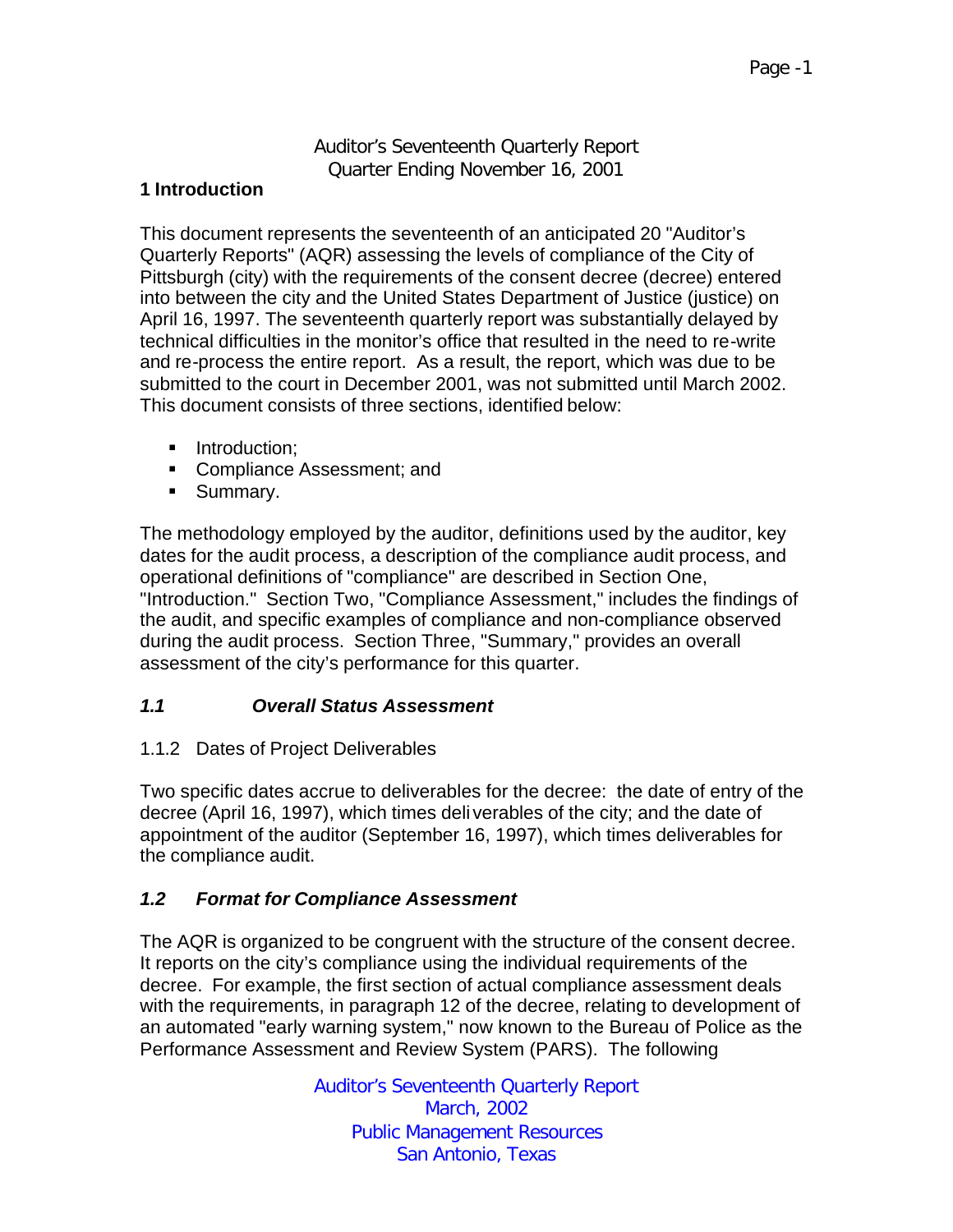components of the decree are treated similarly. Compliance is classified as primary, secondary and "operational," with the definitions specified in Section 1.4, below.

## *1.3 Compliance Assessment Processes*

## 1.3.1 Structure of the Task Assessment Process

Members of the audit team have collected data on-site and have been provided data, pursuant to specific requests, by the Pittsburgh Bureau of Police (PBP) and the Office of Municipal Investigations (OMI). All data collected were of one of two types. They were either collected by:

- Selection of a random sample, or
- Selecting all available records of that type.

Under no circumstances were the data selected by the audit team based on provision of records of preference by personnel from the Police Bureau or OMI. In every instance of selection of random samples, PBP personnel were provided with lists requesting specific data, or the samples were drawn directly by the auditor or the auditor's staff while on-site.

The performance of the PBP and the City of Pittsburgh (city) on each task outlined in the consent decree was assessed by the auditor during the quarter ending November 15, 2001. The site visit for this quarterly report was conducted during the week of November 5, 2001.

All determinations of status for the city and the PBP are data-based, and were formed by review of the following types of documents:

- **Official PBP documents prepared in the normal course of business;**
- **Official Office of Municipal Investigations (OMI) documents prepared** during the normal course of business; and/or
- **Electronic documents prepared by the city or components of city** government during the normal course of business.

Where practicable, documentation forming the database for this audit was selected by the auditor and the auditor's staff directly from PBP, OMI or city files. Where this was not the case, the auditor verified the accuracy of documents provided by checking secondary sources. For example, records of complaints filed against police officers, and the status of those complaints, were assessed by reviewing OMI files, OMI electronic files, and zone performance files.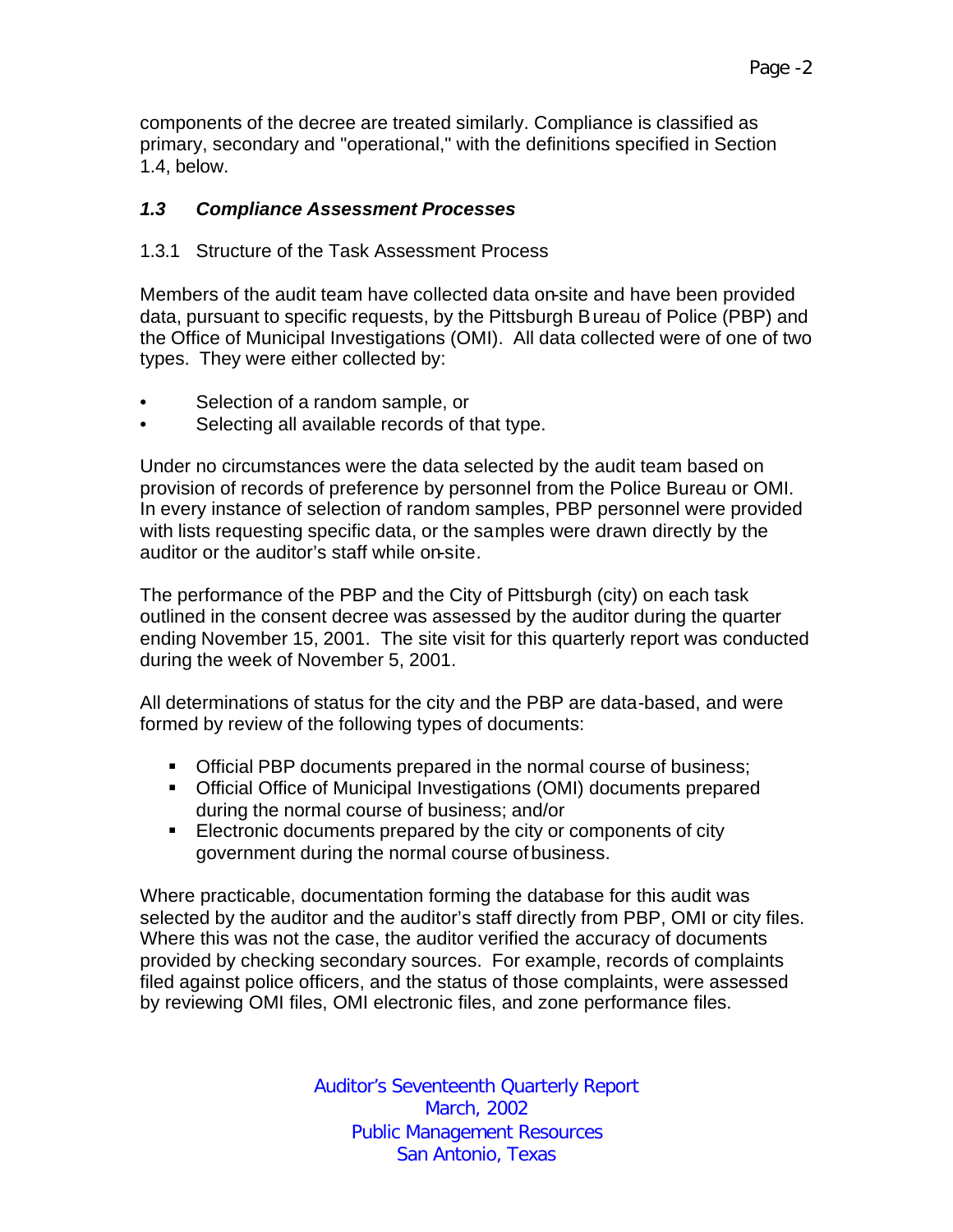# *1.4 Operational Definition of Compliance*

For the purposes of this audit, "compliance" consists of three components: primary compliance, secondary compliance, and operational compliance. Primary compliance is viewed as the administrative piece of compliance. It entails the creation of policy, procedure, rule, regulation, directive or command to "comply" as required by the text of the decree. Secondary compliance deals with training, supervision, audit and inspection, and discipline to ensure that a specific policy is being implemented as designed. To achieve operational compliance, both the primary—policy and directives—and secondary—training, supervision, audit and inspection, and discipline—must be achieved, and the directives must, by matter of evidence, be followed in day-to-day operations of the bureau.

During the seventeenth quarter of the decree, the city, the bureau and OMI have continued to implement the changes required by the decree, with specific exceptions noted in section 2.54, below.

## *1.5 Depicting Compliance Levels*

This report uses both a narrative and graphic schema to depict compliance levels with the requirements of the consent decree. The narrative depiction labels compliance in the three categories as follows:

| Status: | Primary: | <b>Compliance Level</b>       |
|---------|----------|-------------------------------|
|         |          | Secondary: Compliance Level   |
|         |          | Operational: Compliance Level |

With appropriate compliance levels reported for each level of assessment.

The graphical depiction shows each level of compliance in relation to the time provided by the decree to reach compliance. The figure below depicts compliance levels on a hypothetical task.

|             | Q1 | Q <sub>2</sub> | $\Omega$ | Q4 | Q <sub>5</sub> | Q <sub>6</sub> | Ω7 | Q8 | Q9 | Q10Q11Q12Q13 |  |
|-------------|----|----------------|----------|----|----------------|----------------|----|----|----|--------------|--|
|             |    |                |          |    |                |                |    |    |    |              |  |
| Primary     |    |                |          |    |                |                |    |    |    |              |  |
| Secondary   |    |                |          |    |                |                |    |    |    |              |  |
| Operational |    |                |          |    |                |                |    |    |    |              |  |

The solid blue bar  $\begin{bmatrix} 1 & 1 \\ 1 & 1 \end{bmatrix}$  indicates the time allowed by the decree to reach compliance, in this case, one quarter. The "primary," "secondary," and "operational" task bars indicate the time the agency took to achieve the various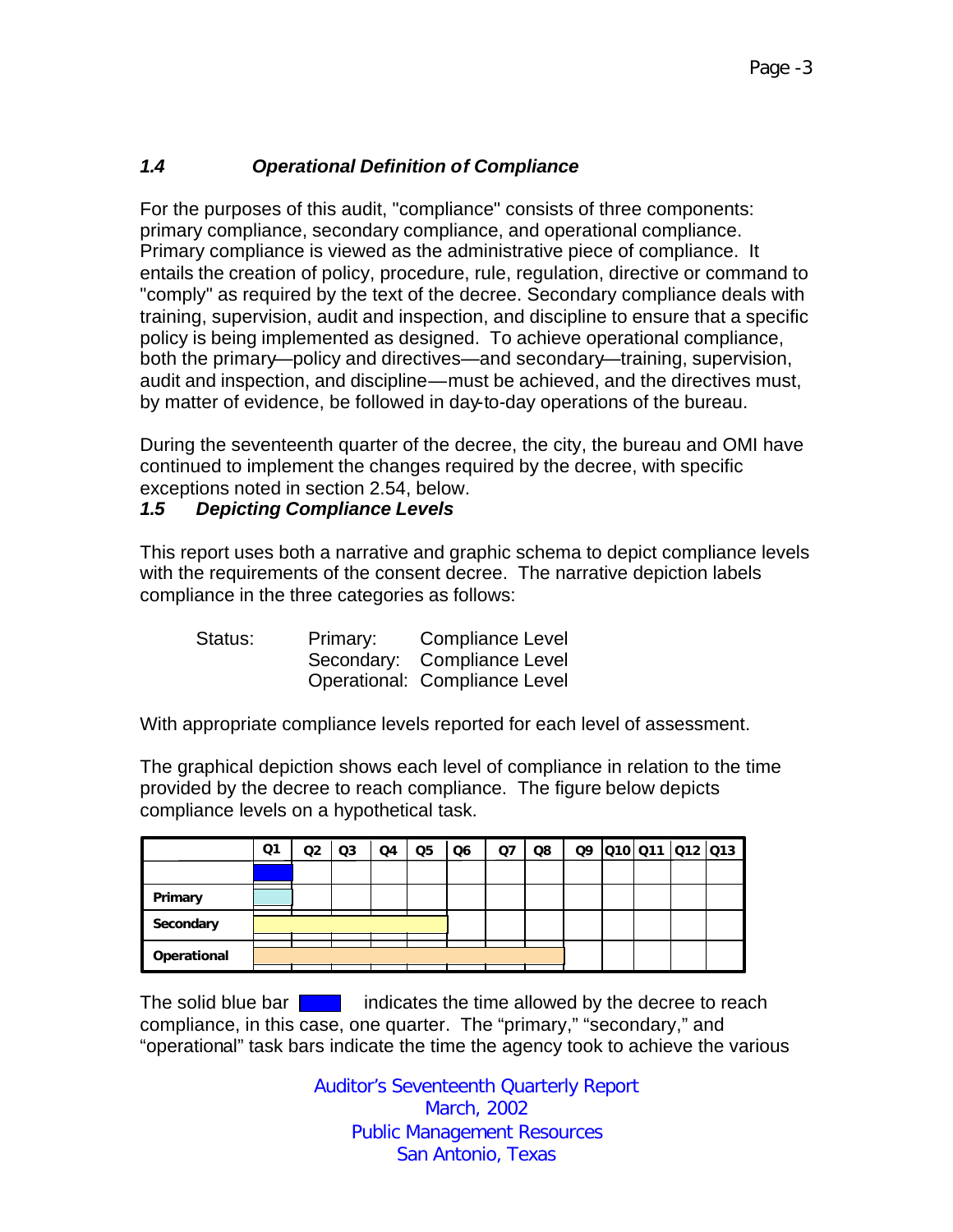levels of compliance. A vertically patterned light blue bar  $\Box$  indicates compliance achieved within the time allowed. A checkered yellow-bar  $\square$ depicts compliance which was achieved in a period of time that was longer than that allowed by the decree, but which does not, in the opinion of the auditor, seriously affect the city's successful compliance with the decree. A horizontally patterned orange bar indicates that compliance was achieved in a period of time that was longer than that allowed by the decree, and which *may* affect eventual compliance. A solid red bare depicts that compliance was achieved in a period of time that was longer than that allowed by the decree, and which, in the opinion of the auditor, *does* affect eventual compliance.

# **2 Assessment of Compliance**

# *2.1 Methodology*

The auditor assessed the city's compliance using the *Auditor's Manual,* included as Appendix A of the first quarterly report. The *Manual* identifies each task required by the consent decree and stipulates the methodology used to assess compliance. Compliance was assessed as primary, secondary and "operational" (see section 1.4, above).

The following sections of the seventeenth Auditor's Quarterly Report contain a detailed assessment of the degree to which the city has complied with the 74 tasks to which it agreed on April 16, 1997.

# *2.2 Assessing Compliance with Task 12: Automate the PBP Early Warning System (PARS)*

|             | Q1 | Q2 | Q3 | Q4 | Q5 | Q6 | Q7 | Q8 |  | Q9 010 011 012 013 |  |
|-------------|----|----|----|----|----|----|----|----|--|--------------------|--|
|             |    |    |    |    |    |    |    |    |  |                    |  |
| Primary     |    |    |    |    |    |    |    |    |  |                    |  |
| Secondary   |    |    |    |    |    |    |    |    |  |                    |  |
| Operational |    |    |    |    |    |    |    |    |  |                    |  |

Paragraph 12-a of the decree requires the city and the PBP to automate the database tracking system currently in use to assess police officer performance, and to add functionality to the system, transitioning it to an "early warning system" which will assist the bureau in identifying and managing officer performance which may need improvement. The bureau has expanded the EWS concept into a Performance Assessment and Review System (PARS).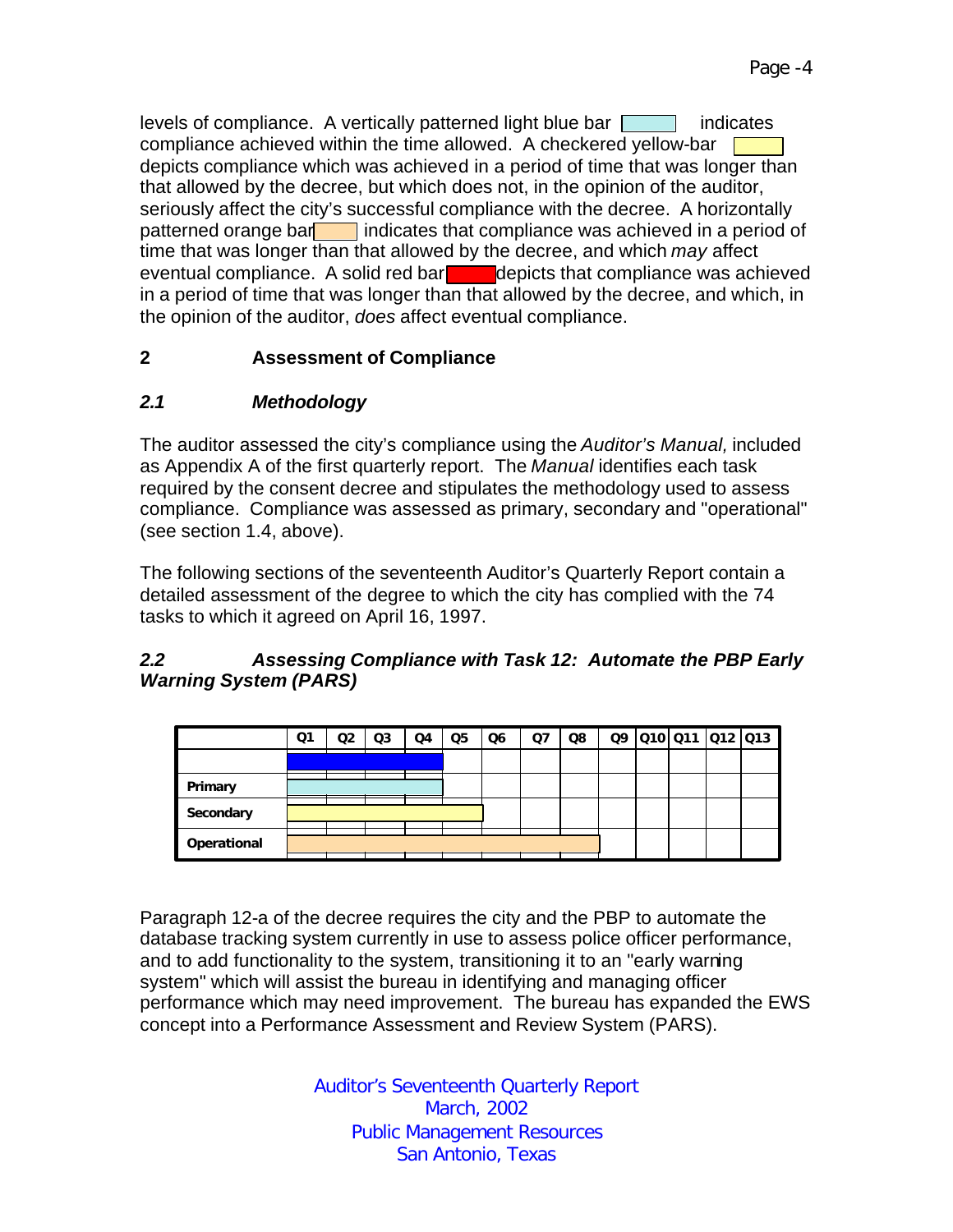## Methodology

During the site visit for the seventeenth quarterly audit, the auditor reviewed the operational PARS for conformance to the requirements of the decree. The review was conducted by obtaining PARS-specific data for the first quarter of 2001 and reviewing the performance factors for all PBP personnel. As part of this review, data were assessed for all active police officers, assessing particularly the officers whose activity levels were assessed to be one or more standard deviations above the mean for their workgroups in the areas of citizen complaints, search and seizure activity, use of force, discretionary arrests and traffic stop activity. Results of the auditor's review are noted below.

A review of PARs data by command staff this quarter noted:

- **5** 35 police officers who were continued on monitoring status based on previous indicators from earlier quarterly audits;
- 89 police officers whose performance in the area of warrantless search and seizure fell one or more standard deviations above their work group means;
- **256 officers whose performance in the area of the application of force fell** one or more standard deviations above their work group means;
- **19 officers who were selected for review due to combined rankings for sick** leave, citizens complaints, missed court, discretionary arrests and other indicators; and
- **Two officers who were the subject of gender or racial bias complaints.**

In each of these cases, command staff review was appropriate, and related to the tenets of good supervision. A total of 39 supervisory actions (monitoring, discipline, counseling, etc) were taken by command staff based on this quarter's COMPSTAR review and associated information. A continued supervisory presence was also noted this quarter compared to last, with clear evidence that supervisory personnel are using PARS, in conjunction with the performance evaluation process, to identify and respond to personnel not in compliance with departmental policies and to prevent possible infractions.

| Status: | Primary: | In Compliance              |
|---------|----------|----------------------------|
|         |          | Secondary: In Compliance   |
|         |          | Operational: In Compliance |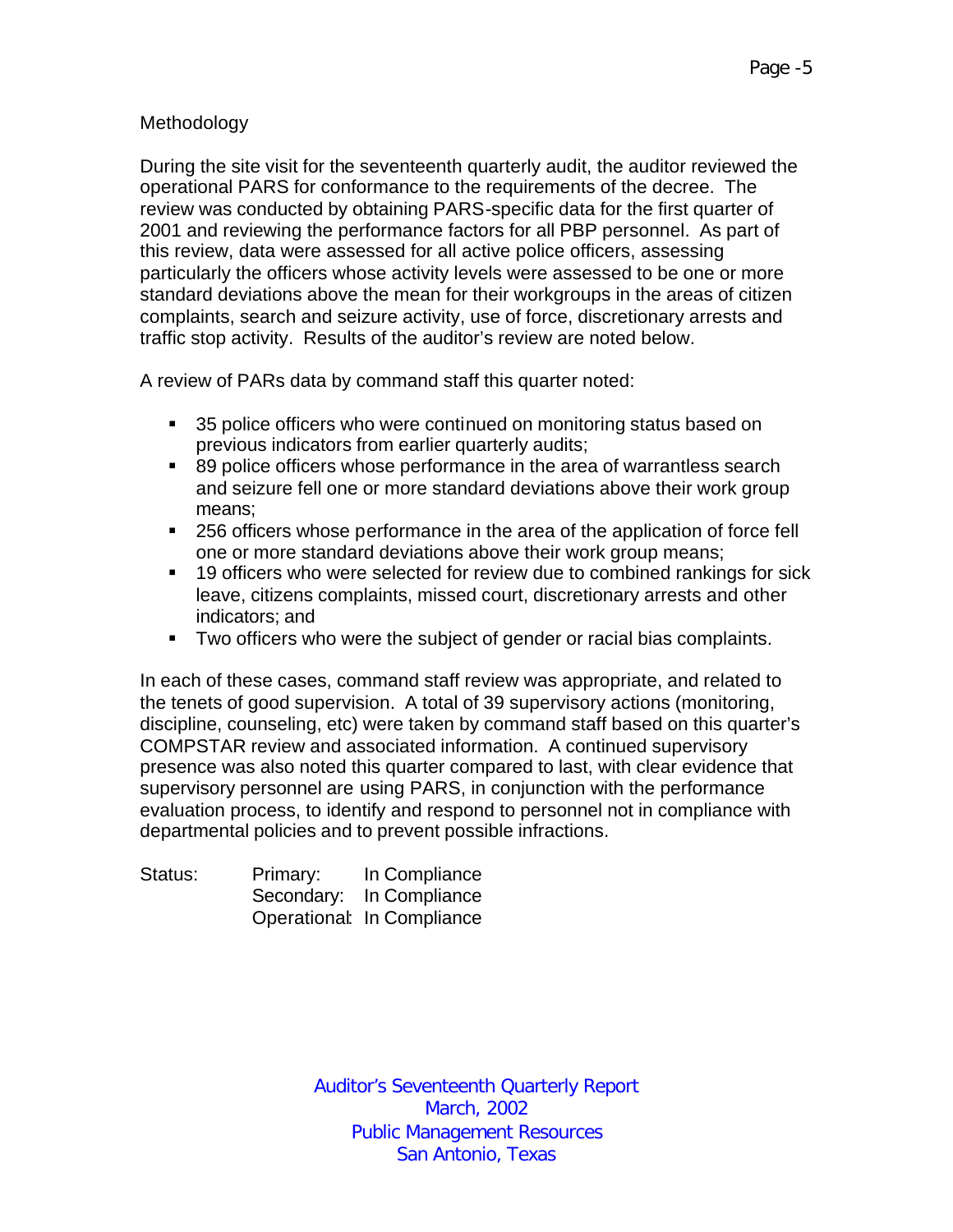## *2.2.1 Assessing Compliance with Task 12-a: Nature of Early Warning System Record Keeping*

|             | Q1 | Q2 | Q <sub>3</sub> | Q4 | Q <sub>5</sub> | Q <sub>6</sub> | Q <sub>7</sub> | Q8 | Q9 | Q10 Q11 Q12 Q13 |  |
|-------------|----|----|----------------|----|----------------|----------------|----------------|----|----|-----------------|--|
|             |    |    |                |    |                |                |                |    |    |                 |  |
| Primary     |    |    |                |    |                |                |                |    |    |                 |  |
| Secondary   |    |    |                |    |                |                |                |    |    |                 |  |
| Operational |    |    |                |    |                |                |                |    |    |                 |  |

Paragraph 12-a of the decree requires the city to collect, analyze and report specific items related to officer performance and behavior through an automated early warning system.

## Methodology

During the site visit for the seventeenth quarterly audit, the auditor reviewed the city's Performance Assessment and Review System (PARS). PARS is now completely operational, and was used by the PBP command staff to conduct its last quarterly analysis during the month of November 2001. The auditor's review for the seventeenth quarter was conducted by reviewing 100 percent of the related data included in the PARS. The bureau and the city continue to inspect and audit the records in the PARS, and quality control is an on-going process. During the week of the auditor's site visit, the command staff conducted its quarterly analysis of PARS data. During that analysis, the command staff reviewed the performance parameters of 401 officers who, based on their performance records during the quarter, fell one or more standard deviations above the mean for their work groups on the various tasks assessed by PARS, or who had higher numbers of overall performance indicators than their peers. From those 401 officers, command staff selected 39 for some form of continued or increased scrutiny, based on their performance over the last quarter. The PARS reports accurately on each of the parameters required by the consent decree.

| Status: | Primary: | In Compliance              |
|---------|----------|----------------------------|
|         |          | Secondary: In Compliance   |
|         |          | Operational: In Compliance |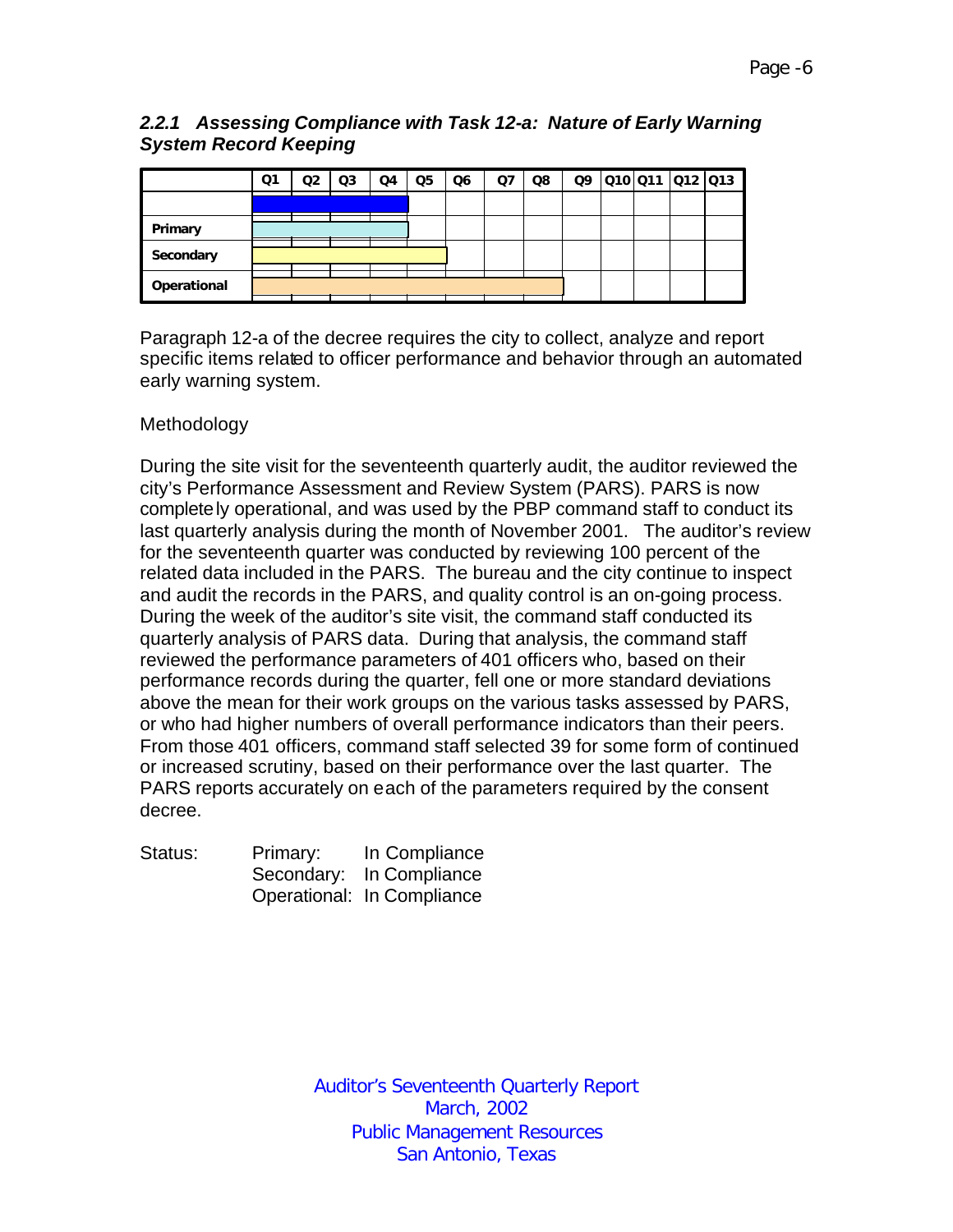## *2.2.2 Assessing Compliance with Task 12-b: Nature of PARS Retrieval Systems*

|             | Q1 | Q2 | Q3 | Q4 | Q <sub>5</sub> | Q <sub>6</sub> | Q7 | Q8 | Q9 | 010 011 012 013 |  |
|-------------|----|----|----|----|----------------|----------------|----|----|----|-----------------|--|
|             |    |    |    |    |                |                |    |    |    |                 |  |
| Primary     |    |    |    |    |                |                |    |    |    |                 |  |
| Secondary   |    |    |    |    |                |                |    |    |    |                 |  |
| Operational |    |    |    |    |                |                |    |    |    |                 |  |

Paragraph 12-b of the decree requires the city to build into the PARS the ability to retrieve information from the PARS by officer, squad, zone, unit, regarding the execution of "discretionary arrests," traffic stops, searches and seizures, and use of force.

## Methodology

During the site visit for the seventeenth quarterly audit, the auditor reviewed the operational PARS for conformance to the requirements of the decree. A review of the capabilities of the PARS indicates that the system is capable of retrieving, analyzing, and reporting data across each of the variables required by the decree. More than 100 separate tests were performed, using the PARS and its supporting OMS. The OMS reported accurately in each of the tests, and the PARS accurately reflected the data contained in the OMS.

| Status: | Primary: | In Compliance              |
|---------|----------|----------------------------|
|         |          | Secondary: In Compliance   |
|         |          | Operational: In Compliance |

#### *2.2.3 Assessing Compliance with Task 12-c: Establishing Data Retention Schedules for the PARS*

|             | Q1 | Q2 | Q3 | Q4 | Q5 | Q <sub>6</sub> | Q7 | Q8 | Q9 |  | Q10 Q11 Q12 Q13 |  |
|-------------|----|----|----|----|----|----------------|----|----|----|--|-----------------|--|
|             |    |    |    |    |    |                |    |    |    |  |                 |  |
| Primary     |    |    |    |    |    |                |    |    |    |  |                 |  |
| Secondary   |    |    |    |    |    |                |    |    |    |  |                 |  |
| Operational |    |    |    |    |    |                |    |    |    |  |                 |  |

Paragraph 12-c of the decree requires the city to archive the records in the PARS for three years after the involved officers' separation from service, and requires that all records be archived indefinitely. In addition, it requires the city to enter all relevant data for three years prior to April 16, 1997.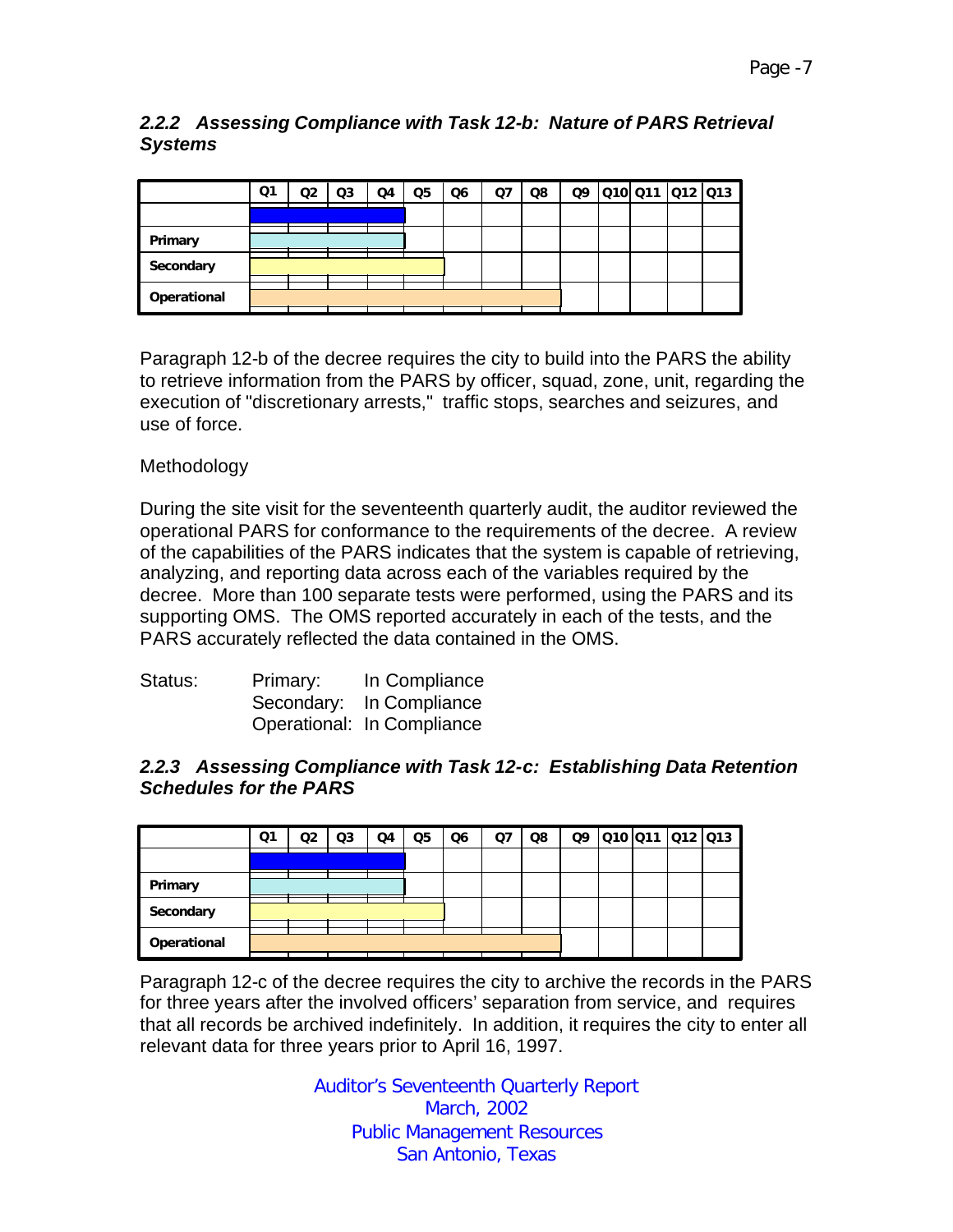## Methodology

During the site visit for the seventeenth quarterly audit, the auditor reviewed the operational PARS for conformance to the requirements of the decree. Data continue to be entered as required by the decree. The auditor found no instances of data being purged from the PARS in conflict with the requirements of the decree.

| Status: | Primary: | In Compliance              |
|---------|----------|----------------------------|
|         |          | Secondary: In Compliance   |
|         |          | Operational: In Compliance |

## *2.2.4 Assessing Compliance with Task 12-d: Developing Written Protocols for Operation of the PARS*

|             | Q1 | Q2 | Q <sub>3</sub> | Q4 | Q <sub>5</sub> | Q6 | Q7 | Q8 |  | Q9 Q10 Q11 Q12 Q13 |  |
|-------------|----|----|----------------|----|----------------|----|----|----|--|--------------------|--|
|             |    |    |                |    |                |    |    |    |  |                    |  |
| Primary     |    |    |                |    |                |    |    |    |  |                    |  |
| Secondary   |    |    |                |    |                |    |    |    |  |                    |  |
| Operational |    |    |                |    |                |    |    |    |  |                    |  |

Paragraph 12-d requires the city to develop a protocol for use of the PARS that would:

- **Establish trigger thresholds for review of officer records by senior** supervisors;
- **Establish requirements for frequency of review of officer records by senior** supervisors;
- **Establish the types of corrective actions to be taken by senior supervisors;**
- **Establish confidentiality and security provisions for the PARS;**
- **Establish requirements for quality assurance checks of data input; and**
- Have the protocol submitted for review 30 days before implementation.

#### Methodology

During the site visit for the seventeenth quarterly audit, the auditor reviewed the operational PARS for conformance to the requirements of the decree. The review was conducted using a live database from the operational PARS.

Now that the PARS is on-line and in daily production, the auditor was able to assess each of the 16 factors required of the PARS by the consent decree. The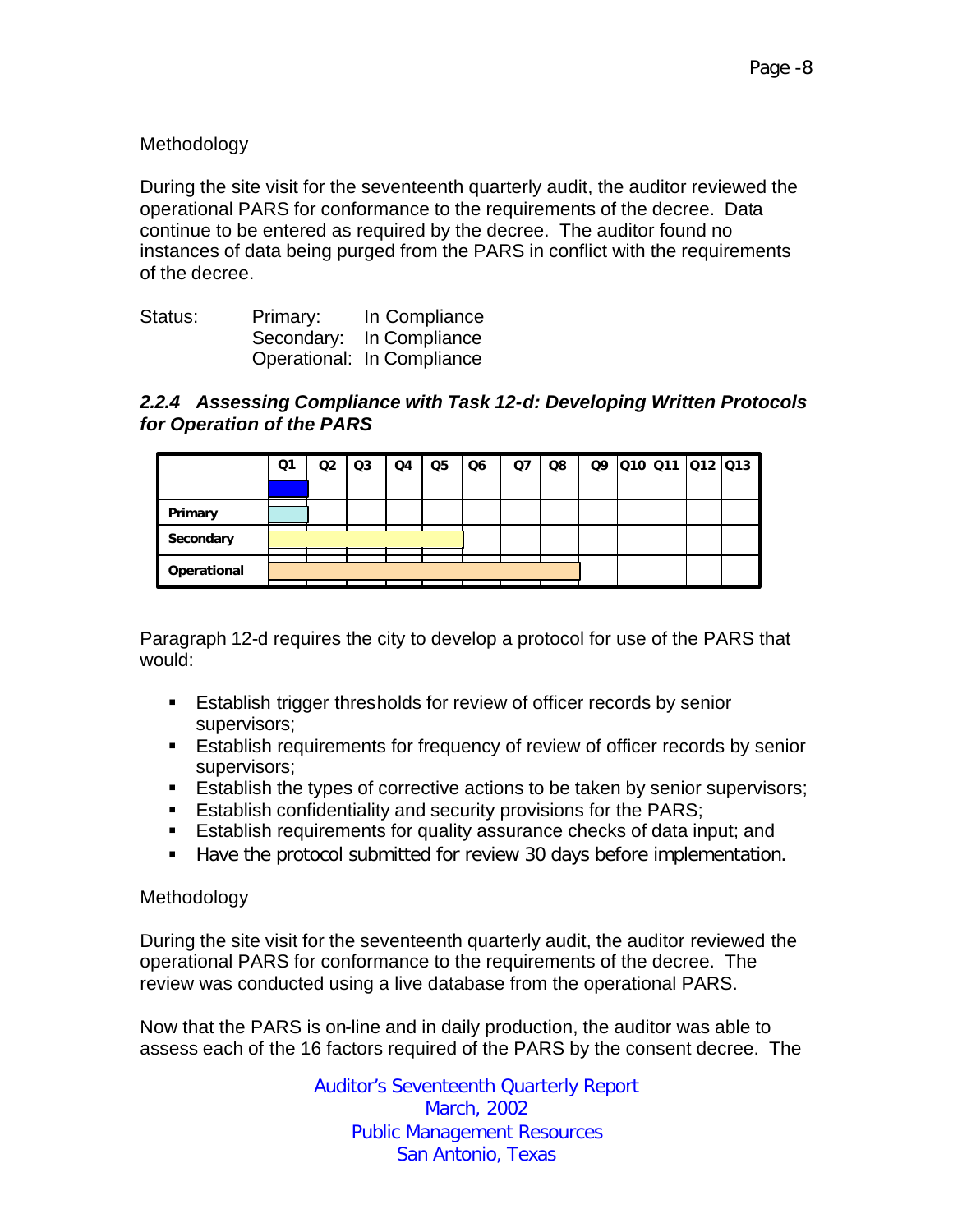operational system reports and tracks each of the 16 required factors, and does so in a manner that would make it reasonably practicable for a line supervisor or command officer to use the system to monitor officer performance, in compliance with the requirements of the decree. Command staff use PARS and supporting systems to conduct quarterly analysis of personnel performance.

| Status: | Primary: | In Compliance              |
|---------|----------|----------------------------|
|         |          | Secondary: In Compliance   |
|         |          | Operational: In Compliance |

## *2.3 Assessing Compliance with Task 13: Developing a Use of Force Policy*

|             | Ο1 | Q2 | Q3 | Q4 | Q <sub>5</sub> | Q <sub>6</sub> | <b>Q7</b> | Q8 | Q9 | 010 011 012 013 |  |  |
|-------------|----|----|----|----|----------------|----------------|-----------|----|----|-----------------|--|--|
|             |    |    |    |    |                |                |           |    |    |                 |  |  |
| Primary     |    |    |    |    |                |                |           |    |    |                 |  |  |
| Secondary   |    |    |    |    |                |                |           |    |    |                 |  |  |
| Operational |    |    |    |    |                |                |           |    |    |                 |  |  |

Paragraph 13 requires the city to develop, within four months of entry of the decree, a use of force policy which conforms to professional standards and applicable state law. The paragraph further requires the city to submit the policy to justice for approval prior to implementation.

## Methodology

Further, the auditor conducted a thorough review of a random sample of 9.0 percent of 131 Subject Resistance Reports generated by PBP personnel during the quarter. The review conducted by the auditor indicates an acceptable level of command review. Bureau SRRs were reviewed appropriately in 100 percent of the cases selected for review. This figure exceeds the required 95 percent compliance rate.

| Status: | Primary: | In Compliance              |
|---------|----------|----------------------------|
|         |          | Secondary: In Compliance   |
|         |          | Operational: In Compliance |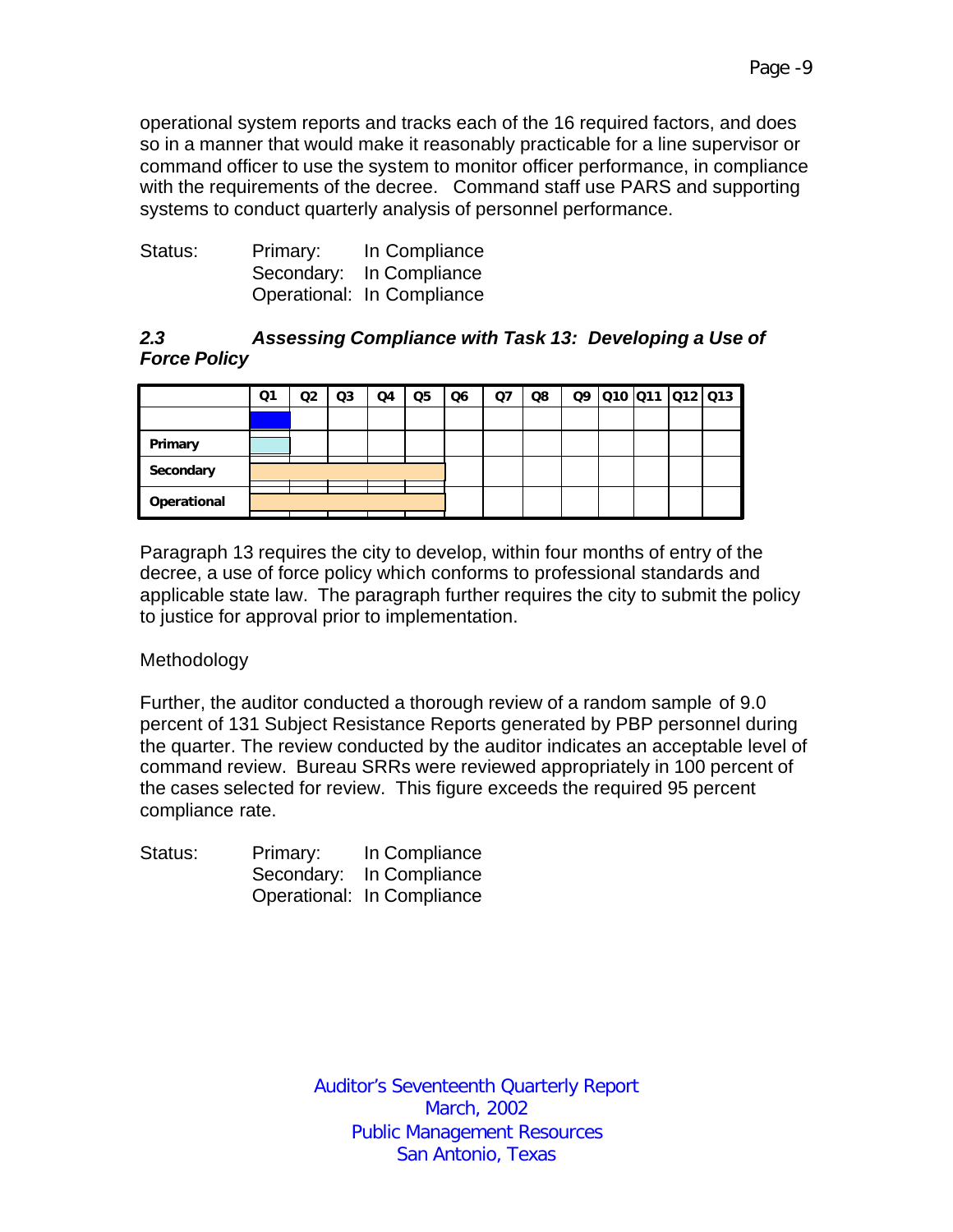## *2.4 Assessing Compliance with Task 14: Development of an Effective Strip Search Policy*

|             | Q1 | ია | Q3 | Q4 | Q <sub>5</sub> | Q6 | Q7 | Q8 |  | Q9 010 011 012 013 |  |
|-------------|----|----|----|----|----------------|----|----|----|--|--------------------|--|
|             |    |    |    |    |                |    |    |    |  |                    |  |
| Primary     |    |    |    |    |                |    |    |    |  |                    |  |
| Secondary   |    |    |    |    |                |    |    |    |  |                    |  |
| Operational |    |    |    |    |                |    |    |    |  |                    |  |

Paragraph 14 requires the city to develop effective strip search policies, allowing PBP officers to conduct strip searches only when authorized by a supervisor, and then only if specifically trained to do so. The searches must be performed in conformance with hygienic procedures, in a room specially designated for strip searches, under specific controls. The policy further must preclude field strip searches in all but exigent circumstances.

## Methodology

The auditor reviewed **all** completed electronic records dealing with FCSSRs for the quarter, and identified all such records that reported a strip search. All of the records of these searches were reviewed by the auditor. All strip searches were approved in advance by supervisory personnel, and were conducted in locations expressly approved for such procedures. All strip searches were conducted in accordance with policy.

| Status: | Primary: | In Compliance              |
|---------|----------|----------------------------|
|         |          | Secondary: In Compliance   |
|         |          | Operational: In Compliance |

#### *2.5 Assessing Compliance with Task 15: Written Reports of Specific Police Actions*

|             | Q1 | Q2 | Q3 | Q4 | Q5 | Q6 | Q7 | Q8 |  | Q9 010 011 012 013 |  |
|-------------|----|----|----|----|----|----|----|----|--|--------------------|--|
|             |    |    |    |    |    |    |    |    |  |                    |  |
| Primary     |    |    |    |    |    |    |    |    |  |                    |  |
| Secondary   |    |    |    |    |    |    |    |    |  |                    |  |
| Operational |    |    |    |    |    |    |    |    |  |                    |  |

Paragraph 15 requires the city to establish reporting requirements each time a police officer uses force, conducts a warrantless search or seizure, or conducts a body cavity search.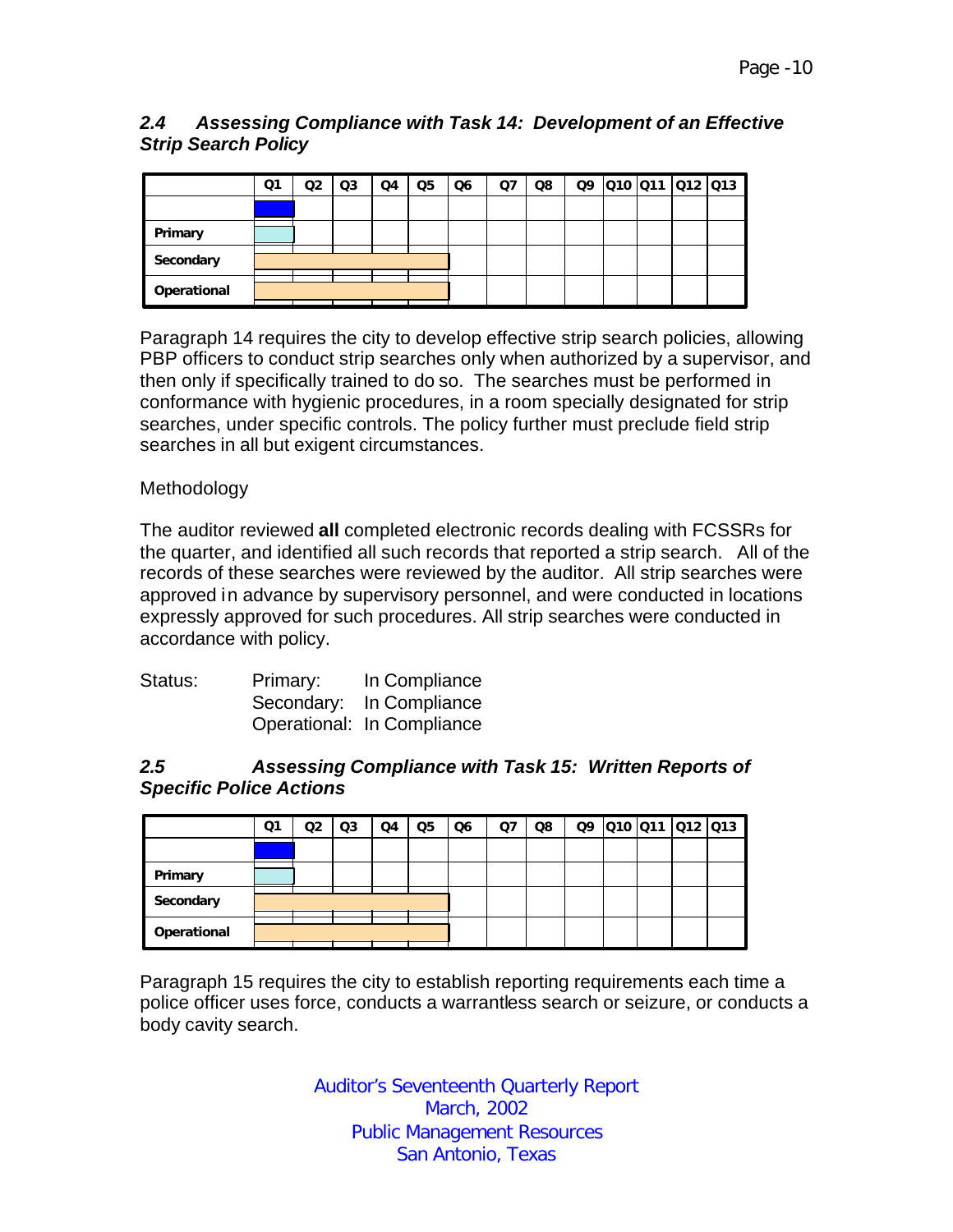## Methodology

The auditor reviewed a randomly selected sample of Subject Resistance Reports (SRRs) and Field Contact/Search/Seizure Reports (FCSSRs) to assess the level of accuracy of reporting and supervisory review for these reports. A 9.0 percent sample of 131 SRRs written during the seventeenth quarter was selected for review. In addition an 8.6 percent sample of 392 completed search and seizure reports was selected for review. A 100 percent sample of three strip searches was selected for review. While these samples are lower than in past audit cycles, this reflects nine straight quarters of 100 percent compliance on these tasks. All of the reports reviewed this quarter were found to be in compliance with the requirements for search and seizure and use of force reporting. The error rate remains within the acceptable margin of error, at zero percent.

| Status: | Primary: | In Compliance              |
|---------|----------|----------------------------|
|         |          | Secondary: In Compliance   |
|         |          | Operational: In Compliance |

## *2.6 Assessing Compliance with Task 16: Reporting Traffic Stops*

|             | Q1 | Q2 | Q3 | Q4 | Q <sub>5</sub> | Q6 | Q <sub>7</sub> | Q8 |  | 09 010 011 012 013 |  |
|-------------|----|----|----|----|----------------|----|----------------|----|--|--------------------|--|
|             |    |    |    |    |                |    |                |    |  |                    |  |
| Primary     |    |    |    |    |                |    |                |    |  |                    |  |
| Secondary   |    |    |    |    |                |    |                |    |  |                    |  |
| Operational |    |    |    |    |                |    |                |    |  |                    |  |

Paragraph 16 requires the city to establish reporting requirements each time a police officer makes a traffic stop. The city has promulgated a protocol requiring officers to report traffic stops, and establishing a review function for these activities. Training for PBP personnel regarding reporting traffic stop information was completed during the third quarter. The bureau has begun collecting traffic stop data, using the form designed by the city. These data are available at the Zones, and have been entered into the PARS. The eighth quarter was the first quarter in which detailed assessment of traffic stop information was possible, as the tabular data from the PARS regarding traffic stops was available through the PARS as of this audit cycle.

#### Methodology

Traffic stop data for all stops completed by the Bureau were assessed by the monitoring team during the seventeenth quarter. The auditor found the traffic stop data to accurately reflect information included in the COMPSTAR review conducted by command staff. In addition, the audit team noted that the bureau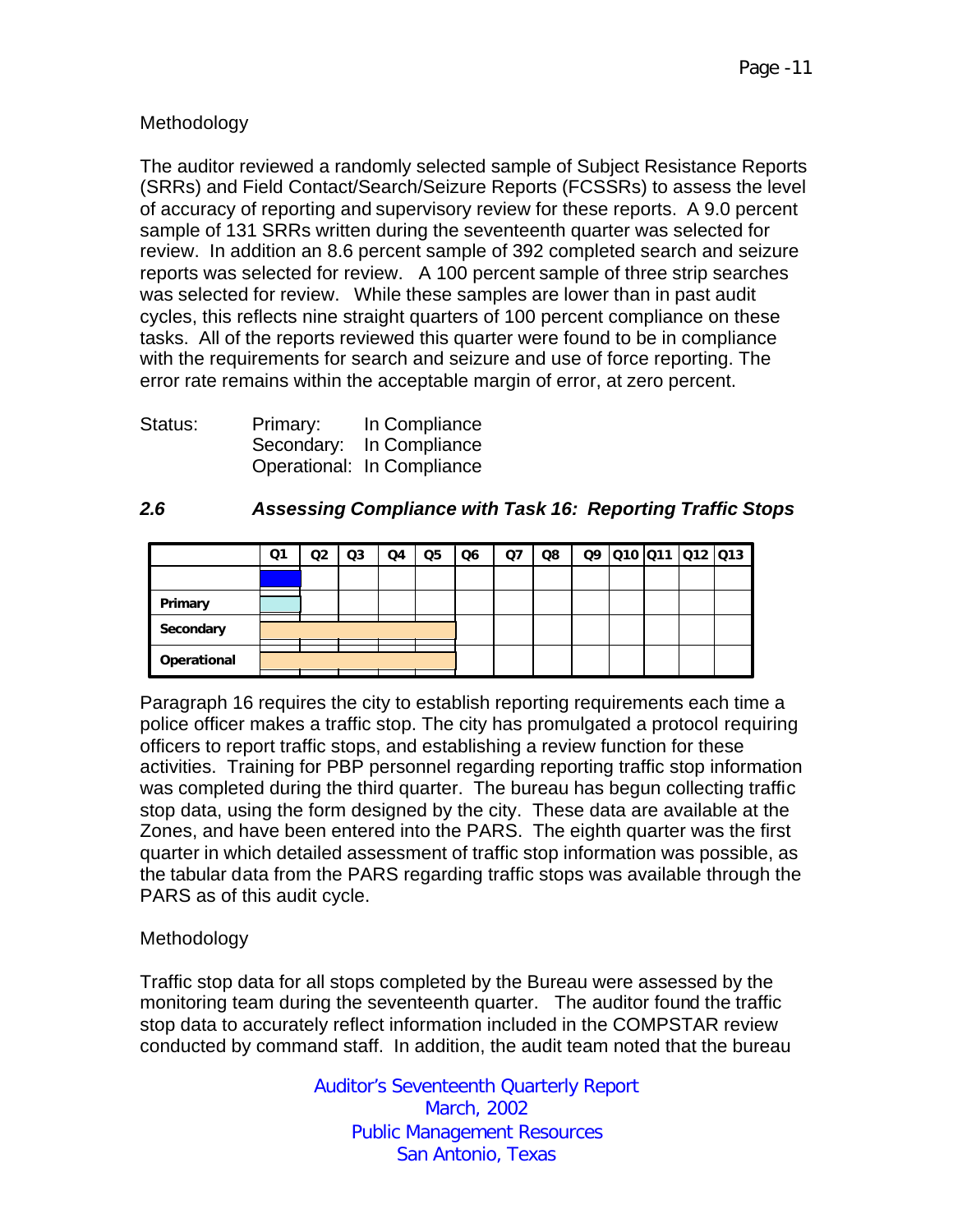has initiated disciplinary proceedings against two officers in the fourteenth and fifteenth quarters for failure to report traffic stops in accordance with bureau policy. Discipline assigned by the bureau for these infractions, in both cases, was a suspension of five days, pending termination. The bureau is judged to be in compliance with this task based on current and past performance.

| Status: | Primary: | In Compliance              |
|---------|----------|----------------------------|
|         |          | Secondary: In Compliance   |
|         |          | Operational: In Compliance |

# *2.7 Assessing Compliance with Task 17: Entry of Data into the PARS*

|             | Q1 | Q2 | Q3 | Q4 | Q5 | Q6 | Q <sub>7</sub> | Q8 | Q9 |  | 010 011 012 013 |  |
|-------------|----|----|----|----|----|----|----------------|----|----|--|-----------------|--|
|             |    |    |    |    |    |    |                |    |    |  |                 |  |
| Primary     |    |    |    |    |    |    |                |    |    |  |                 |  |
| Secondary   |    |    |    |    |    |    |                |    |    |  |                 |  |
| Operational |    |    |    |    |    |    |                |    |    |  |                 |  |

Paragraph 17 requires the city to enter data regarding use of force, traffic stops, warrantless searches and seizures, and other indicators of police activity levels into the planned automated Early Warning System. The city has developed protocols requiring entry of data as required by the consent decree.

## Methodology

The auditor has reviewed these protocols and found them to be acceptable. During his seventeenth quarterly site visit, the auditor tested data entry protocols by performing more than 100 individual tests of the system. The PARs and OMS reported accurately in each of these tests.

| Status: | Primary: | In Compliance              |
|---------|----------|----------------------------|
|         |          | Secondary: In Compliance   |
|         |          | Operational: In Compliance |

## *2.8 Assessing Compliance with Task 18: Audits of Use of Force*

|             | Ο1 | Q2 | Q3 | Q4 | Q <sub>5</sub> | Q6 | Q7 | Q8 | Q9 |  | 010 011 012 013 |  |
|-------------|----|----|----|----|----------------|----|----|----|----|--|-----------------|--|
|             |    |    |    |    |                |    |    |    |    |  |                 |  |
| Primary     |    |    |    |    |                |    |    |    |    |  |                 |  |
| Secondary   |    |    |    |    |                |    |    |    |    |  |                 |  |
| Operational |    |    |    |    |                |    |    |    |    |  |                 |  |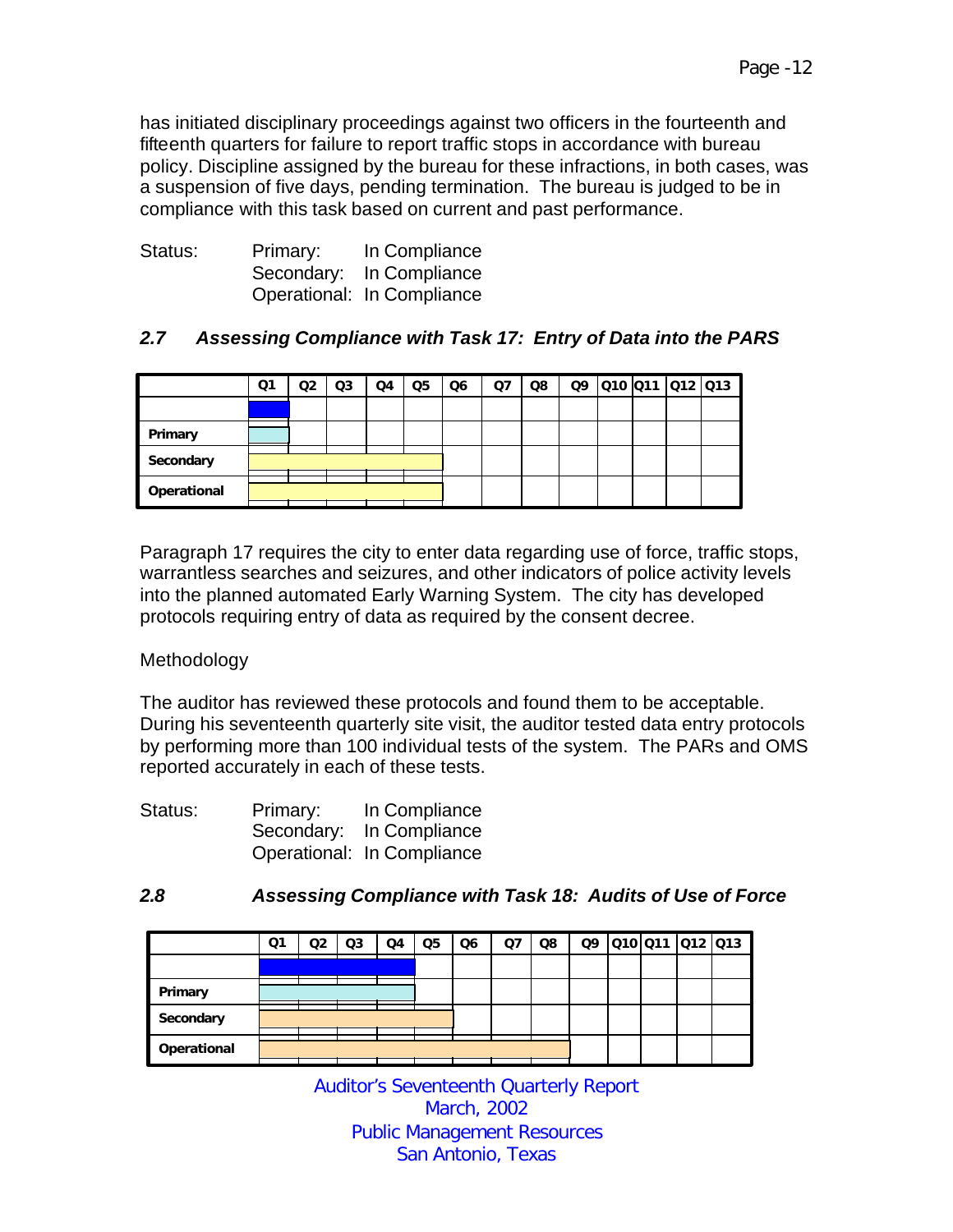Paragraph 18 requires the city to cause supervisors and senior supervisors to conduct "regular audits" of PBP officers' use of force, and to act on information concerning the use of force with the goal of reducing or preventing use of excessive force.

#### Methodology

The auditor reviewed a 9.0 percent sample of the 131 completed SRRs for the quarter. Each report was appropriately reviewed by command staff, and reports incorrectly completed were noted and re-routed for remediation. No errors were noted in the SRRs reviewed by the auditor.

| Status: | Primary: | In Compliance              |
|---------|----------|----------------------------|
|         |          | Secondary: In Compliance   |
|         |          | Operational: In Compliance |

#### *2.8.1 Compliance with Task 18-b: Analyze Use of Force Quarterly*

Paragraph 18-b requires senior supervisors to analyze use of force data quarterly. The bureau continues to complete quarterly analyses of use of force data, using the Officer Management System and PARS. The analysis identified use of force trends, as well as focusing on officers who recorded higher than average use-of-force rates. The command staff used the OMS and PARS to identify officers receiving complaints of excessive force, officers who had higherthan average levels of use-of-force rates in any one of the past four quarters, and to assess overall trends in use of force. These assessments became part of the quarterly "Computer Statistical Trend Analysis and Review" (COMPSTAR) meeting minutes, along with recommendations for counseling, retraining or other solutions to issues raised with specific officers' use of force practices. Protocols require follow-up at the next quarterly PCS meeting to evaluate the effectiveness of these solutions.

#### Methodology

Using the PARS/OMS system, the auditor identified, during the seventeenth quarterly audit, 256 officers whose use of force statistics (or associated activity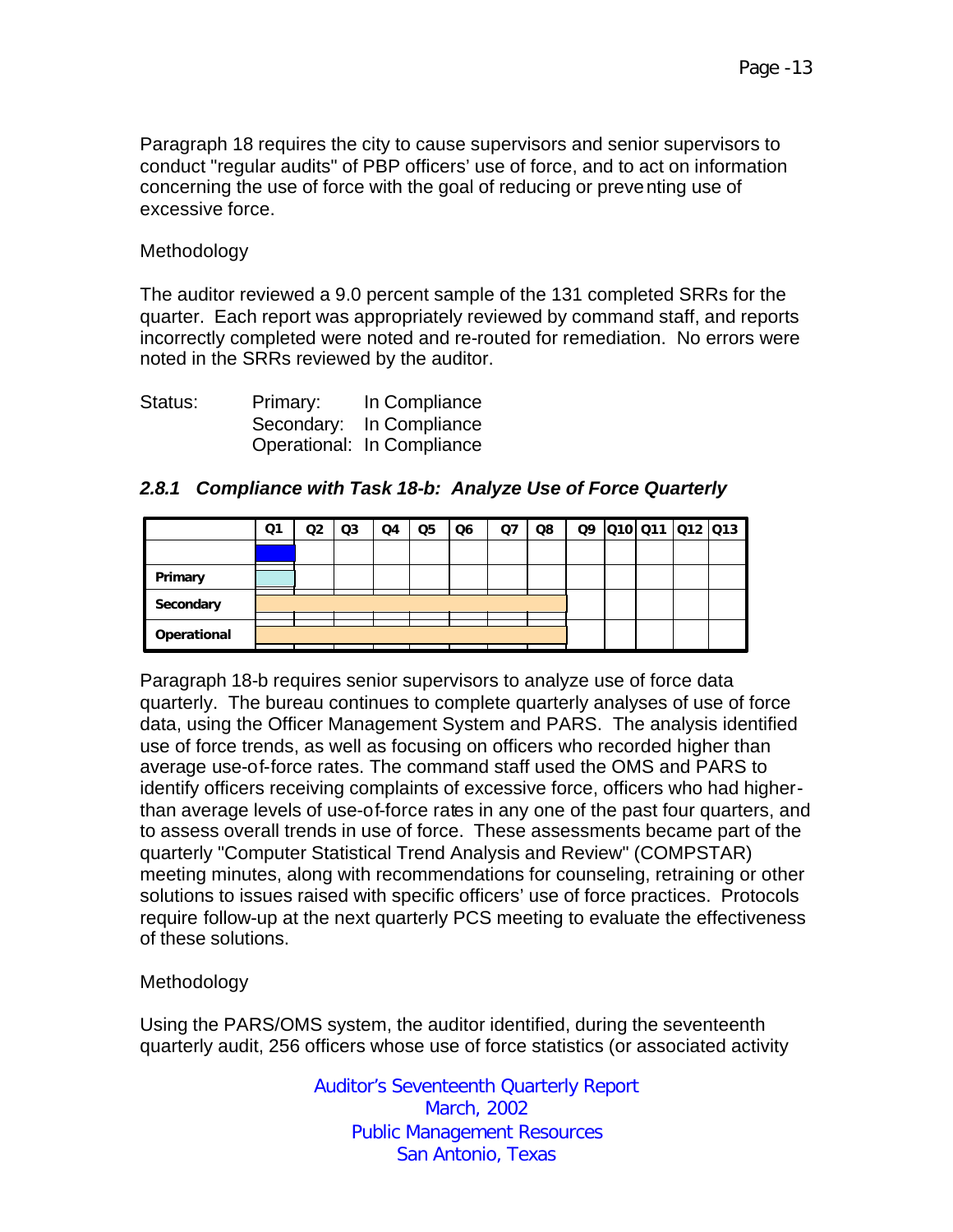levels) were one or more standard deviations higher than their group norms, and who, in the auditor's opinion, required further scrutiny. All zone commanders checked subject resistance report data as part of their routine quarterly analysis, and all 256 of the officers identified by the auditor were also noted by zone commanders. The increase in the rate of officers noted by the auditor this quarter, over previous quarters is due to the fact that, during the last three quarters, the auditor reviewed a 100 percent sample of SRR reports (electronically, using PARS data), rather than selecting a sample for review. Command staff selected eight officers for increased scrutiny, based on their review of use-of-force performance factors this quarter.

| Status: | Primary: | In Compliance              |
|---------|----------|----------------------------|
|         |          | Secondary: In Compliance   |
|         |          | Operational: In Compliance |

#### *2.9 Compliance with Task 19-a: Review Search and Seizure Reports through Chain of Command*

|             | Ο1 | Q2 | Q <sub>3</sub> | Q4 | Q5 | Q <sub>6</sub> | Q7 | Q8 | Q9 | Q10 Q11 Q12 Q13 |  |
|-------------|----|----|----------------|----|----|----------------|----|----|----|-----------------|--|
|             |    |    |                |    |    |                |    |    |    |                 |  |
| Primary     |    |    |                |    |    |                |    |    |    |                 |  |
| Secondary   |    |    |                |    |    |                |    |    |    |                 |  |
| Operational |    |    |                |    |    |                |    |    |    |                 |  |

Paragraph 19-a requires the city to review search and seizure reports, through the officers' chains of command, within one week of the search or seizure. The protocol for searches and seizures has been approved, and training and implementation have been completed.

## Methodology

During the site visit for the seventeenth quarter, the auditor selected a random sample of 8.6 percent of 392 FCSSRs completed during the quarter. Each of these reports was analyzed to ensure the report met the requirements of task 19 a. Further, each of the selected reports was reviewed for probable cause (in the event of a search) or reason to suspect (in the event of a field stop and investigation). The narrative of each of the reports was assessed, and supporting documentation, where available, was reviewed. The bureau continues to note incidents of poor reporting, when they occur, and continues to retrain officers who exhibit problematic reporting on search and seizure events.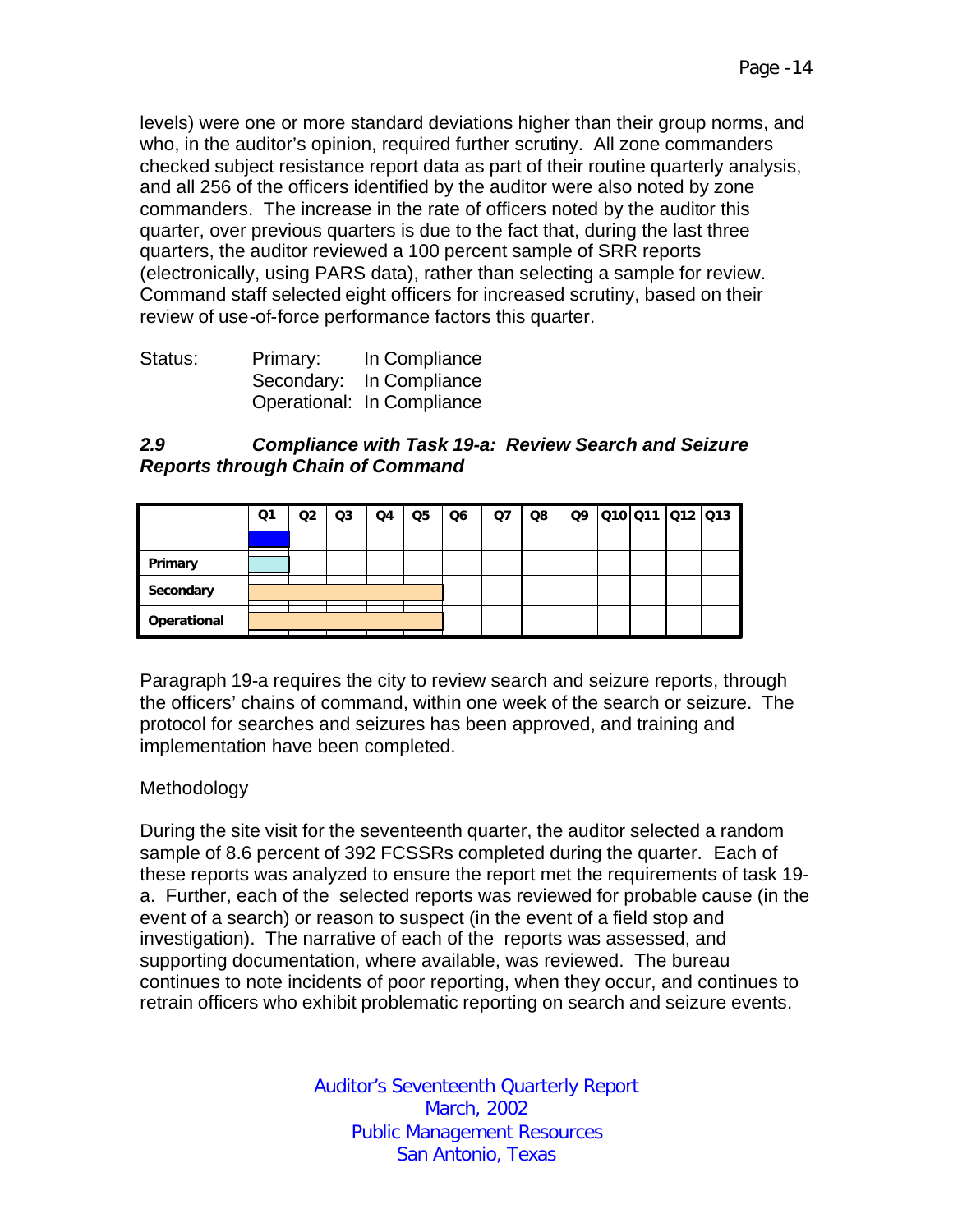Of the reports reviewed, none were judged to be problematic. The error rate for FCSSRs for the seventeenth quarter is zero. This is attributable, in part, to the internal review process established by the bureau, as well as increased scrutiny of FCSSRs by zone supervisors.

| Status: | Primary: | In Compliance              |
|---------|----------|----------------------------|
|         |          | Secondary: In Compliance   |
|         |          | Operational: In Compliance |

#### *2.9.1 Compliance with Task 19-b: Quarterly Analysis of Search and Seizure Data*

|             | Ο1 | Q2 | Q <sub>3</sub> | Q4 | Q <sub>5</sub> | Q <sub>6</sub> | $Q$ 7 | Q8 | Q9 | Q10 Q11 Q12 Q13 |  |
|-------------|----|----|----------------|----|----------------|----------------|-------|----|----|-----------------|--|
|             |    |    |                |    |                |                |       |    |    |                 |  |
| Primary     |    |    |                |    |                |                |       |    |    |                 |  |
| Secondary   |    |    |                |    |                |                |       |    |    |                 |  |
| Operational |    |    |                |    |                |                |       |    |    |                 |  |

Paragraph 19-b requires the city to analyze the search and seizure activity of its officers on a quarterly basis.

## Methodology

Command staff used search and seizure data, generated by PARS, to assess officers' performance, identifying officers who were above average in this category. These officers were noted to be of two types: those who were active in search and seizure processes, but whose reports indicated no problematic behavior, and those whose activities indicated additional training, counseling, or supervision. The command staff selected the first group of officers for potential commendation, and the second group for potential remediation.

Using the PARS/OMS, the auditor identified 89 officers whose FCSSR data fell one or more standard deviations above the mean for their work groups. All of the zone commanders reviewed each officer under their command whose FCSSR data exceeded work group norms by one or more standard deviation. This review included a thorough review of both electronic data, and a review of actual FCSSRs completed by these officers. The command staff review noted each of the 89 officers identified, independently, by the auditor as indicating a need for further scrutiny. The increase in numbers of officers identified by the auditor is due to the fact that, during the last three quarters, the auditor drew a 100 percent sample of PARS FCSSR data for analysis. Command staff selected no officers for additional scrutiny, based on a review of their performance factors in search and seizure activities.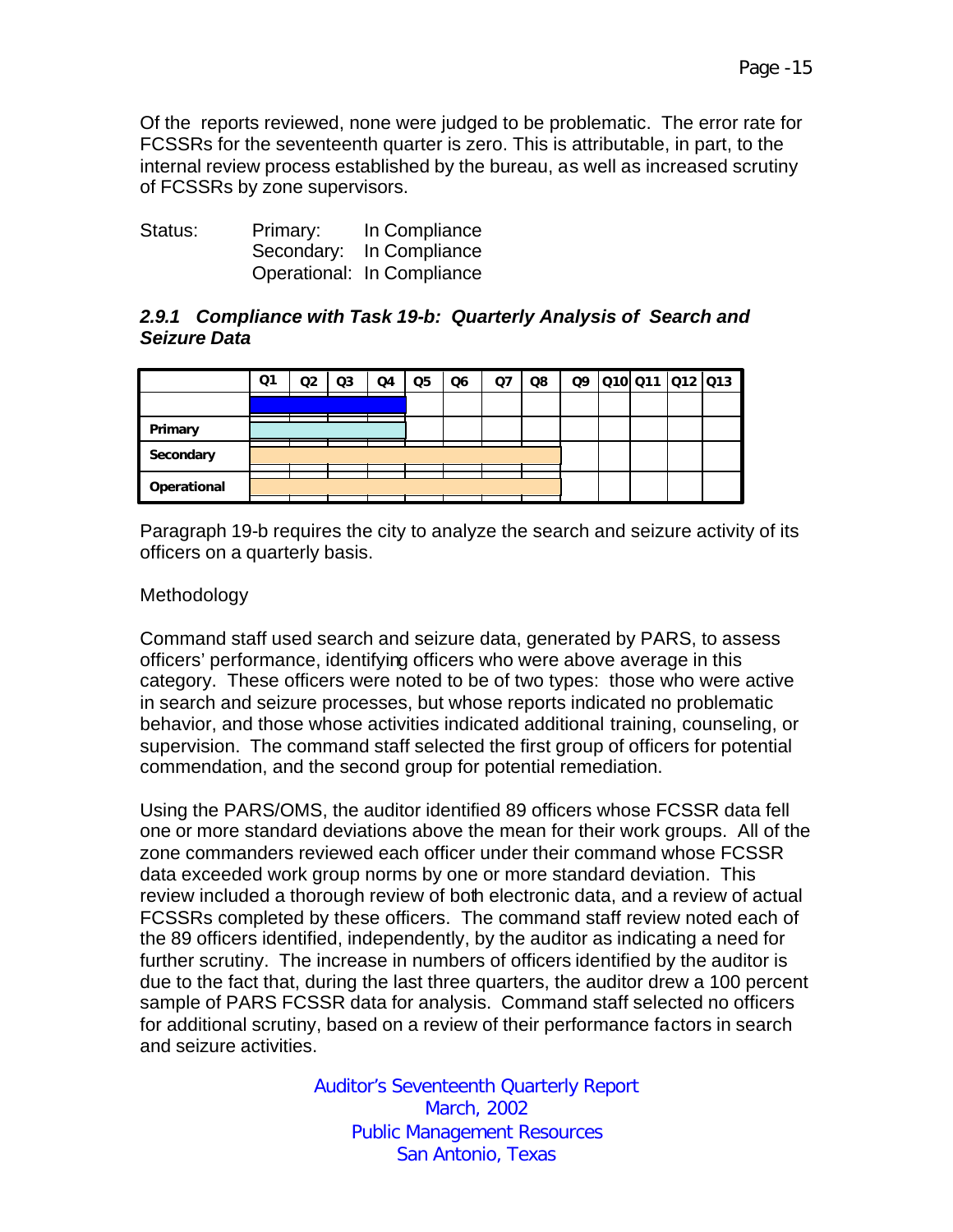Status: Primary: In Compliance Secondary: In Compliance Operational: In Compliance

|             | Q1 | Q2 | Q3 | Q4 | Q <sub>5</sub> | Q <sub>6</sub> | Q7 | Q8 | Q9 | Q10 Q11 Q12 Q13 |  |
|-------------|----|----|----|----|----------------|----------------|----|----|----|-----------------|--|
|             |    |    |    |    |                |                |    |    |    |                 |  |
| Primary     |    |    |    |    |                |                |    |    |    |                 |  |
| Secondary   |    |    |    |    |                |                |    |    |    |                 |  |
| Operational |    |    |    |    |                |                |    |    |    |                 |  |

#### *2.10 Compliance with Task 20-a: Review of Allegations of Racial Bias*

Paragraph 20-a requires the city to review all allegations of racial bias through the officers' chains of command within one week of completion of the investigation. The bureau currently relies on OMI for notice of allegations of racial bias and requires review after notification.

#### Methodology

During the course of reviewing OMI completed investigations, the auditor screened these complaints for allegations of racial or gender bias. During the seventeenth quarter, two allegations of racial or gender bias (the same numbers as the sixteenth quarter) on the part of bureau officers were completed by OMI, and forwarded to the bureau for review. Racial bias complaints are monitored closely by command staff, and each quarterly COMPSTAR review includes a discussion of the status of these complaints, as well as the nature of the review conducted pursuant to the policy outlining PARS protocols for racial bias complaints. In addition, three complaints of racial bias were received, but investigations of the allegations were pending. Command staff implemented monitoring protocols as required by the decree in response to these three complaints.

| Status: | Primary: | In Compliance              |
|---------|----------|----------------------------|
|         |          | Secondary: In Compliance   |
|         |          | Operational: In Compliance |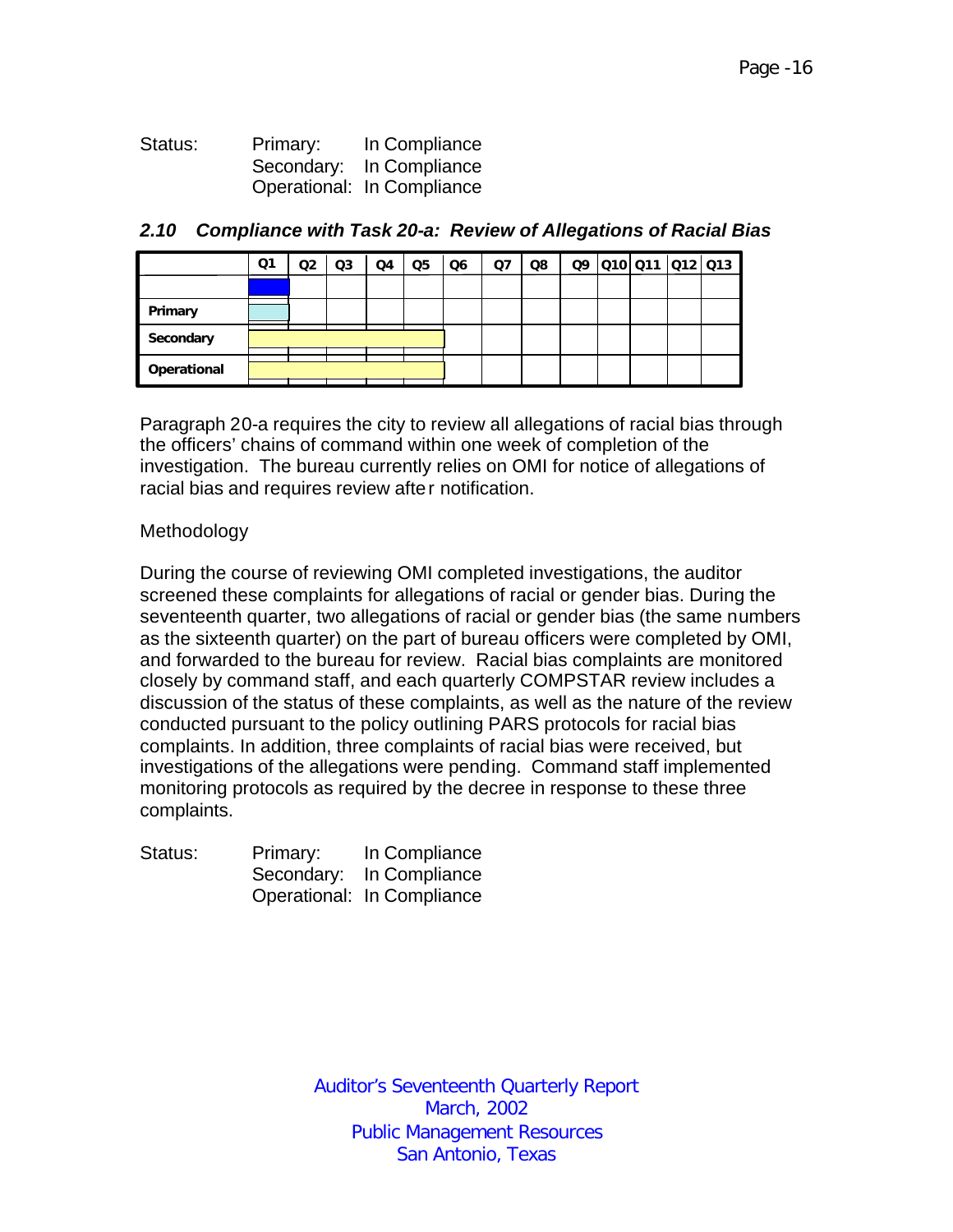|             | Q1 | Q2 | Q <sub>3</sub> | Q4 | Q <sub>5</sub> | Q <sub>6</sub> | Q7 | Q8 |  | 09 010 011 012 013 |  |
|-------------|----|----|----------------|----|----------------|----------------|----|----|--|--------------------|--|
|             |    |    |                |    |                |                |    |    |  |                    |  |
| Primary     |    |    |                |    |                |                |    |    |  |                    |  |
| Secondary   |    |    |                |    |                |                |    |    |  |                    |  |
| Operational |    |    |                |    |                |                |    |    |  |                    |  |

# *2.10.1 Compliance with Task 20-b: Quarterly Analysis of Racial Bias*

Paragraph 20-b requires supervisors to use the PARS on a quarterly basis to assess allegations of racial bias for patterns or irregularities. The bureau, during the week of August 2, 1999, developed a specific protocol for quarterly analysis of potential indicators of racial bias. The protocol requires the command staff to review an officer's complete PARS file if any of eight events involving the officer occur during any given quarter.

These events include:

- Notation on the Supervisor's Daily Activity Report (SDAR) of any indication of racial or gender bias on the part of a given officer;
- A complaint by a supervisor of racial or gender bias against an officer;
- A peer compliant of racial or gender bias;
- An OMI complaint of racial or gender bias;
- Filing of a lawsuit, in which the officer is named, contending racial or gender bias;
- Any indication, during a normal review of routine police reports (offense reports, arrest reports, search and seizure reports, subject resistance reports, etc.) that an officer indicates potential racial or gender bias;
- Comments made by an officer indicating racial or gender bias; or
- A non-OMI complaint of gender or racial bias.

The quarterly analysis conducted by command staff during the week of November 5, 2001 identified two officers with at least one of these "trigger" events. Each of the three events was analyzed by command staff in accordance with the requirements of the decree.

| Status: | Primary: | In Compliance              |
|---------|----------|----------------------------|
|         |          | Secondary: In Compliance   |
|         |          | Operational: In Compliance |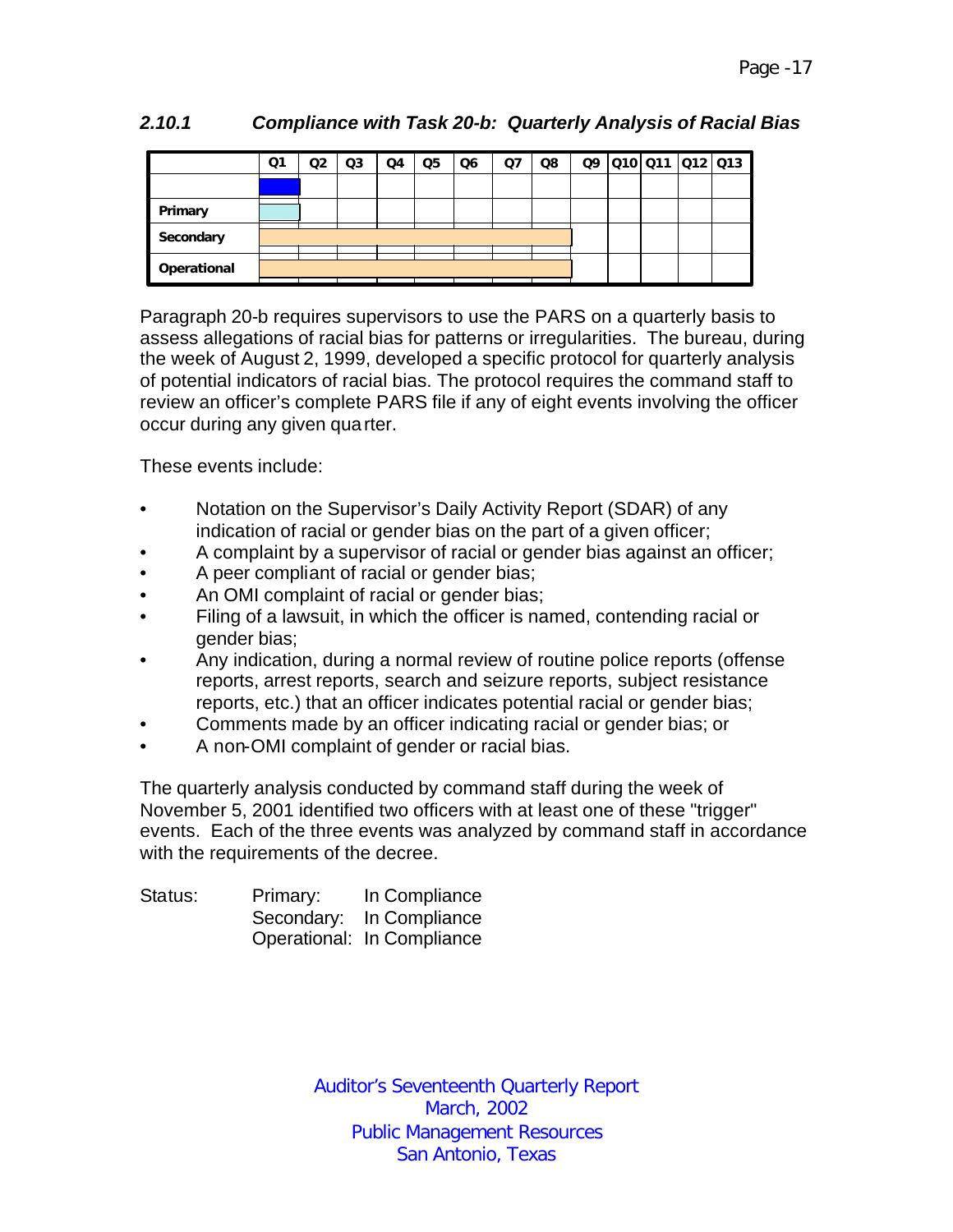# *2.11 Compliance with Task 21-a: Imposing Appropriate Remedial Action*

|             | Q1 | Q2 | Q <sub>3</sub> | Q4 | Q <sub>5</sub> | Q <sub>6</sub> | Ω7 | Q8 |  | 09 010 011 012 013 |  |
|-------------|----|----|----------------|----|----------------|----------------|----|----|--|--------------------|--|
|             |    |    |                |    |                |                |    |    |  |                    |  |
| Primary     |    |    |                |    |                |                |    |    |  |                    |  |
| Secondary   |    |    |                |    |                |                |    |    |  |                    |  |
| Operational |    |    |                |    |                |                |    |    |  |                    |  |

Paragraph 21-a requires the city to impose appropriate remedial action after evaluating officer behavior, and to take appropriate action for officers who have received three or more similar citizens' complaints in a two-year period, or five or more complaints in a two-year period.

## Methodology

The auditor reviewed all discipline imposed by the bureau for the seventeenth quarter. Based on records obtained from the office of the chief of police, eleven individual disciplinary actions, involving citizens' complaints, were taken by the bureau during the period of time covered by this report. The auditor reviewed all disciplinary actions reported for the seventeenth quarter, and found the decisions of the command staff to be reasonable, based on the tenets of progressive discipline.

Based on the protocols of progressive discipline, the bureau is responding within its anticipated range of responses in delivering discipline. Offenses recorded for these seven disciplinary actions included:

- **Failure to complete required reports;**
- Violation of the code of ethics:
- Conduct toward the puclic; and
- Conduct unbecoming a police officer.

Discipline for the seven incidents involving interactions with the public included:

- Oral reprimands;
- Written reprimands;
- Conflict resolution retraining: and
- **Three-day suspension.**

Status: Primary: In Compliance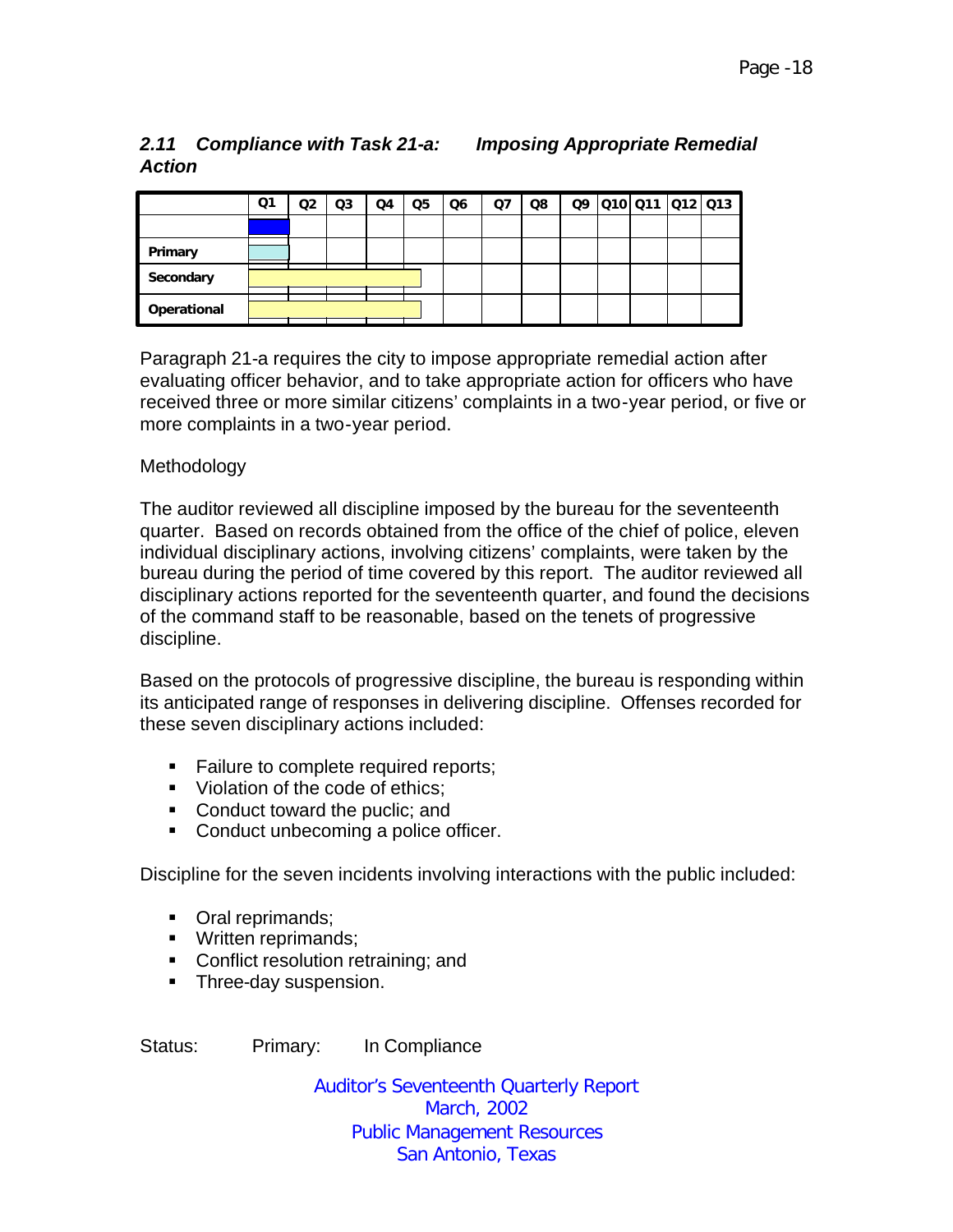Secondary: In Compliance Operational: In Compliance

## *2.11.1 Compliance with Task 21-b: Imposing Retraining and Counseling*

|             | Q1 | Q2 | Q3 | Q4 | Q <sub>5</sub> | Q <sub>6</sub> | Q7 | Q8 | Q9 | Q10 Q11 Q12 Q13 |  |
|-------------|----|----|----|----|----------------|----------------|----|----|----|-----------------|--|
|             |    |    |    |    |                |                |    |    |    |                 |  |
| Primary     |    |    |    |    |                |                |    |    |    |                 |  |
| Secondary   |    |    |    |    |                |                |    |    |    |                 |  |
| Operational |    |    |    |    |                |                |    |    |    |                 |  |

Paragraph 21-b requires the city to also impose retraining or counseling in all cases in which a citizen's complaint has been sustained, except those resulting in termination, based on review of officer behavior.

## Methodology

The auditor reviewed the bureau's disciplinary processes for August 16, 2001 to November 15, 2001. The bureau's disciplinary process was reviewed in detail in Section 2.11, above. In addition to a review of the data included in that section, the audit team reviewed disciplinary action reports for all officers disciplined during the quarter. Disciplinary action taken by the bureau included retraining , counseling, and other appropriate forms of "retraining" and "counseling," including assignment to conflict resolution retraining.

| Status: | Primary: | In Compliance              |
|---------|----------|----------------------------|
|         |          | Secondary: In Compliance   |
|         |          | Operational: In Compliance |

#### *2.11.2 Compliance with Task 21-c: Consider Prior Record in Determining Discipline*

|             | Q1 | O2 | Q3 | Q4 | Q5 | Q6 | Q7 | Q8 | Q9 | 010 011 012 013 |  |
|-------------|----|----|----|----|----|----|----|----|----|-----------------|--|
|             |    |    |    |    |    |    |    |    |    |                 |  |
| Primary     |    |    |    |    |    |    |    |    |    |                 |  |
| Secondary   |    |    |    |    |    |    |    |    |    |                 |  |
| Operational |    |    |    |    |    |    |    |    |    |                 |  |

Paragraph 21-c requires the city to consider an officer's prior record in determining discipline.

Methodology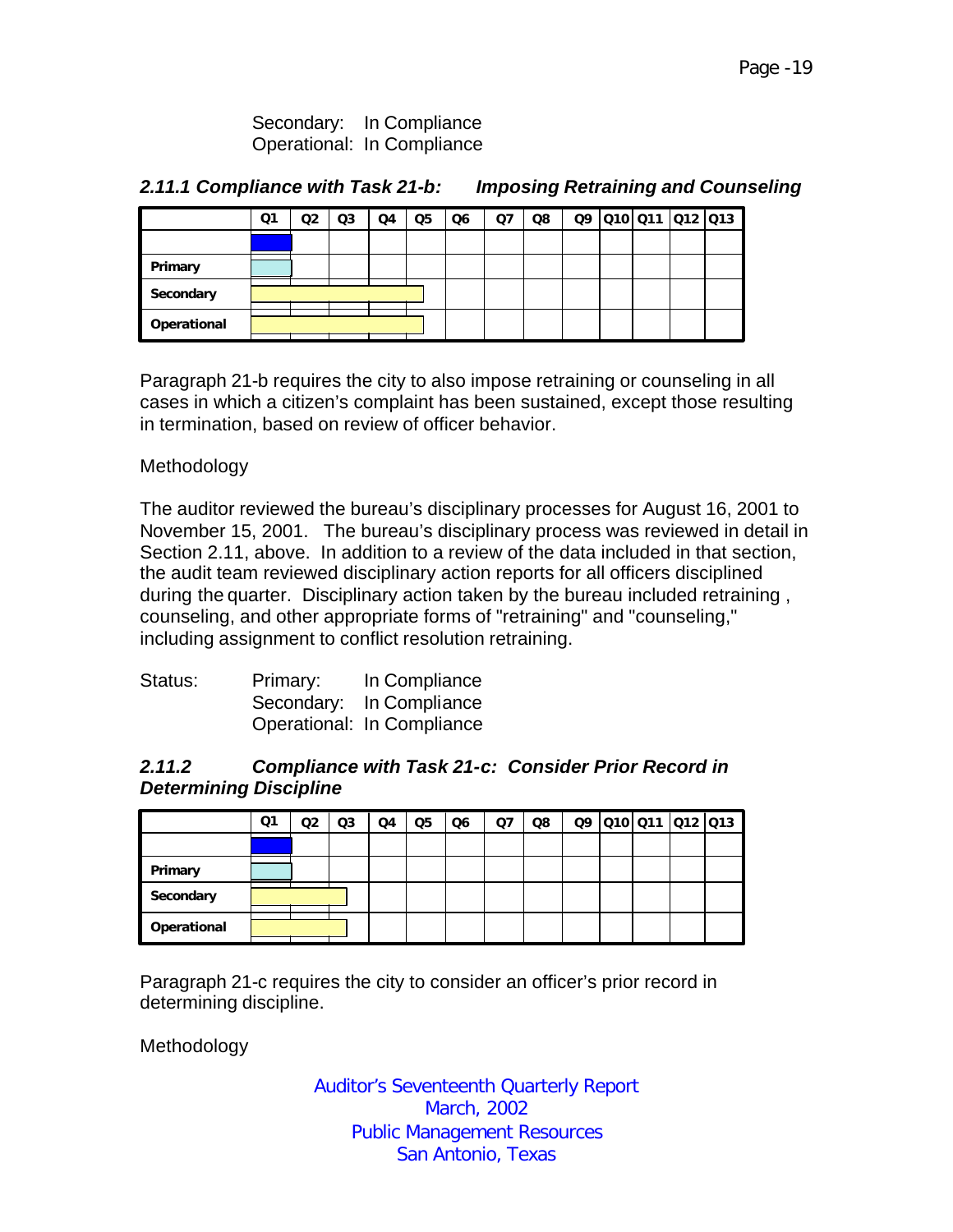According to records provided by the bureau and the Office of Municipal Investigations, seven individual disciplinary actions were taken by the bureau this quarter. Each of the eleven disciplinary actions taken by the bureau was reviewed for evidence that prior disciplinary records were considered when imposing discipline. Two of the disciplinary actions taken this quarter indicated a modification to discipline based on past record.

| Status: | Primary: | In Compliance              |
|---------|----------|----------------------------|
|         |          | Secondary: In Compliance   |
|         |          | Operational: In Compliance |

#### *2.12 Compliance with Task 22: Disciplinary Files at the Zone Level*

|             | Q1 | Q2 | Q3 | Q4 | Q5 | Q <sub>6</sub> | Ω7 | Q8 | Q9 | 010 011 012 013 |  |
|-------------|----|----|----|----|----|----------------|----|----|----|-----------------|--|
|             |    |    |    |    |    |                |    |    |    |                 |  |
| Primary     |    |    |    |    |    |                |    |    |    |                 |  |
| Secondary   |    |    |    |    |    |                |    |    |    |                 |  |
| Operational |    |    |    |    |    |                |    |    |    |                 |  |

Paragraph 22 requires the PBP to establish disciplinary action files, or "performance files" at the zone level.

#### Methodology

During the site visit for the fifteenth quarterly report, members of the monitoring team reviewed performance files and supervisory daily activity reporting at *all*  zones (One through Six and SDD). Supervisory activity remains at acceptable levels, with officers (and some supervisory personnel) selected for "monitoring" showing an active supervisory review of their activities. Based on some minor problems noted during the seventeenth quarterly site visit, the monitor conducted a thorough review of supervisor activity reports for "canned language." No problems of this nature were noted in supervisory reports this quarter.

| Status: | Primary: | In compliance              |
|---------|----------|----------------------------|
|         |          | Secondary: In Compliance   |
|         |          | Operational: In Compliance |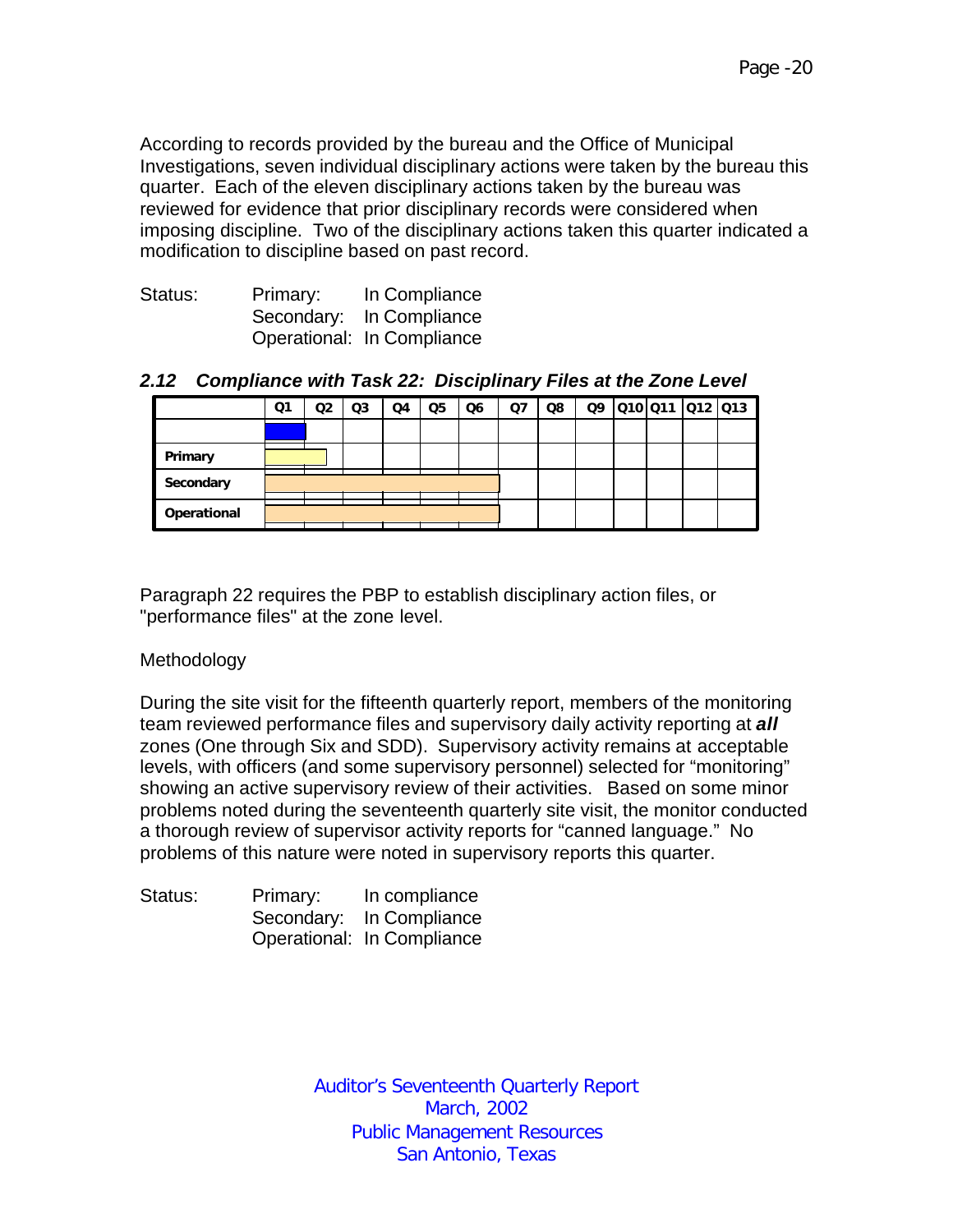|             | Q1 | Q2 | Q3 | Q4 | Q5 | Q <sub>6</sub> | Q7 | Q8 | Q9 |  | Q10 Q11 Q12 Q13 |
|-------------|----|----|----|----|----|----------------|----|----|----|--|-----------------|
|             |    |    |    |    |    |                |    |    |    |  |                 |
| Primary     |    |    |    |    |    |                |    |    |    |  |                 |
| Secondary   |    |    |    |    |    |                |    |    |    |  |                 |
| Operational |    |    |    |    |    |                |    |    |    |  |                 |

## *2.13 Compliance with Task 23: Annual Performance Evaluation*

Paragraph 23 requires the city to implement an annual performance evaluation process for all officers, supervisors and senior supervisors. Further, it requires supervisors and senior supervisors to be evaluated based on their ability to prevent and address misconduct by officers. In addition, paragraph 23 requires officers to be evaluated, in part, on their complaint history.

## Methodology

During the site visit for the sixteenth quarterly report the audit staff reviewed nearly three dozen police performance evaluation files. Each of the personnel files reviewed this quarter contained performance evaluations completed in accordance with established policy. While a small number of files were missing at least one performance evaluation report, all of these were from the most recent evaluation period. Upon notice to the bureau by the auditor, all records were located and placed in the appropriate files. No assessment of this task was conducted for the seventeenth quarter.

| Status: | Primary: | In Compliance              |
|---------|----------|----------------------------|
|         |          | Secondary: In Compliance   |
|         |          | Operational: In Compliance |

#### *2.14 Compliance with Task 24: Performance Based Promotion*

|             | Q1 | ገ2 | Q3 | Q4 | Q <sub>5</sub> | Q6 | Q7 | Q8 |  | Q9 010 011 012 013 |  |
|-------------|----|----|----|----|----------------|----|----|----|--|--------------------|--|
|             |    |    |    |    |                |    |    |    |  |                    |  |
| Primary     |    |    |    |    |                |    |    |    |  |                    |  |
| Secondary   |    |    |    |    |                |    |    |    |  |                    |  |
| Operational |    |    |    |    |                |    |    |    |  |                    |  |

Paragraph 24 requires the city to use performance evaluations as a factor in promotional decisions.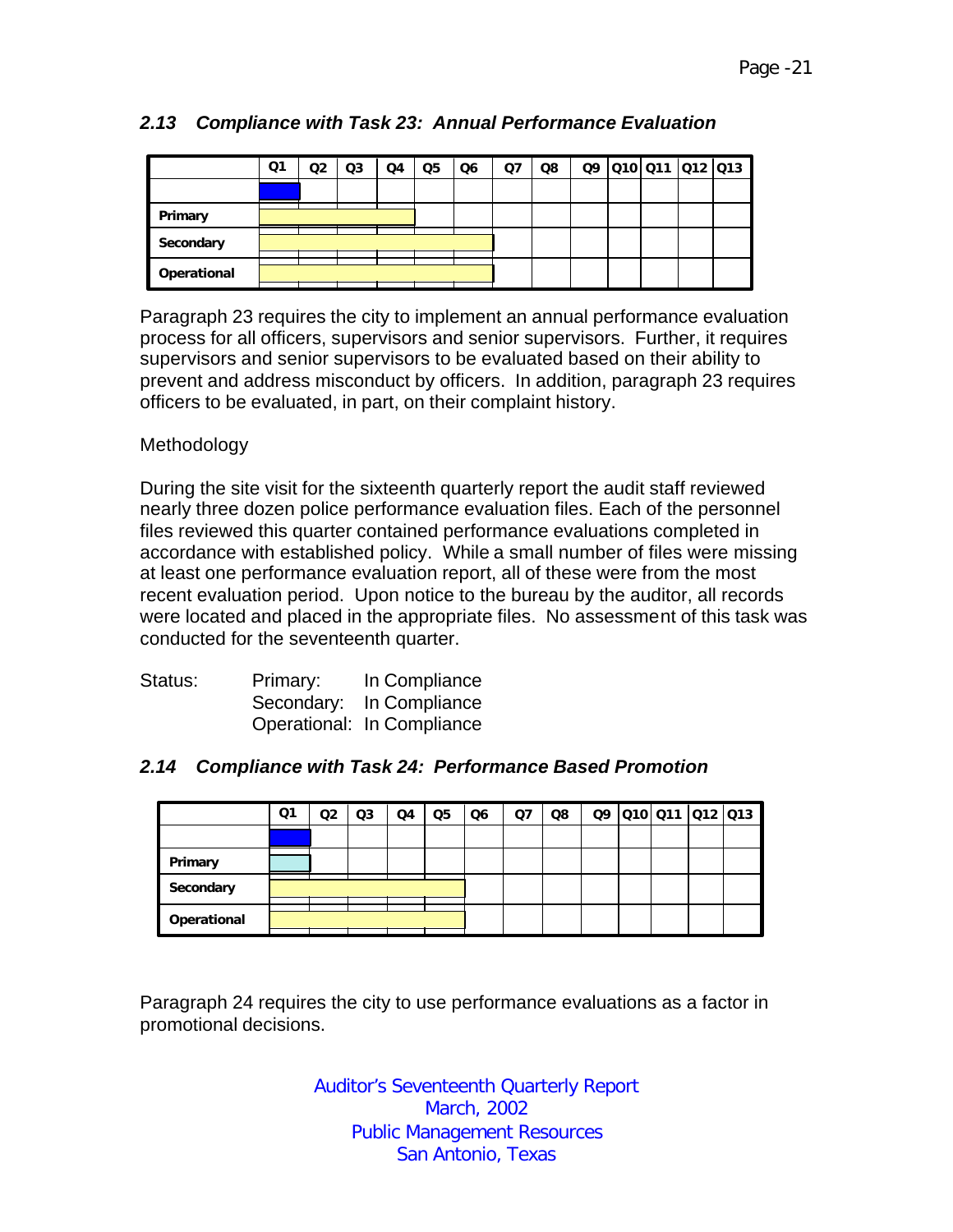## Methodology

During the  $16<sup>th</sup>$  quarter, members of the audit staff reviewed a 100 percent sample of the personnel files for two police members promoted during the third quarter of 2001. All of those promoted appeared to have been carefully evaluated, and promotions were made only of members who "met or exceeded" performance evaluation criteria.

| Status: | Primary: | In Compliance              |
|---------|----------|----------------------------|
|         |          | Secondary: In Compliance   |
|         |          | Operational: In Compliance |

#### *2.15 Compliance with Task 25: Provision of an Employee Assistance Program*

|             | Ο1 | Q2 | Q3 | Q4 | Q <sub>5</sub> | Q6 | Q7 | Q8 |  | Q9 Q10 Q11 Q12 Q13 |  |
|-------------|----|----|----|----|----------------|----|----|----|--|--------------------|--|
|             |    |    |    |    |                |    |    |    |  |                    |  |
| Primary     |    |    |    |    |                |    |    |    |  |                    |  |
| Secondary   |    |    |    |    |                |    |    |    |  |                    |  |
| Operational |    |    |    |    |                |    |    |    |  |                    |  |

Paragraph 25 requires the city to continue to provide PBP employees with an Employee Assistance Program, including counseling and stress management services for officers, offered by certified, trained and experienced counselors, and supported by department-wide publicity of EAP availability, non-retributive attendance for employees, and non-binding referrals to the EAP.

#### Methodology

Evidence continues to exist to support the bureau's operational compliance with paragraph 25. Reviews of zone "performance files" indicate that the EAP is being used by departmental personnel and departmental managers. Bureau discipline continues to use the EAP as part of its progressive discipline campaign. The city continues to sponsor EAP-related forums and to advertise the availability of EAP offerings. One employee was placed on extensive "Track III" employee assistance during the fifteenth quarter, in lieu of termination, and two employees were suspended for five days (pending termination) for violation of their Track III agreements. No new Track III activity was noted during the seventeenth quarter. The city remains in compliance with this task based on past performance.

Status: Primary: In Compliance Secondary: In Compliance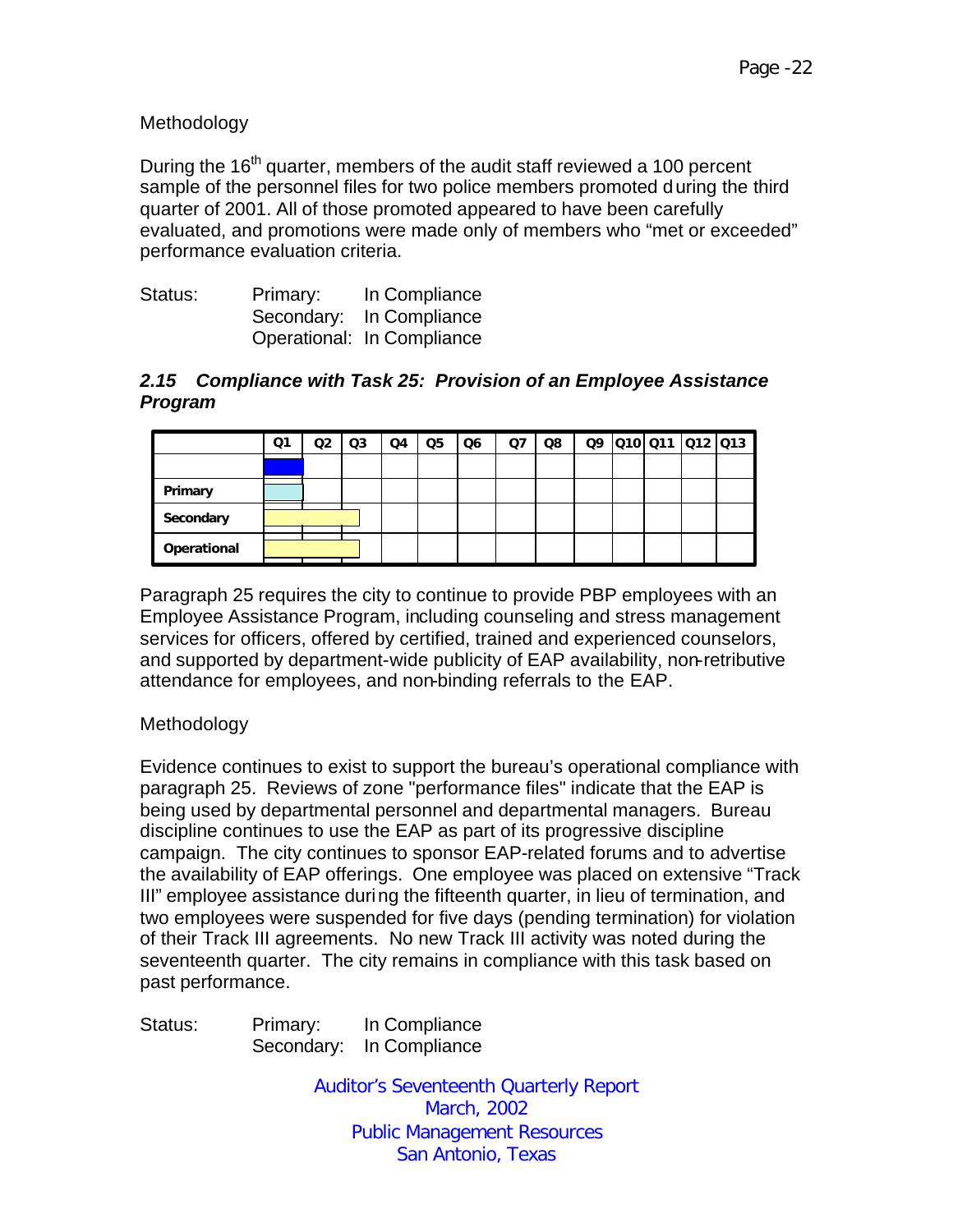## Operational: In Compliance

|             | Q1 | Q <sub>2</sub> | Q <sub>3</sub> | Q4 | Q <sub>5</sub> | Q <sub>6</sub> | Q7 | Q8 |  | Q9 010 011 012 013 |  |
|-------------|----|----------------|----------------|----|----------------|----------------|----|----|--|--------------------|--|
|             |    |                |                |    |                |                |    |    |  |                    |  |
| Primary     |    |                |                |    |                |                |    |    |  |                    |  |
| Secondary   |    |                |                |    |                |                |    |    |  |                    |  |
| Operational |    |                |                |    |                |                |    |    |  |                    |  |

## *2.16 Compliance with Task 26: Notification of Adverse Involvement*

Paragraph 26 requires the city to obtain notice of adverse involvement from its officers any time they are arrested, criminally charged, or named as a party to a civil suit. In addition, the paragraph requires the city to discipline or retrain officers found guilty or liable by a court. Further, the paragraph requires OMI to conduct investigations of such events.

## Methodology

A review of Bureau records indicates that the bureau continues to monitor its officers' activities for adverse involvement. The bureau's records included notice regarding pending civil litigation (not related to duty incidents), and filed civil court orders. Discipline during the thirteenth quarter involved one incident of disciplinary action for failure to provide notice of adverse involvement. No finding of liability was noted this quarter. Five incidents of adverse involvement, all appropriately reported, were noted this quarter.

| Status: | Primary: | In compliance              |
|---------|----------|----------------------------|
|         |          | Secondary: In Compliance   |
|         |          | Operational: In Compliance |

#### *2.17 Compliance with Task 27: OMI to Monitor Criminal Proceedings*

|             | Ο1 | Q2 | Q3 | Q4 | Q <sub>5</sub> | Q6 | Q7 | Q8 |  | Q9 010 011 012 013 |  |
|-------------|----|----|----|----|----------------|----|----|----|--|--------------------|--|
|             |    |    |    |    |                |    |    |    |  |                    |  |
| Primary     |    |    |    |    |                |    |    |    |  |                    |  |
| Secondary   |    |    |    |    |                |    |    |    |  |                    |  |
| Operational |    |    |    |    |                |    |    |    |  |                    |  |

Paragraph 27 requires the Office of Municipal Investigations to monitor all criminal proceedings containing allegations of false arrest or improper search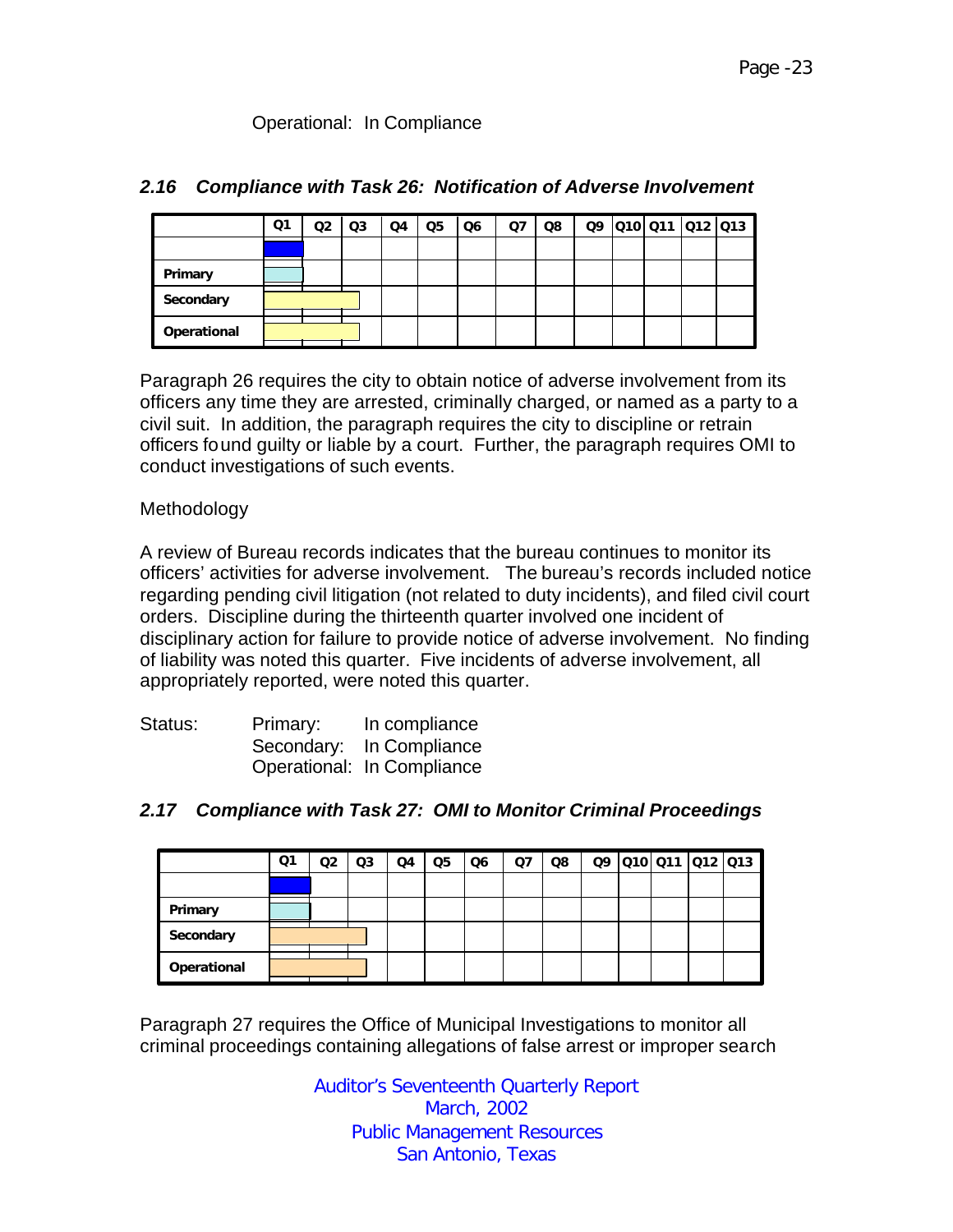and seizure by PBP officers. This paragraph also requires the bureau to implement appropriate discipline for officers who are found to have committed misconduct as a result of these reviews.

#### Methodology

The bureau has established an agreement with the district attorney in which the DA will notify the PBP in the event that criminal charges are filed, at the county level, against any PBP personnel. This agreement includes notice of suppression hearings lost as a result of illegal activity. Further refinement of this process was achieved during the sixth quarter, with publication of deputy chief's memo DCOP 98-309, requiring officers who have arrested PBP officers for any criminal charge to file a memorandum "detailing the results of the hearing."

PBP policy calls for these memoranda to be forwarded to OMI for their review. Based on concerns expressed by the auditor that the DA's office has forwarded no notifications of lost suppression hearings, etc., the chief of police has modified the reporting practice between the district attorney and the bureau. Court liaison personnel have begun to specifically inquire monthly, about allegations of false arrest or improper searches on the part of PBP officers. During the seventeenth quarter, three such inquiries were made of the DA's staff. The auditor reviewed reports of these inquiries, which noted no lost suppression hearings due to poor probable cause, etc.

| Status: | Primary: | In Compliance              |
|---------|----------|----------------------------|
|         |          | Secondary: In Compliance   |
|         |          | Operational: In Compliance |

## *2.18 Compliance with Task 28: Sanctions for Officers Involved in Settled Litigation*

|             | Q1 | Q2 | Q3 | Q4 | Q5 | Q6 | Q7 | Q8 |  | Q9 010 011 012 013 |  |
|-------------|----|----|----|----|----|----|----|----|--|--------------------|--|
|             |    |    |    |    |    |    |    |    |  |                    |  |
| Primary     |    |    |    |    |    |    |    |    |  |                    |  |
| Secondary   |    |    |    |    |    |    |    |    |  |                    |  |
| Operational |    |    |    |    |    |    |    |    |  |                    |  |

Paragraph 28 requires the city to implement appropriate discipline "as the circumstances and OMI investigation warrant," in all instances in which PBP officers are the subject of civil litigation.

Methodology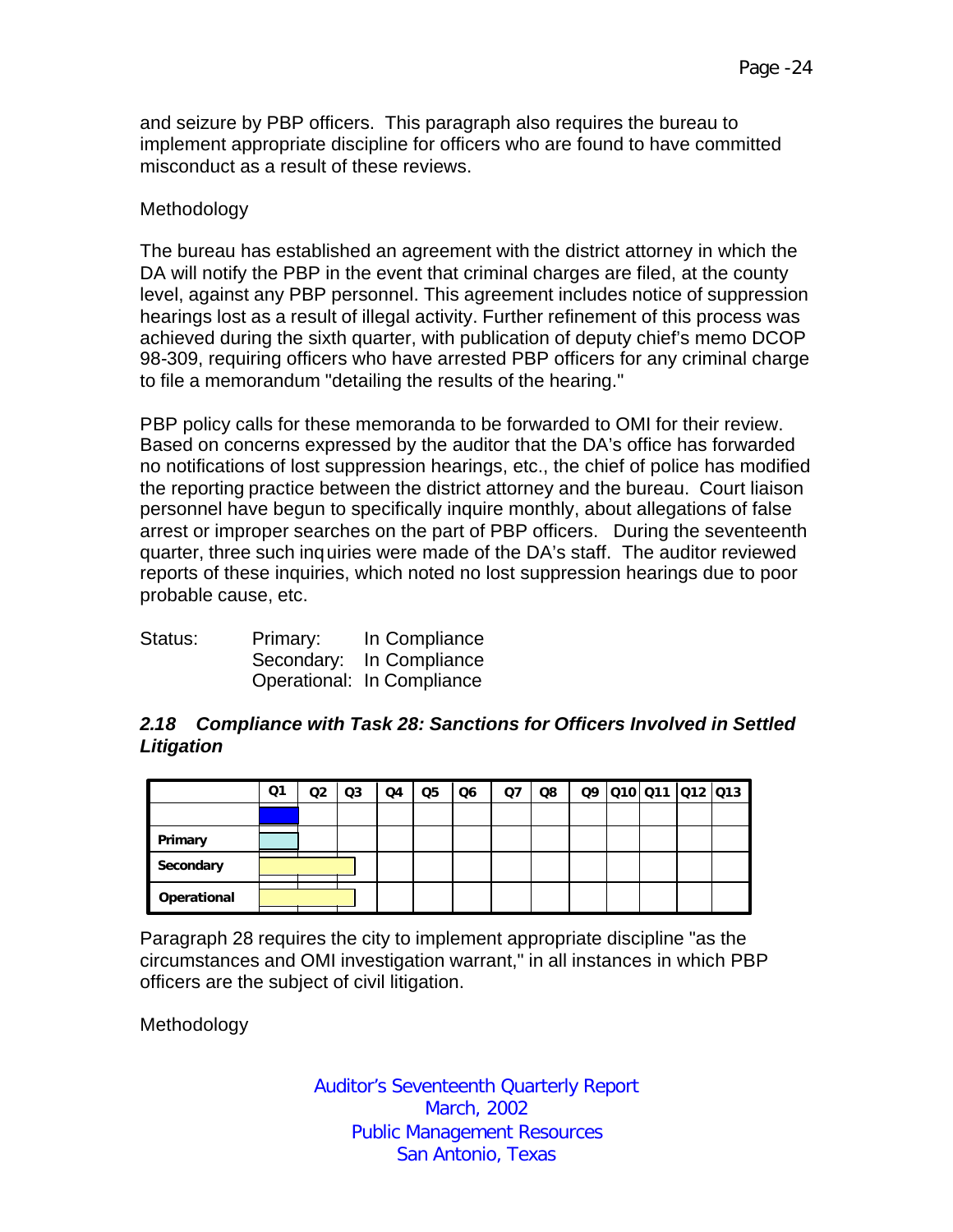Personnel files were reviewed for evidence of PBP officers involved in settled civil litigation noted during the seventeenth quarter, and two were found. These cases settled late in the quarter, with notice to the police bureau only six days before the quarterly site visit. No action had been taken on these two cases, as both involved an officer who retired prior to the settlements. During the sixth quarterly audit, however, the department received notification of settled litigation involving two Bureau officers. During the seventh quarter, this case was reviewed by command staff, and disciplinary action was taken in April, 1999. It is clear from the review that the bureau continues to be in compliance with this task.

| Status: | Primary: | In Compliance              |
|---------|----------|----------------------------|
|         |          | Secondary: In Compliance   |
|         |          | Operational: In Compliance |

|             | Ο1 | Q2 | Q <sub>3</sub> | Q4 | Q <sub>5</sub> | Q <sub>6</sub> | Q7 | Q8 | Q9 |  | Q10  Q11   Q12   Q13 |
|-------------|----|----|----------------|----|----------------|----------------|----|----|----|--|----------------------|
|             |    |    |                |    |                |                |    |    |    |  |                      |
| Primary     |    |    |                |    |                |                |    |    |    |  |                      |
| Secondary   |    |    |                |    |                |                |    |    |    |  |                      |
| Operational |    |    |                |    |                |                |    |    |    |  |                      |

## *2.19 Compliance with Task 29: Provision of Legal Advisor Services*

Paragraph 29 requires the city to provide PBP officers with legal advice on a 24/7 basis. Further the paragraph requires the legal advisor to provide training regarding legal aspects of search and seizure, use of force, and racial bias.

#### Methodology

The auditor has interviewed the police legal advisor, assessed the degree to which his legal bulletins are available to police personnel, and assessed the viability of the policy which announces and controls his availability. Chief's Memo 97-245 announces the availability of a police legal advisor on a 24-hour basis, seven days per week, providing a pager number, and a home telephone number. Further, the policy provides a back-up process for those occasions when the legal advisor is not available. The legal advisor continues to provide support for the bureau, publishing legal bulletins, and providing in-service training and remedial training for Bureau officers. The legal advisor is also active in reviewing Field Contact/Search and Seizure reports filed by Bureau officers. The bureau continues its compliance with this task.

Status: Primary: In compliance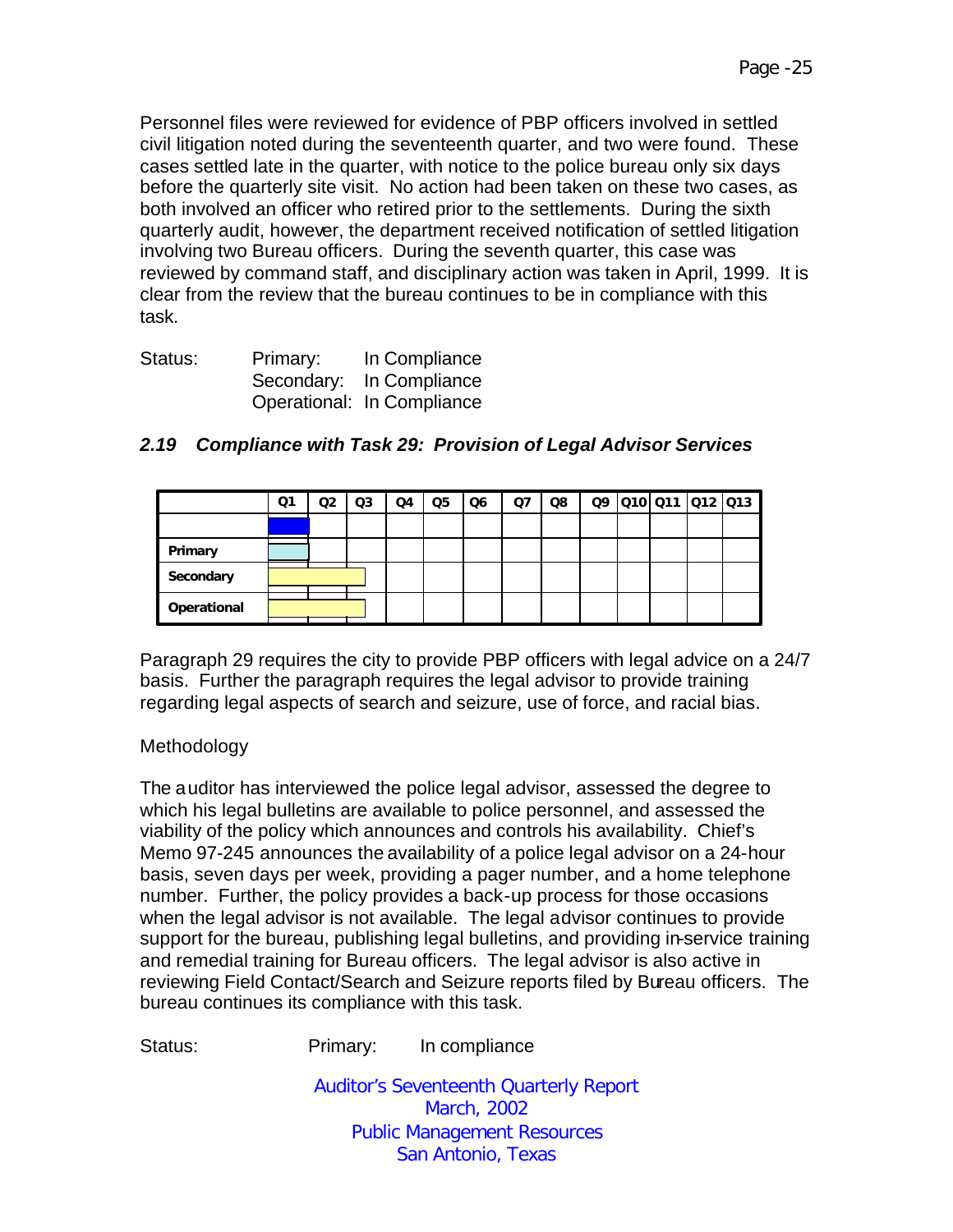Secondary: In Compliance Operational: In Compliance

| 2.20 Compliance with Task 30: Develop a Rotation Schedule |  |  |
|-----------------------------------------------------------|--|--|
|-----------------------------------------------------------|--|--|

|             | Q1 | Q2 | Q <sub>3</sub> | Q4 | Q <sub>5</sub> | Q6 | Q7 | Q8 |  | Q9 010 011 012 013 |  |
|-------------|----|----|----------------|----|----------------|----|----|----|--|--------------------|--|
|             |    |    |                |    |                |    |    |    |  |                    |  |
| Primary     |    |    |                |    |                |    |    |    |  |                    |  |
| Secondary   |    |    |                |    |                |    |    |    |  |                    |  |
| Operational |    |    |                |    |                |    |    |    |  |                    |  |

Paragraph 30 requires the PBP to develop a department-wide rotation schedule to ensure that officers are regularly supervised by different sergeants and lieutenants and that they regularly work with different officers.

#### Methodology

The PBP continues to implement its rotation plan. The plan, supported by Chief's Memo 97-550, requires routine consent-decree transfers in January of each year. Each January since implementation of this policy, the bureau has transferred sufficient numbers of personnel to remain in compliance with this task. In January, 2001, the bureau transferred a total of 77 officers and supervisors. In addition, during the thirteenth quarter, the bureau transferred all but two of its commanders, assigning each to new duties. No transfers related to this requirement were made during the seventeenth quarter.

| Status: | Primary: | In Compliance              |
|---------|----------|----------------------------|
|         |          | Secondary: In Compliance   |
|         |          | Operational: In Compliance |

#### *2.21 Compliance with Task 31: PBP Attendance at Community Meetings*

|             | Q1 | O2 | Q3 | Q4 | Q5 | Q6 | Q7 | Q8 |  | Q9 010 011 012 013 |  |
|-------------|----|----|----|----|----|----|----|----|--|--------------------|--|
|             |    |    |    |    |    |    |    |    |  |                    |  |
| Primary     |    |    |    |    |    |    |    |    |  |                    |  |
| Secondary   |    |    |    |    |    |    |    |    |  |                    |  |
| Operational |    |    |    |    |    |    |    |    |  |                    |  |

Paragraph 31 requires the PBP to "make every effort" to participate in community meetings, including those oriented toward minority groups.

Methodology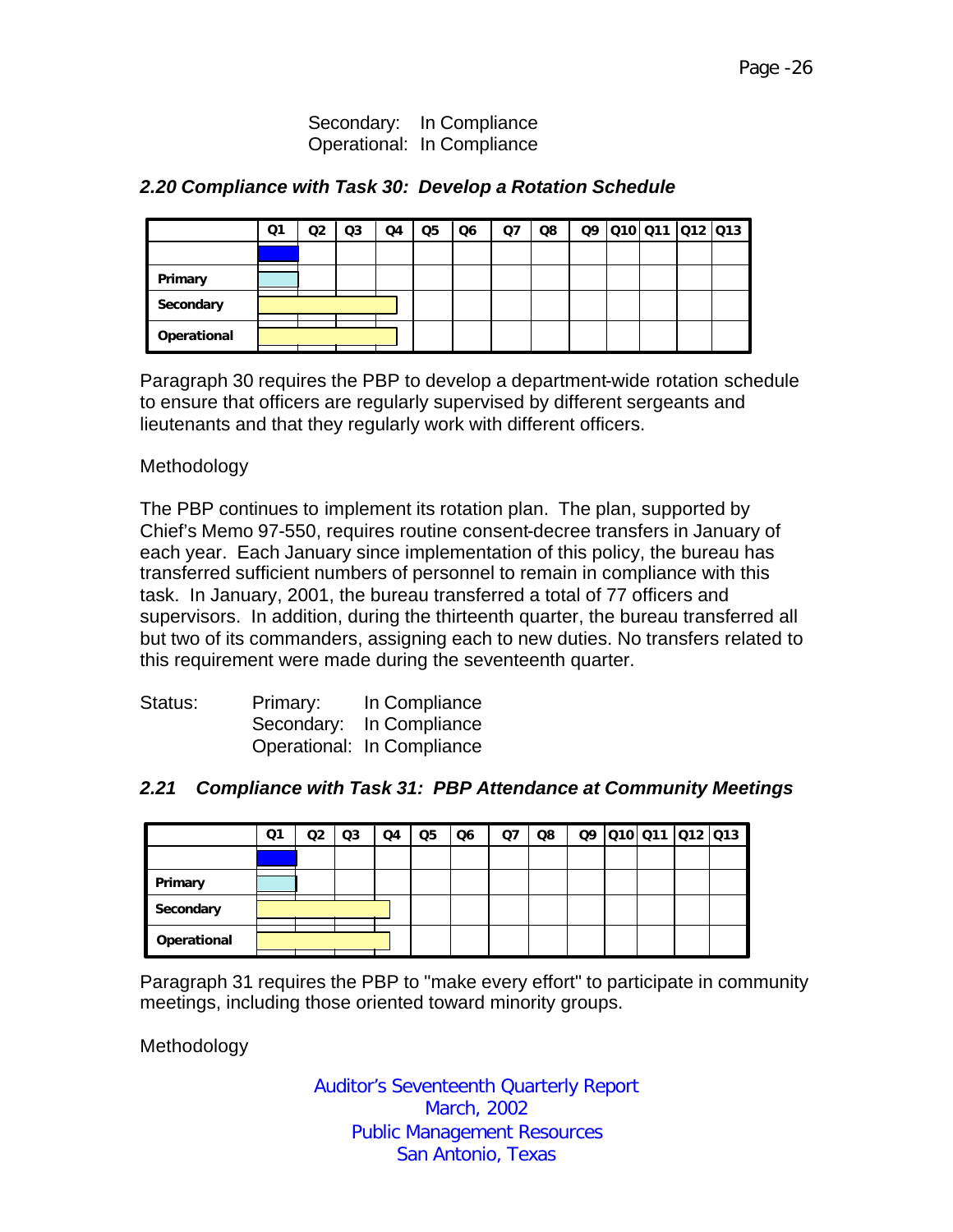The auditor reviewed monthly attendance logs for police zones for the months of August 16, 2001 to November 15, 2001. The logs show multiple community meetings attended by PBP personnel. The meetings were attended by command level personnel, line personnel, OMI personnel and supervisory personnel. No agendas for these meetings are available.

| Status: | Primary: | In Compliance              |
|---------|----------|----------------------------|
|         |          | Secondary: In Compliance   |
|         |          | Operational: In Compliance |

## *2.22 Compliance with Task 32: Televise OMI's Function*

|             | Ο1 | Q2 | Q <sub>3</sub> | Q4 | Q <sub>5</sub> | Q <sub>6</sub> | Q7 | Q8 | Q9 | 010 011 012 013 |  |
|-------------|----|----|----------------|----|----------------|----------------|----|----|----|-----------------|--|
|             |    |    |                |    |                |                |    |    |    |                 |  |
| Primary     |    |    |                |    |                |                |    |    |    |                 |  |
| Secondary   |    |    |                |    |                |                |    |    |    |                 |  |
| Operational |    |    |                |    |                |                |    |    |    |                 |  |

Paragraph 32 requires the city to televise to the public information concerning OMI's function, location, etc. The paragraph also requires the city to have PBP personnel present at community meetings, and to publish and distribute pamphlets describing the OMI complaint process.

#### Methodology

The auditor reviewed community meeting logs maintained by OMI staff, and determined that personnel from the unit are in attendance at community meetings. The city continues to air television "spots" highlighting the function and process of the Office of Municipal Integrity. The city has also printed a brochure explaining the OMI function and has distributed the brochure to all of the city's community organizations and placed these brochures in all city buildings. Television PSAs have been revised, although additional work is pending, and thus have not been reviewed by the auditor, as of this writing.

| Status: | Primary: | In Compliance              |
|---------|----------|----------------------------|
|         |          | Secondary: In Compliance   |
|         |          | Operational: In Compliance |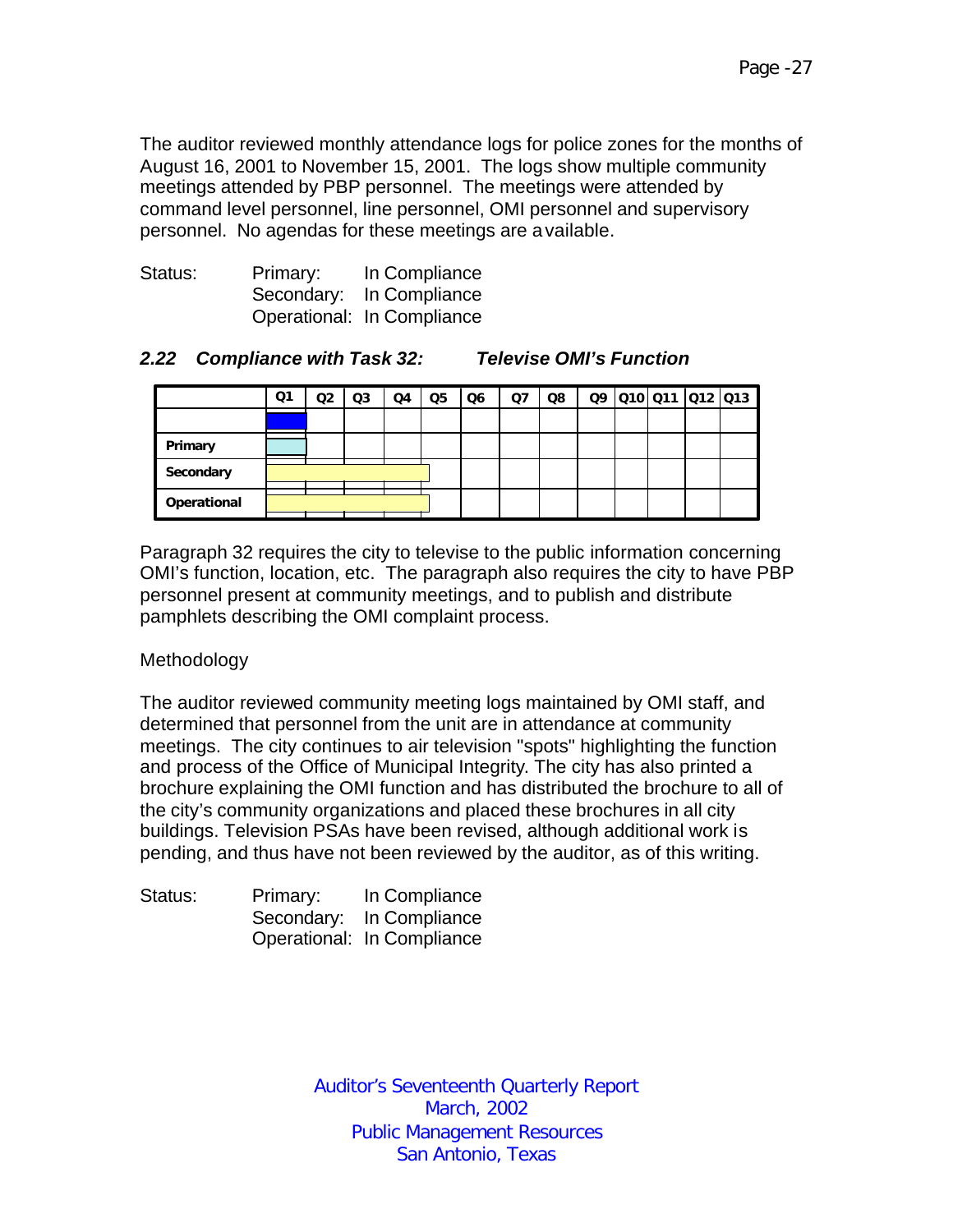|             | Ο1 | O2 | Q3 | Q4 | Q <sub>5</sub> | Q6 | Q7 | Q8 |  | Q9 010 011 012 013 |  |
|-------------|----|----|----|----|----------------|----|----|----|--|--------------------|--|
|             |    |    |    |    |                |    |    |    |  |                    |  |
| Primary     |    |    |    |    |                |    |    |    |  |                    |  |
| Secondary   |    |    |    |    |                |    |    |    |  |                    |  |
| Operational |    |    |    |    |                |    |    |    |  |                    |  |

# *2.23 Compliance with Task 33: Provision of Training in Cultural Diversity*

Paragraph 33 requires the city to provide cultural diversity training to all PBP officers, with the training covering: relating to persons of different groups, relating to persons of the opposite gender, and communications skills.

## Methodology

The auditor and the auditor's staff have reviewed the PBP's training curricula for in-service training, have conducted three site-visits of the training academy, and have interviewed many of the personnel assigned to the training academy. The bureau has developed (through contract) curricula for the cultural diversity training, and has begun implementation. Throughout 2001, the bureau has continued to train its officers in the topics of cultural diversity, "effective communication" and ethics. A total of 100 percent of all officers subject to this training had received it as of November 30, 2001.

| Status: | Primary: | In Compliance              |
|---------|----------|----------------------------|
|         |          | Secondary: In Compliance   |
|         |          | Operational: In Compliance |

## *2.24 Compliance with Task 34: Monitoring Citizen Complaints for Training Indicators*

|             | Q1 | Q2 | Q3 | Q4 | Q <sub>5</sub> | Q6 | Q7 | Q8 |  | Q9 010 011 012 013 |  |
|-------------|----|----|----|----|----------------|----|----|----|--|--------------------|--|
|             |    |    |    |    |                |    |    |    |  |                    |  |
| Primary     |    |    |    |    |                |    |    |    |  |                    |  |
| Secondary   |    |    |    |    |                |    |    |    |  |                    |  |
| Operational |    |    |    |    |                |    |    |    |  |                    |  |

Paragraph 34 requires the city to establish monitoring systems which will assess citizen's complaints for indicators of needs in training or re-training. The bureau has established a system in which OMI forwards a copy of a summary of all citizen complaints to the Chief of Police, who also provides a copy to the Deputy Chief for Operations. Additional copies are also sent to the training academy for review.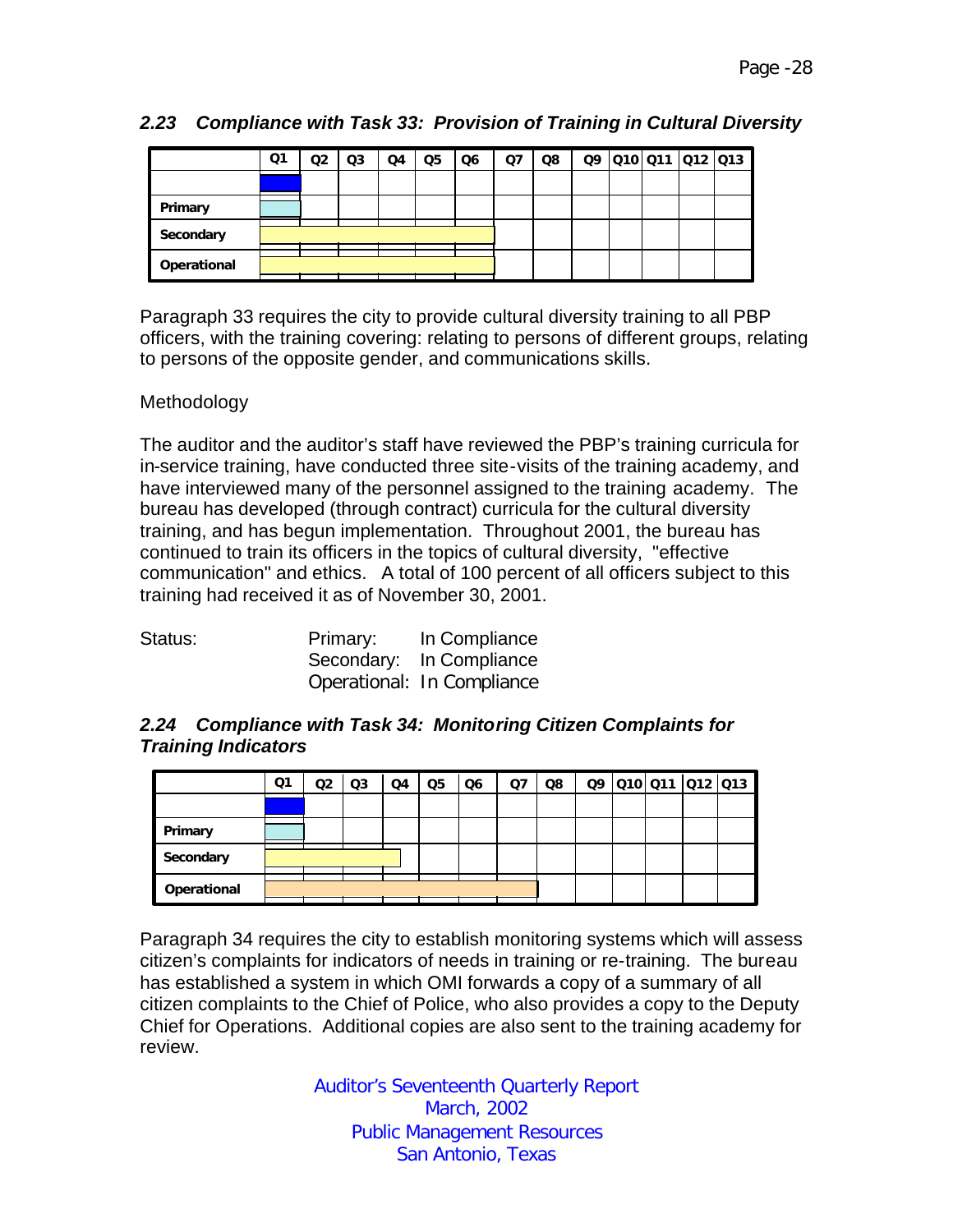## Methodology

In order to assess this requirement, the auditor reviewed Training Academy records, reviewed the notes of PBP command staff meetings, and reviewed OMI monthly and quarterly reports. In addition, the auditor reviewed the academy's quarterly training assessment report.

It continues to be clear that the command staff is reviewing citizen complaints and reports of infractions and communicating that review to subordinates. Discipline, based on internal infractions, often involves retraining. During the past nine quarters, training academy staff completed a review of citizen's complaints and use of force reports with the aim of improving, where applicable, training curricula. Reports from the academy continue to be reviewed, assessed and critiqued by command staff.

| Status: | Primary: | In Compliance              |
|---------|----------|----------------------------|
|         |          | Secondary: In Compliance   |
|         |          | Operational: In Compliance |

## **2.25 Compliance with Task 35: Training in Verbal De-Escalation**

|             | Q1 | Q2 | Q3 | Q4 | Q <sub>5</sub> | Q6 | Q7 | Q8 |  | Q9 010 011 012 013 |  |
|-------------|----|----|----|----|----------------|----|----|----|--|--------------------|--|
|             |    |    |    |    |                |    |    |    |  |                    |  |
| Primary     |    |    |    |    |                |    |    |    |  |                    |  |
| Secondary   |    |    |    |    |                |    |    |    |  |                    |  |
| Operational |    |    |    |    |                |    |    |    |  |                    |  |

Paragraph 35 requires the city to train all officers in the use of verbal deescalation techniques as an alternative to the use of force and to incorporate verbal de escalation training "into all other training that implicates the use of force."

#### Methodology

To date, for the training year 2001, the bureau continues to train its eligible officers (excluding officers on extended medical or similar leave, and thus not performing police duties) in "verbal judo" and/or tactical communications. The bureau-wide process of reviewing all use-of-force curricula has been completed, and a new "use of force" training curriculum has been implemented by the bureau. A total of 98 percent of the officers subject to this training have received it.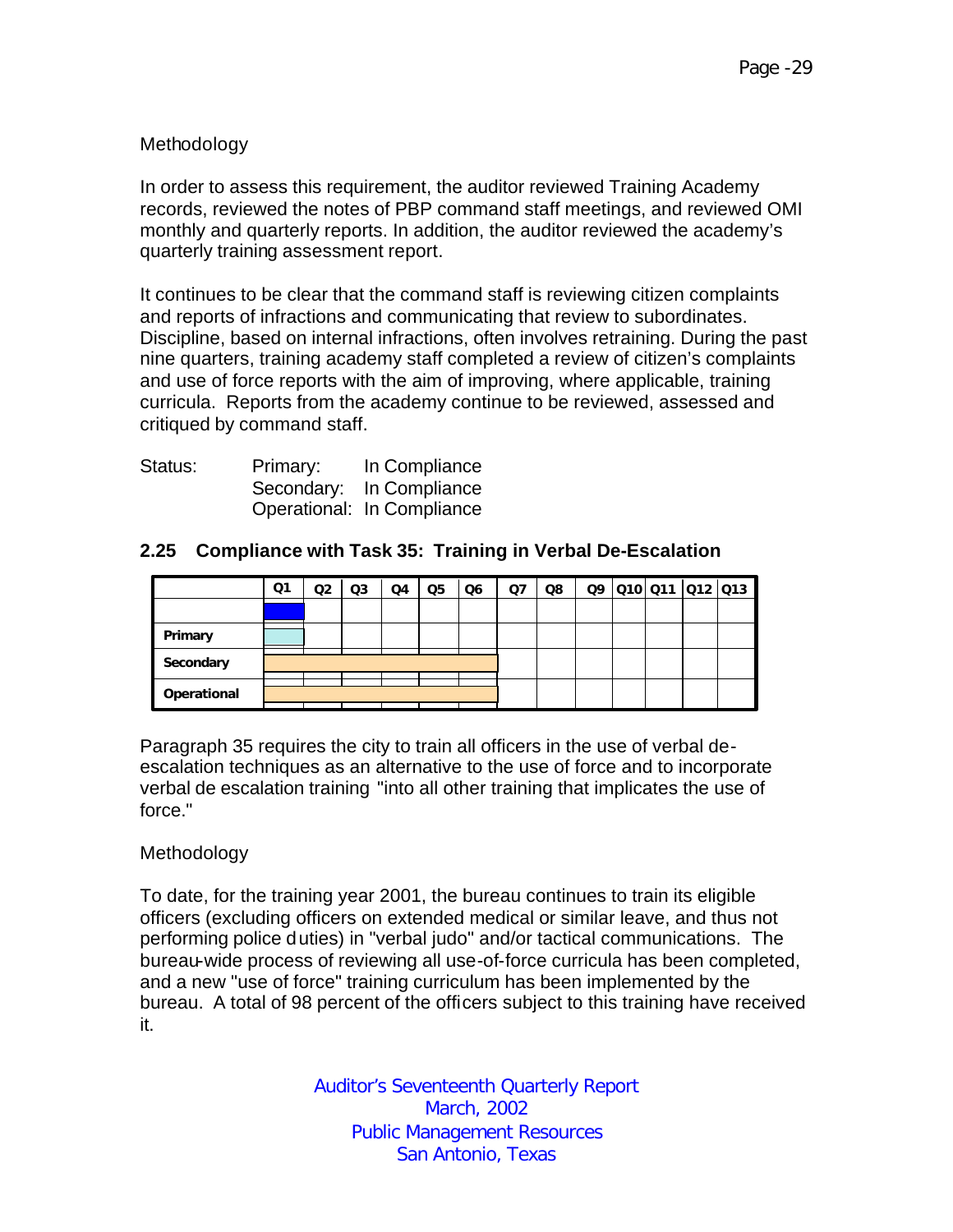| Status: | Primary: | In Compliance              |
|---------|----------|----------------------------|
|         |          | Secondary: In Compliance   |
|         |          | Operational: In Compliance |

## *2.26 Compliance with Task 36: Training in Ethics and Integrity for Recruits*

|             | Q1 | O2 | Q3 | Q4 | Q5 | Q <sub>6</sub> | Q7 | Q8 |  |  | Q9 010 011 012 013 |
|-------------|----|----|----|----|----|----------------|----|----|--|--|--------------------|
|             |    |    |    |    |    |                |    |    |  |  |                    |
| Primary     |    |    |    |    |    |                |    |    |  |  |                    |
| Secondary   |    |    |    |    |    |                |    |    |  |  |                    |
| Operational |    |    |    |    |    |                |    |    |  |  |                    |

Paragraph 36 requires the city to provide training for recruits in integrity, ethics, cultural diversity and verbal de-escalation "at the beginning of the training curriculum to serve as a foundation for all other classes. The recruit curriculum offered "ethics" training and "verbal judo" in week one, and cultural diversity in week two. Additional training in weeks 21 and 23 cover additional topics in cultural diversity and verbal judo. The auditor has reviewed the curriculum outlines for cultural diversity and ethics, and finds the curricula to be appropriate and responsive to the decree.

| Status: | Primary: | In Compliance              |
|---------|----------|----------------------------|
|         |          | Secondary: In Compliance   |
|         |          | Operational: In Compliance |

## *2.27 Compliance with Task 37: In-Service Training in Ethics and Integrity*

|             | Q1 | Q2 | Q3 | Q4 | Q <sub>5</sub> | Q <sub>6</sub> | Q7 | Q8 |  | Q9 010 011 012 013 |  |
|-------------|----|----|----|----|----------------|----------------|----|----|--|--------------------|--|
|             |    |    |    |    |                |                |    |    |  |                    |  |
| Primary     |    |    |    |    |                |                |    |    |  |                    |  |
| Secondary   |    |    |    |    |                |                |    |    |  |                    |  |
| Operational |    |    |    |    |                |                |    |    |  |                    |  |

Paragraph 37 requires the city to train all officers in integrity, ethics, the PBP's mission and values, and cultural diversity. The training requires inclusion of the topics of truthfulness, reporting misconduct by fellow officers, the importance of avoiding misconduct, and professionalism.

#### Methodology

The auditor has reviewed the bureau's curriculum outlines for cultural diversity and ethics. According to academy records, all of the department's sworn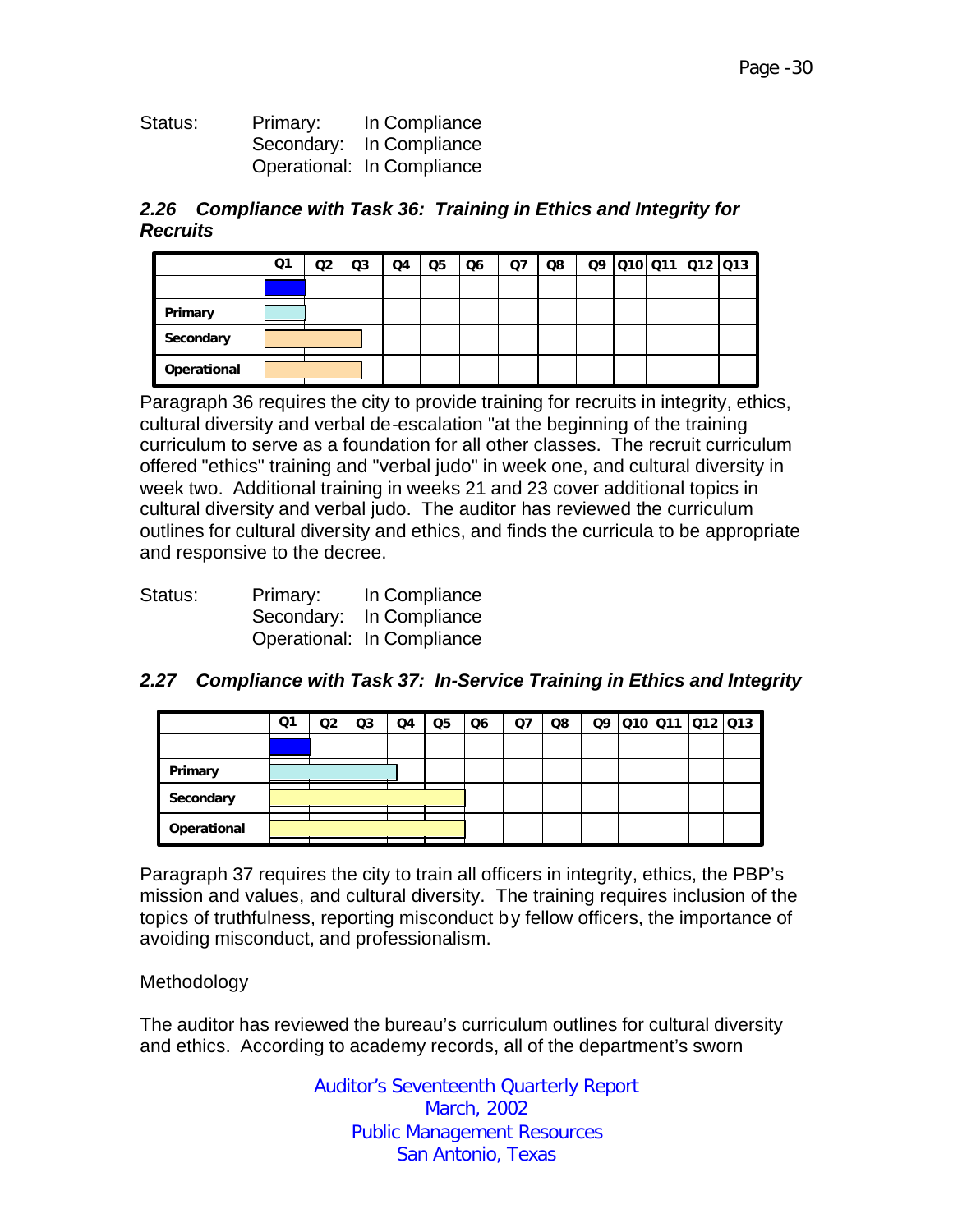personnel have received training in ethics through the bureau's new "career and personal survival" training component. The bureau has contracted with a nationally-recognized provider of training in police ethics, and has substantially revised the curriculum for the 2000 calendar year. The latest ethics training was conducted as part of the State of Pennsylvania's mandatory training cycle. During the tenth quarter, the bureau received accreditation from the National Institute of Ethics. The agency's eligible officers (excluding those officers on extended leave) continue to receive the state's mandated "Leadership and Integrity" class during the 2001 training year.

| Status: | Primary: | In Compliance              |
|---------|----------|----------------------------|
|         |          | Secondary: In Compliance   |
|         |          | Operational: In Compliance |

#### *2.28 Compliance with Task 38: Train all Officers re OMI Complaint Process*

|             | Q1 | Q2 | Q3 | Q4 | Q5 | Q6 | Q7 | Q8 | Q9 | 010 011 012 013 |  |
|-------------|----|----|----|----|----|----|----|----|----|-----------------|--|
|             |    |    |    |    |    |    |    |    |    |                 |  |
| Primary     |    |    |    |    |    |    |    |    |    |                 |  |
| Secondary   |    |    |    |    |    |    |    |    |    |                 |  |
| Operational |    |    |    |    |    |    |    |    |    |                 |  |

Paragraph 38 requires the city to train all police officers regarding the OMI complaint process, and their obligation to cooperate with OMI investigations.

#### Methodology

Based on a review of the training records, the department has trained all of its officers in the OMI process, with the exception of officers who are on extended leave. All new recruits receive the training regarding the OMI complaint process as part of the academy training program.

| Status: | Primary: | In Compliance              |
|---------|----------|----------------------------|
|         |          | Secondary: In Compliance   |
|         |          | Operational: In Compliance |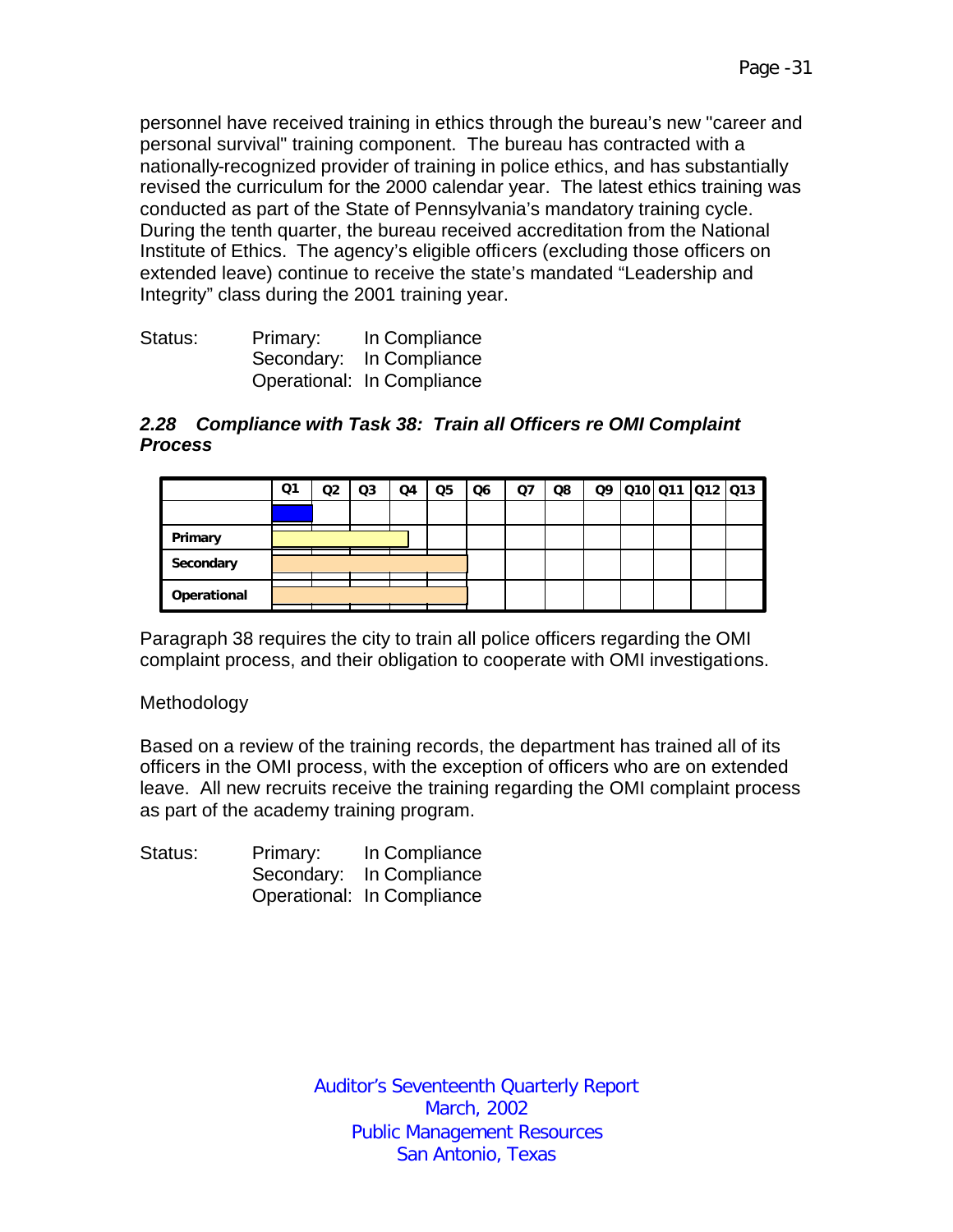|             | Ο1 | Q2 | Q3 | Q4 | Q <sub>5</sub> | Q <sub>6</sub> | Q <sub>7</sub> | Q8 | Q9 | 010 011 012 013 |  |
|-------------|----|----|----|----|----------------|----------------|----------------|----|----|-----------------|--|
|             |    |    |    |    |                |                |                |    |    |                 |  |
| Primary     |    |    |    |    |                |                |                |    |    |                 |  |
| Secondary   |    |    |    |    |                |                |                |    |    |                 |  |
| Operational |    |    |    |    |                |                |                |    |    |                 |  |

# *2.29 Compliance with Task 39: Encourage Qualified FTO*

Paragraph 39 requires the city to recruit "highly qualified" Field Training Officers and instructors by establishing formal eligibility requirements, basing selection on performance evaluations and superior performance as police officers. The paragraph further requires the city to disqualify any FTO or instructor (or candidates for the positions) with a poor disciplinary record or complaint history.

## Methodology

During the sixteenth quarter, the bureau added 13 new FTOs to its complement of training officers in order to provide field training for two sections of recruits currently working through the training process. Discussion at the fourteenth quarterly COMPSTAR meeting addressed methods for ensuring that quality FTOs are recruited, trained and deployed. The auditor conducted a complete assessment of the personnel files of these 13 officers during the sixteenth quarter, and found them to be highly qualified. The agency remains in compliance with this task, based on past performance.

| Status: | Primary: | In Compliance              |
|---------|----------|----------------------------|
|         |          | Secondary: In Compliance   |
|         |          | Operational: In Compliance |

## *2.30 Compliance with Task 40: Train all FTOs and Instructors*

|             | Ο1 | Q2 | Q3 | Q4 | Q <sub>5</sub> | Q <sub>6</sub> | $Q$ 7 | Q8 |  | 09 010 011 012 013 |  |
|-------------|----|----|----|----|----------------|----------------|-------|----|--|--------------------|--|
|             |    |    |    |    |                |                |       |    |  |                    |  |
| Primary     |    |    |    |    |                |                |       |    |  |                    |  |
| Secondary   |    |    |    |    |                |                |       |    |  |                    |  |
| Operational |    |    |    |    |                |                |       |    |  |                    |  |

Paragraph 40 requires the city to ensure that all FTOs and instructors receive adequate training to ensure that they are capable of meeting their job expectations. Further, the paragraph requires that the city require FTOs and instructors to "demonstrate on a regular basis, their proficiency in their areas of instruction."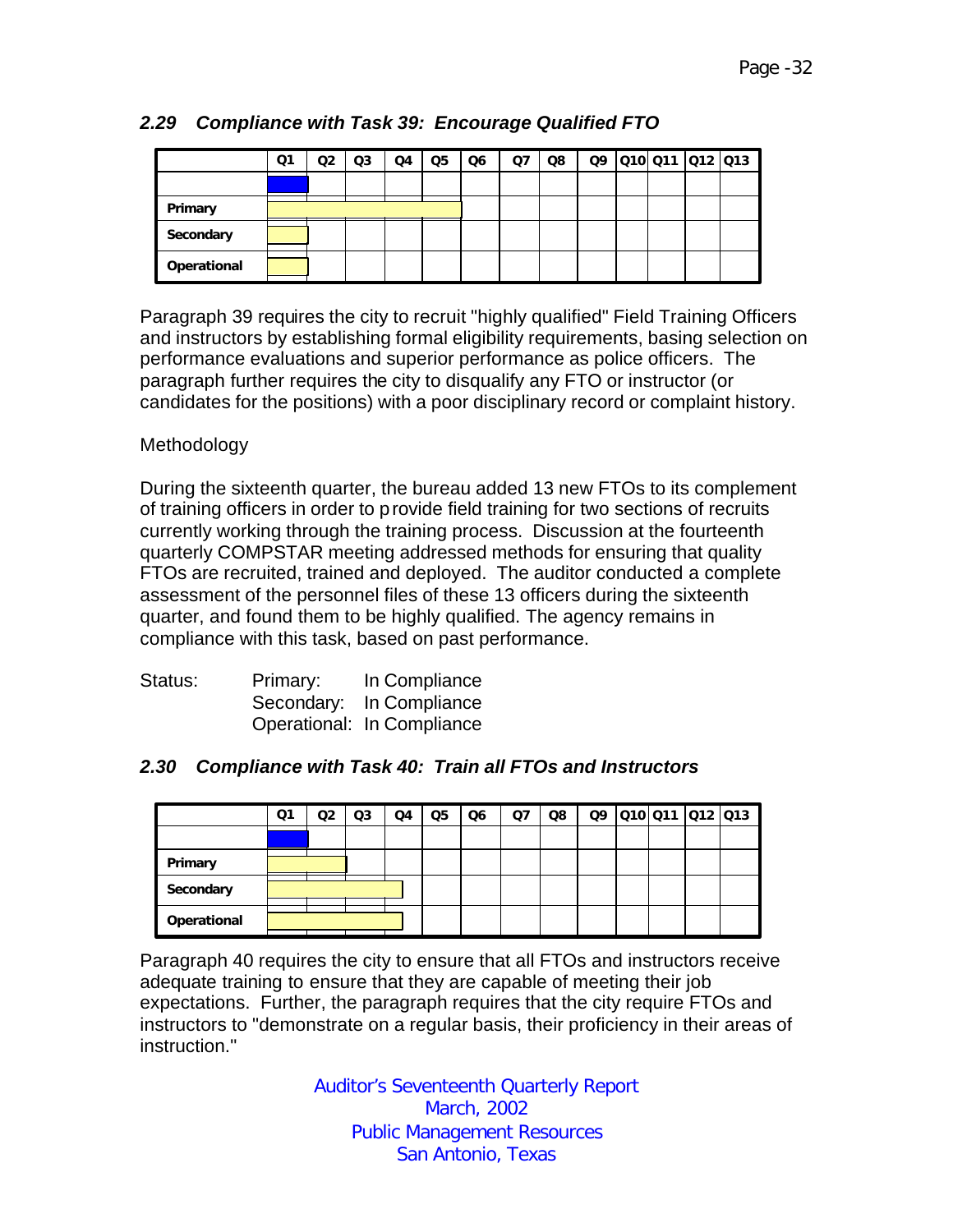## Methodology

During the sixteenth quarter, the bureau has trained an additional 13 officers as instructors/FTOs, using its five-day "Instructor Development" training syllabus previously approved by the audit team. The academy has made no changes in its evaluation processes used to assess the effectiveness of the FTO program, which has been previously approved by the audit team. The City remains in compliance with this task based on past performance.

| Status: | Primary: | In Compliance              |
|---------|----------|----------------------------|
|         |          | Secondary: In Compliance   |
|         |          | Operational: In Compliance |

|             | Q1 | Q <sub>2</sub> | Q <sub>3</sub> | Q4 | Q <sub>5</sub> | Q6 | Q <sub>7</sub> | Q8 | Q9 |  | 010 011 012 013 |  |
|-------------|----|----------------|----------------|----|----------------|----|----------------|----|----|--|-----------------|--|
|             |    |                |                |    |                |    |                |    |    |  |                 |  |
| Primary     |    |                |                |    |                |    |                |    |    |  |                 |  |
| Secondary   |    |                |                |    |                |    |                |    |    |  |                 |  |
| Operational |    |                |                |    |                |    |                |    |    |  |                 |  |

## *2.31 Compliance with Task 41: Maintenance of Training Records*

Paragraph 41 requires the city to maintain written records documenting all training of officers, including the officers' names, dates of training, reasons for mandatory training, subject matter, and "whether the training was completed satisfactorily."

#### Methodology

A review of training records for the seventeenth quarter indicates the academy has continued its established processes for maintenance of training records. A full on-site review of training records was conducted by the audit team during the thirteenth quarter. No discrepancies were noted in training records. All instructors' files reviewed contained certifications to teach the topics which they were teaching, and no missing data or other irregularities were noted.

| Status: | Primary: | In Compliance              |
|---------|----------|----------------------------|
|         |          | Secondary: In Compliance   |
|         |          | Operational: In Compliance |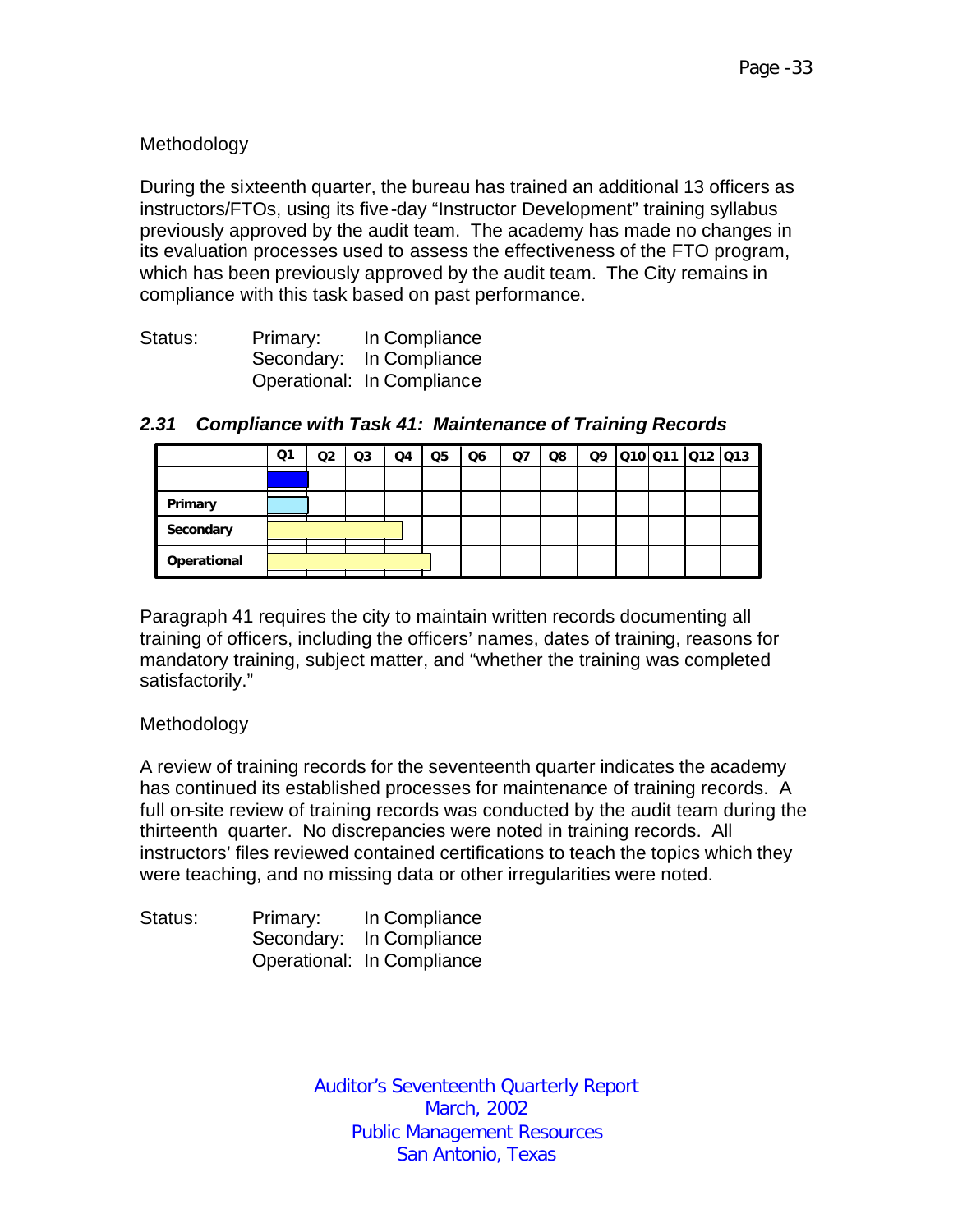|             | Q1 | Q2 | Q3 | Q4 | Q <sub>5</sub> | Q6 | Q7 | Q8 | Q9 | Q10 Q11 Q12 Q13 |  |
|-------------|----|----|----|----|----------------|----|----|----|----|-----------------|--|
|             |    |    |    |    |                |    |    |    |    |                 |  |
| Primary     |    |    |    |    |                |    |    |    |    |                 |  |
| Secondary   |    |    |    |    |                |    |    |    |    |                 |  |
| Operational |    |    |    |    |                |    |    |    |    |                 |  |

## *2.32 Compliance with Task 42: Document Mandatory Counselings*

Paragraph 42 requires the city to document in writing all mandatory counselings by name of officer, reasons for the referral, OMI file number, related cross index number, the subject matter of the counseling, and the status of the officer's attendance.

#### Methodology

During the auditor's review of data for the seventeenth quarterly report, the audit team reviewed the department's centralized file that is used to document mandatory counseling sessions ordered this quarter for PBP personnel. The Bureau continues to use, and document, mandatory counseling as part of its disciplinary processes, and documents these counselings in files maintained in the office of the chief of police.

| Status: | Primary: | In Compliance              |
|---------|----------|----------------------------|
|         |          | Secondary: In Compliance   |
|         |          | Operational: In Compliance |

## *2.33 Compliance with Task 43: Annual Supervisory and Leadership Training*

|             | Q1 | O2 | Q3 | Q4 | Q5 | Q6 | Q7 | Q8 | Q9 | 010 011 012 013 |  |
|-------------|----|----|----|----|----|----|----|----|----|-----------------|--|
|             |    |    |    |    |    |    |    |    |    |                 |  |
| Primary     |    |    |    |    |    |    |    |    |    |                 |  |
| Secondary   |    |    |    |    |    |    |    |    |    |                 |  |
| Operational |    |    |    |    |    |    |    |    |    |                 |  |

Paragraph 43 requires the city to provide mandatory annual in-service training for senior supervisors in the topics of command accountability, integrity, and cultural diversity.

Methodology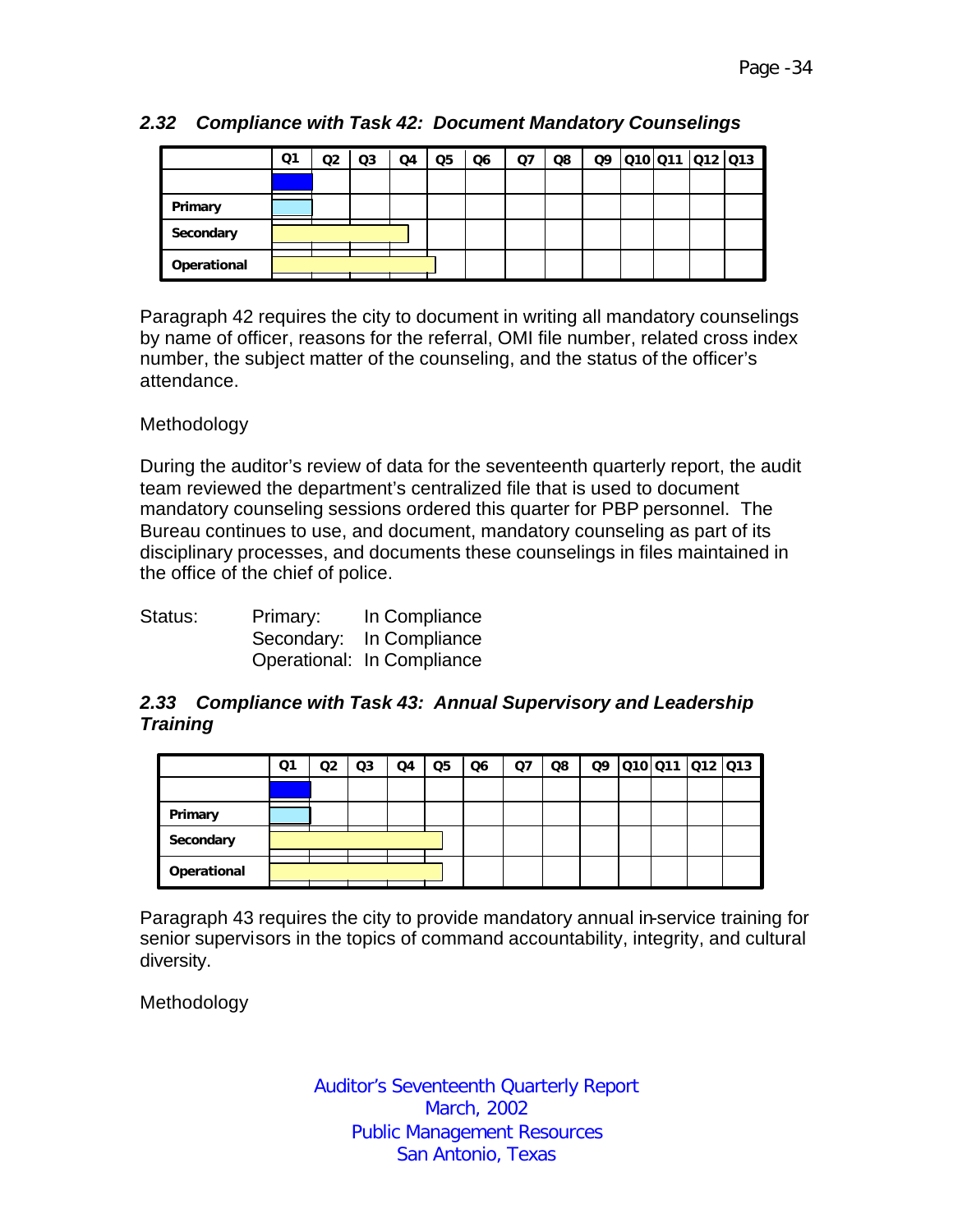The auditor assessed the training records for PBP senior supervisors (commanders and above). Command staff continue to receive training in integrity, command accountability, and cultural diversity through a series of courses offered by the training academy and the "POLEX" program. In addition, all command staff have received specialized training in managing organizational conflict. The mixture of training provided for command staff meets, in the opinion of the auditor, the requirements of this task.

| Status: | Primary: | In Compliance              |
|---------|----------|----------------------------|
|         |          | Secondary: In Compliance   |
|         |          | Operational: In Compliance |

#### *2.34 Compliance with Task 44: OMI Quality Assurance*

|             | Q1 | Q2 | Q <sub>3</sub> | Q4 | Q <sub>5</sub> | Q <sub>6</sub> | Q7 | Q8 |  | 09 010 011 012 013 |  |
|-------------|----|----|----------------|----|----------------|----------------|----|----|--|--------------------|--|
|             |    |    |                |    |                |                |    |    |  |                    |  |
| Primary     |    |    |                |    |                |                |    |    |  |                    |  |
| Secondary   |    |    |                |    |                |                |    |    |  |                    |  |
| Operational |    |    |                |    |                |                |    |    |  |                    |  |
|             |    |    |                |    |                |                |    |    |  |                    |  |

Paragraph 44 requires the city to update the existing OMI database to serve as an interim management tool. The paragraph also stipulates records retention schedules and develops specification for preparing complaint histories.

#### Methodology

The auditor and the auditor's team assessed the records management systems and electronic databases currently in place within the OMI office. They observed OMI personnel as they worked with the databases, and reviewed output from the databases.

The current OMI database is an effective management tool. Upgrades are currently underway for the system, which should make it even more effective in managing OMI caseload.

| Status: | Primary: | In Compliance              |
|---------|----------|----------------------------|
|         |          | Secondary: In Compliance   |
|         |          | Operational: In Compliance |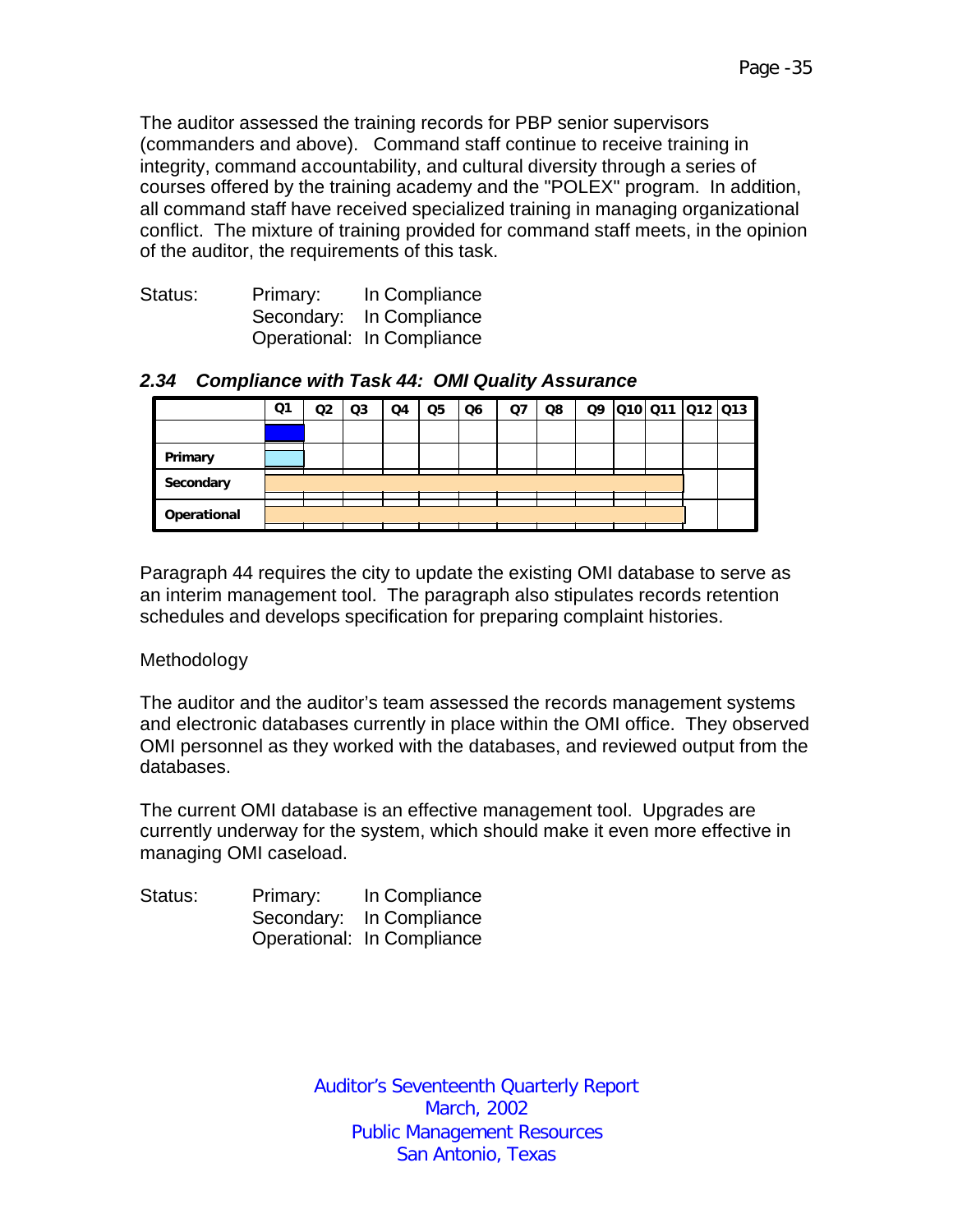#### *2.35 Compliance with Task 45: Chain of Command Access to Disciplinary Records*

|             | Q1 | Q <sub>2</sub> | Q <sub>3</sub> | Q4 | Q <sub>5</sub> | Q <sub>6</sub> | Q7 | Q8 |  | 09 010 011 012 013 |  |
|-------------|----|----------------|----------------|----|----------------|----------------|----|----|--|--------------------|--|
|             |    |                |                |    |                |                |    |    |  |                    |  |
| Primary     |    |                |                |    |                |                |    |    |  |                    |  |
| Secondary   |    |                |                |    |                |                |    |    |  |                    |  |
| Operational |    |                |                |    |                |                |    |    |  |                    |  |

Paragraph 45 requires the city to make OMI files and records relating to a particular officer available to personnel within that officer's chain of command who are responsible for officers' training, counseling and discipline.

## Methodology

Members of the audit team reviewed disciplinary actions of the PBP command staff, and observed discussions among command personnel regarding disciplinary actions at the quarterly COMPSTAR personnel assessment. In addition, members of the audit team assessed DARs for evidence that past record and past performance is considered in assigning discipline. During the twelfth and thirteenth quarters, members of the command staff, using PARS and OMS, identified several members of the bureau for commendations based on their review, in part, of officers' disciplinary records available in PARS. This aspect of the review process continues. All records and actions observed by the members of the audit team indicate that the supervisory and command staff routinely access PARS in making disciplinary and performance decisions. PARS and OMS were consulted heavily as part of the promotional processes completed in the first two quarters of 2001. The bureau is judged to continue to be in compliance with this task. The PARS system was also used in assessing candidates for promotion during the first two quarters of 2001.

| Status: | Primary: | In Compliance              |
|---------|----------|----------------------------|
|         |          | Secondary: In Compliance   |
|         |          | Operational: In Compliance |

|             | Q1 | Q <sub>2</sub> | Q3 | Q4 | Q5 | Q6 | Q7 | Q8 |  | Q9 010 011 012 013 |  |
|-------------|----|----------------|----|----|----|----|----|----|--|--------------------|--|
|             |    |                |    |    |    |    |    |    |  |                    |  |
| Primary     |    |                |    |    |    |    |    |    |  |                    |  |
| Secondary   |    |                |    |    |    |    |    |    |  |                    |  |
| Operational |    |                |    |    |    |    |    |    |  |                    |  |

#### *2.36 Compliance with Task 46: Maintenance of OMI Manuals and Training*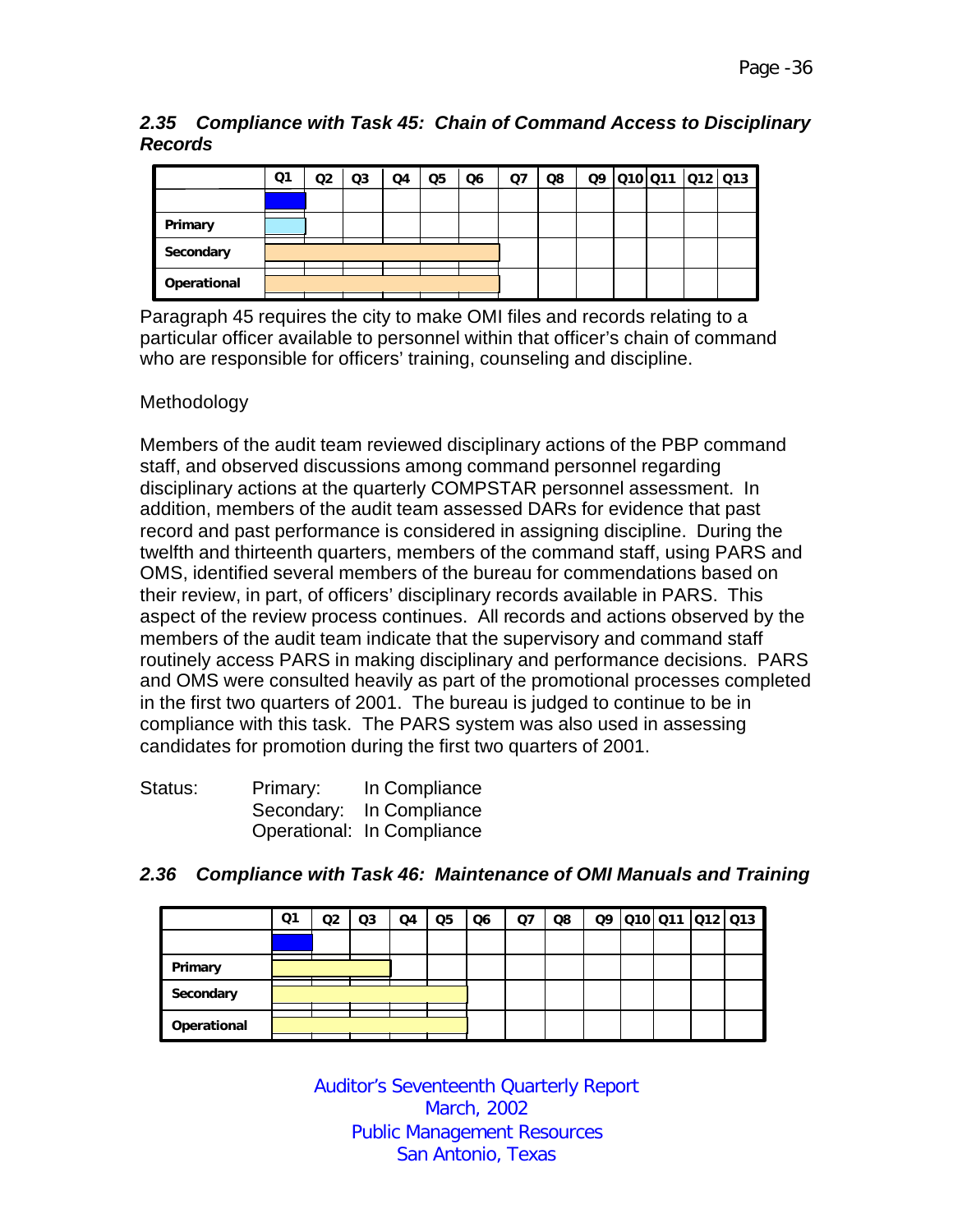Paragraph 46 requires the city maintain an OMI manual, detailing OMI investigative policies and procedures, and to ensure that all OMI investigators receive adequate training. This paragraph also requires the city to provide OMI civilian investigators with police academy training on 15 specific topics related to police operations, conduct and processes. The paragraph stipulates that the training provided to OMI civilian investigators will be "identical" to that received by OMI police investigators. The paragraph further requires that the city make the OMI manual available for inspection at PBP facilities and at the OMI office.

## Methodology

During the site visit for the seventeenth quarter, the auditor reviewed the training records for OMI personnel. All new civilian personnel who have not received training at the academy have been scheduled for, or are currently attending, the recruit training process currently underway at the police academy. Also during the twelfth quarter OMI published its updated investigative manual. This update was completed during the site visit for the twelfth quarter, and was reviewed by the audit team during the thirteenth quarter. All revisions to the manual conform to reasonably accepted practice in the conduct of internal investigations.

| Status: | Primary: | In Compliance              |
|---------|----------|----------------------------|
|         |          | Secondary: In Compliance   |
|         |          | Operational: In Compliance |

## *2.37 Compliance with Task 47: Receipt of Complaints*

|             | Q1 | Q2 | Q3 | Q4 | Q <sub>5</sub> | Q6 | Ο7 | Q8 |  | Q9 Q10 Q11 Q12 Q13 |  |
|-------------|----|----|----|----|----------------|----|----|----|--|--------------------|--|
|             |    |    |    |    |                |    |    |    |  |                    |  |
| Primary     |    |    |    |    |                |    |    |    |  |                    |  |
| Secondary   |    |    |    |    |                |    |    |    |  |                    |  |
| Operational |    |    |    |    |                |    |    |    |  |                    |  |

Paragraph 47 requires the city to accept citizen complaints at OMI via telephone, mail, facsimile, or in person, and that no complainant be required to complete a complaint form to initiate an investigation.

#### Methodology

The auditor reviewed all of the 34 final reports of completed OMI investigations of citizens' complaints to assess the method of receipt and to determine if any complainants were "required" to complete any OMI form prior to receipt of the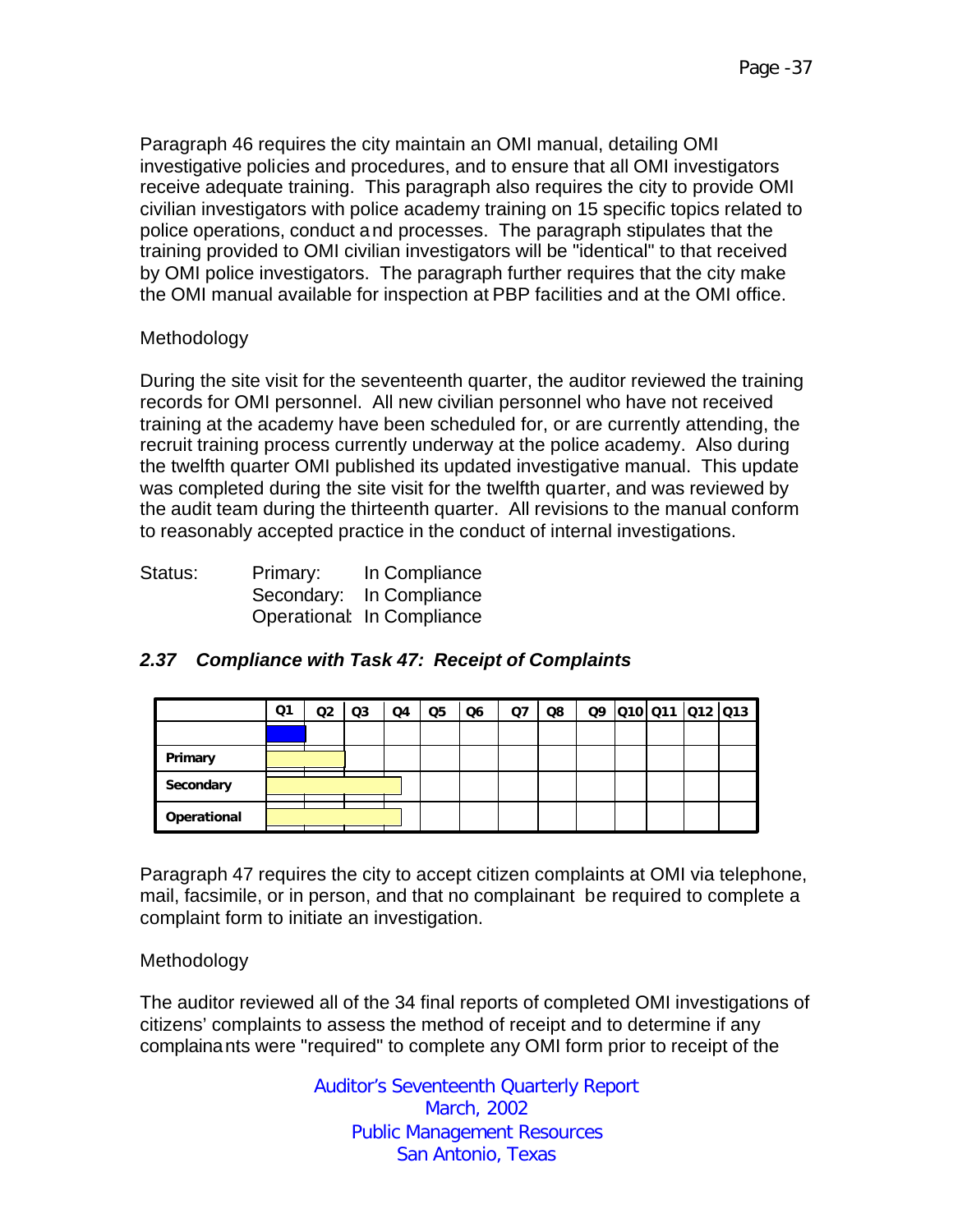complaint and initiation of the investigation. None of the 34 files reviewed included any form completed by a complainant. Further, ample evidence exists to support the fact that complaints are received by telephone, letter and facsimile.

| Status: | Primary: | In Compliance              |
|---------|----------|----------------------------|
|         |          | Secondary: In Compliance   |
|         |          | Operational: In Compliance |

*2.38 Compliance with Task 48: Receipt of Anonymous Complaints*

|             | Q1 | Q2 | Q3 | Q4 | Q <sub>5</sub> | Q6 | Q7 | Q8 | Q9 |  | 010 011 012 013 |
|-------------|----|----|----|----|----------------|----|----|----|----|--|-----------------|
|             |    |    |    |    |                |    |    |    |    |  |                 |
| Primary     |    |    |    |    |                |    |    |    |    |  |                 |
| Secondary   |    |    |    |    |                |    |    |    |    |  |                 |
| Operational |    |    |    |    |                |    |    |    |    |  |                 |

Paragraph 48 requires that the city accept anonymous and third party complaints through the OMI process, and to investigate these complaints thoroughly. This paragraph also allows the OMI unit to require corroborating information or evidence from complainants.

Methodology

Completed OMI complaints were assessed for the source of the complaint. No anonymous complaints were resolved this quarter. One anonymous complaint was resolved during the fifteenth quarter, however, and it was as completely investigated as possible. The city is judged to remain in operational compliance with task 48.

| Status: | Primary: | In Compliance              |
|---------|----------|----------------------------|
|         |          | Secondary: In Compliance   |
|         |          | Operational: In Compliance |

|             | Ο1 | Ο2 | Q3 | Q4 | Q5 | Q6 | Q7 | Q8 | Q9 | Q10 Q11 Q12 Q13 |  |
|-------------|----|----|----|----|----|----|----|----|----|-----------------|--|
|             |    |    |    |    |    |    |    |    |    |                 |  |
| Primary     |    |    |    |    |    |    |    |    |    |                 |  |
| Secondary   |    |    |    |    |    |    |    |    |    |                 |  |
| Operational |    |    |    |    |    |    |    |    |    |                 |  |

## *2.39 Compliance with Task 49: Closure of OMI Investigations*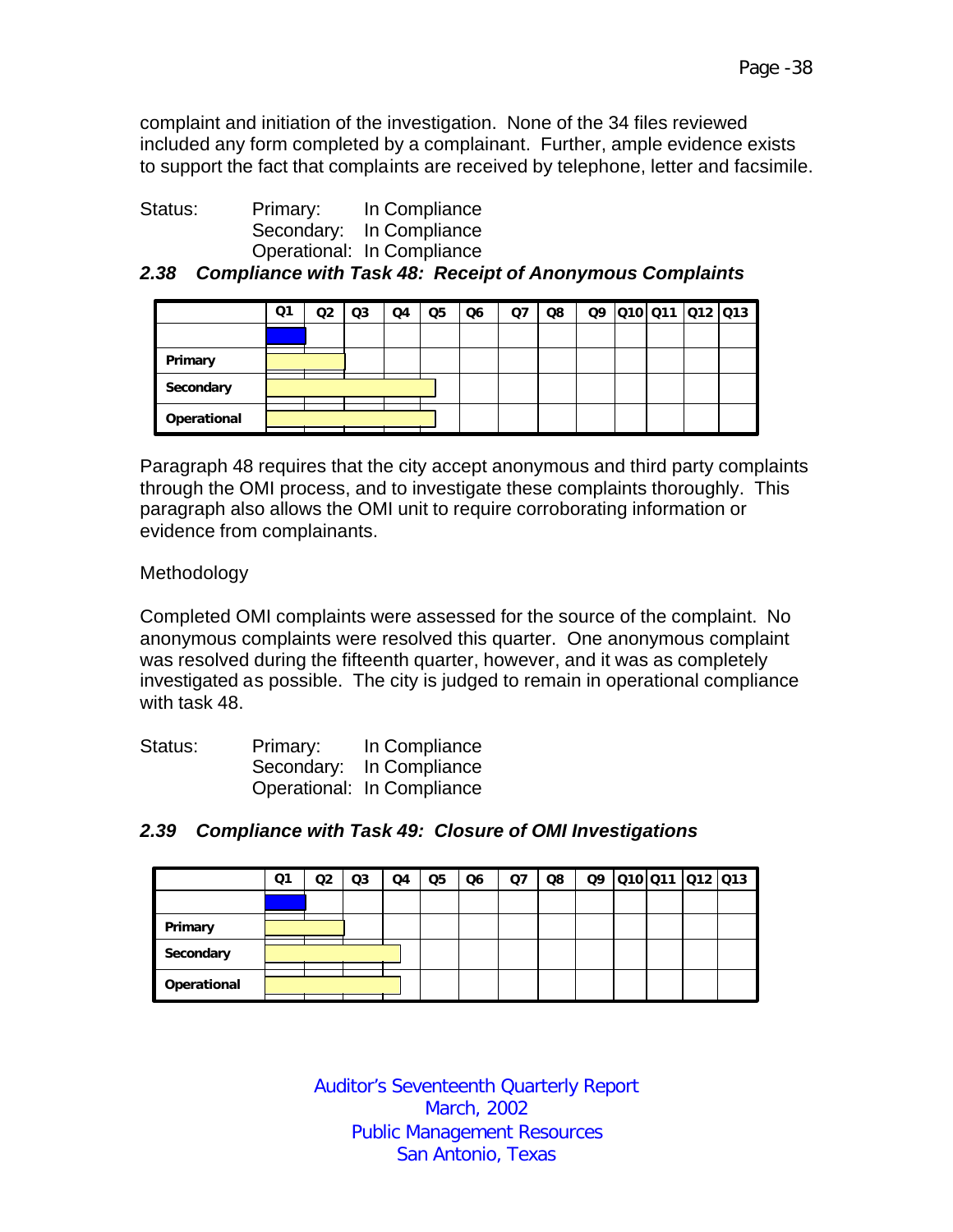Paragraph 49 of the consent decree requires OMI to refrain from closing an investigation without rendering a disposition solely because a complainant withdraws the complaint or is unavailable to make a statement.

#### Methodology

The auditor reviewed the OMI Policy and Procedures Manual, which states in section 6-11 that withdrawal of complaints will not cause OMI to cease its investigation. Interviews with OMI staff indicate that it is customary not to terminate investigations upon the complainant's withdrawal of same. During the seventeenth quarterly review, the auditor found two complaints filed with the Office of Municipal Investigations, which were either "officially" withdrawn by the complainant filing the complaint, or in which the complainant refused further cooperation with the Office. Both of these complaints were investigated to completion by the Office.

| Status: | Primary: | In Compliance              |
|---------|----------|----------------------------|
|         |          | Secondary: In Compliance   |
|         |          | Operational: In Compliance |

#### *2.40 Compliance with Task 50: Relocate OMI*

|             | Q1 | Q <sub>2</sub> | Q3 | Q4 | Q <sub>5</sub> | Q6 | Q7 | Q8 |  | 09 010 011 012 013 |  |
|-------------|----|----------------|----|----|----------------|----|----|----|--|--------------------|--|
|             |    |                |    |    |                |    |    |    |  |                    |  |
| Primary     |    |                |    |    |                |    |    |    |  |                    |  |
| Secondary   |    |                |    |    |                |    |    |    |  |                    |  |
| Operational |    |                |    |    |                |    |    |    |  |                    |  |

Paragraph 50 requires the city to relocate the Office of Municipal Investigations to an office that is separate from any building occupied by PBP personnel. It further requires that the new facility be convenient to public transportation, and that the city publicize the new OMI location.

#### Methodology

No change in compliance status was noted for this task during the seventeenth quarter.

Status: Primary: In Compliance Secondary: In Compliance Operational: In Compliance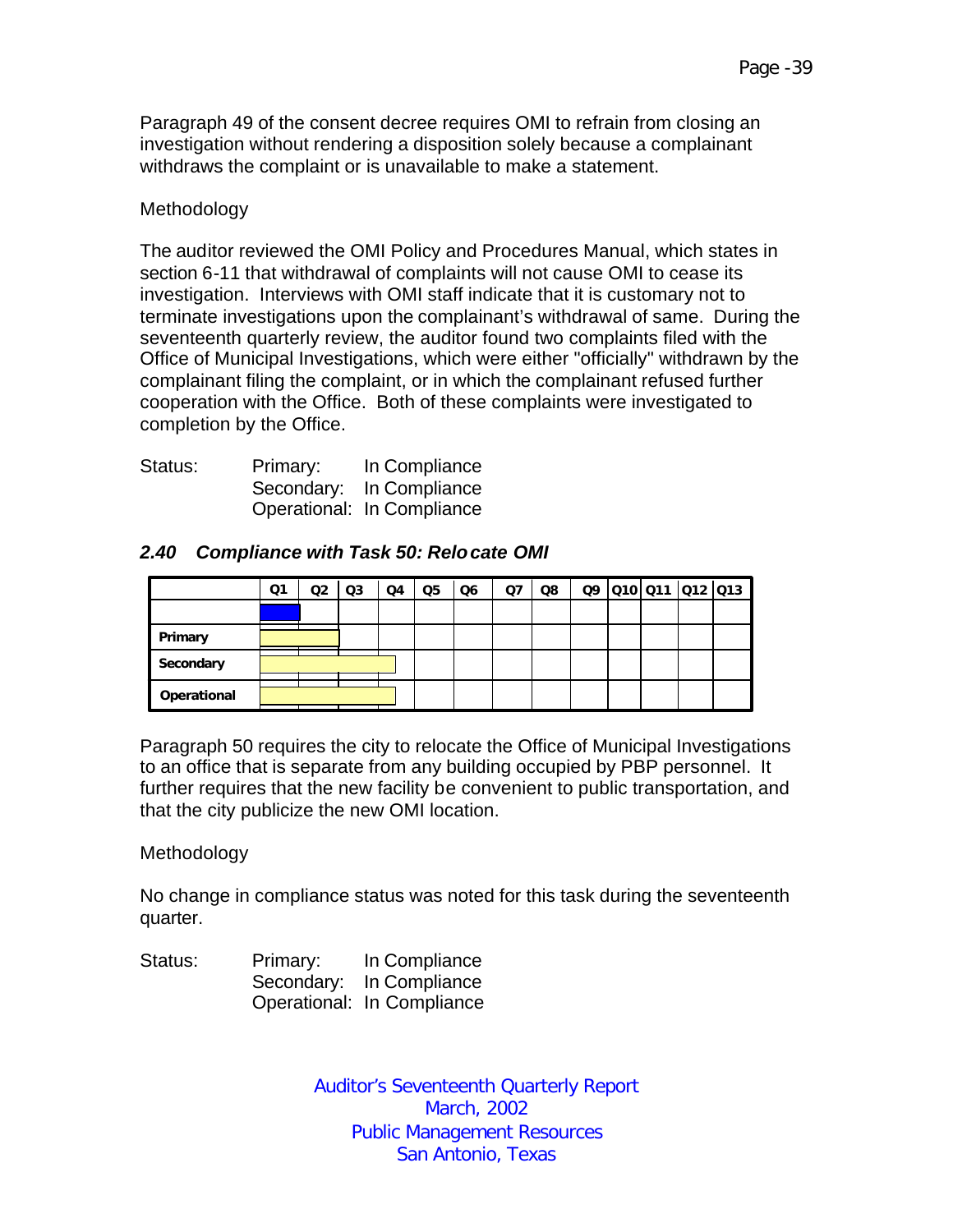## *2.41 Compliance with Task 51: Reporting and Receipt of Citizens' Complaints*

|             | Q1 | Q2 | Q <sub>3</sub> | Q4 | Q <sub>5</sub> | Q <sub>6</sub> | Q7 | Q8 | Q9 | 010 011 012 013 |  |
|-------------|----|----|----------------|----|----------------|----------------|----|----|----|-----------------|--|
|             |    |    |                |    |                |                |    |    |    |                 |  |
| Primary     |    |    |                |    |                |                |    |    |    |                 |  |
| Secondary   |    |    |                |    |                |                |    |    |    |                 |  |
| Operational |    |    |                |    |                |                |    |    |    |                 |  |

Paragraph 51 precludes the city from requiring any complainant to come to PBP facilities to file a complaint or provide a statement. In addition, the paragraph requires the city to hold quarterly open meetings in rotating zones to educate the public about proper police functions, misconduct and other topics. The city is further required to accept complaints at the quarterly meetings, and to publicize the location and time of the quarterly meetings "in all city buildings."

## Methodology

The auditor reviewed supporting documentation for all of the citizens' complaint investigations completed during this quarter to determine if OMI personnel or police personnel required any complainant to come to a city facility to file a complaint or provide a statement. Ample evidence existed, in the Case Investigation Checklist, to indicate that OMI personnel conduct interviews at complainants' and witnesses' homes, over the telephone, and by meeting individuals at locations convenient to them. Of the 34 cases reviewed this quarter, evidence continues to exist suggesting that the office routinely makes itself available to citizens "in the field," either at alternative sites, the complainant's home, or over the telephone. The auditor reviewed attendance logs for OMI's quarterly meetings (August 16, 2001 through November 15, 2001), and reviewed the OMI manual to determine policy or procedural guidance relative to attendance at quarterly community meetings. Records maintained by OMI reflect that the office continues to attend public meetings.

| Status: | Primary: | In Compliance              |
|---------|----------|----------------------------|
|         |          | Secondary: In Compliance   |
|         |          | Operational: In Compliance |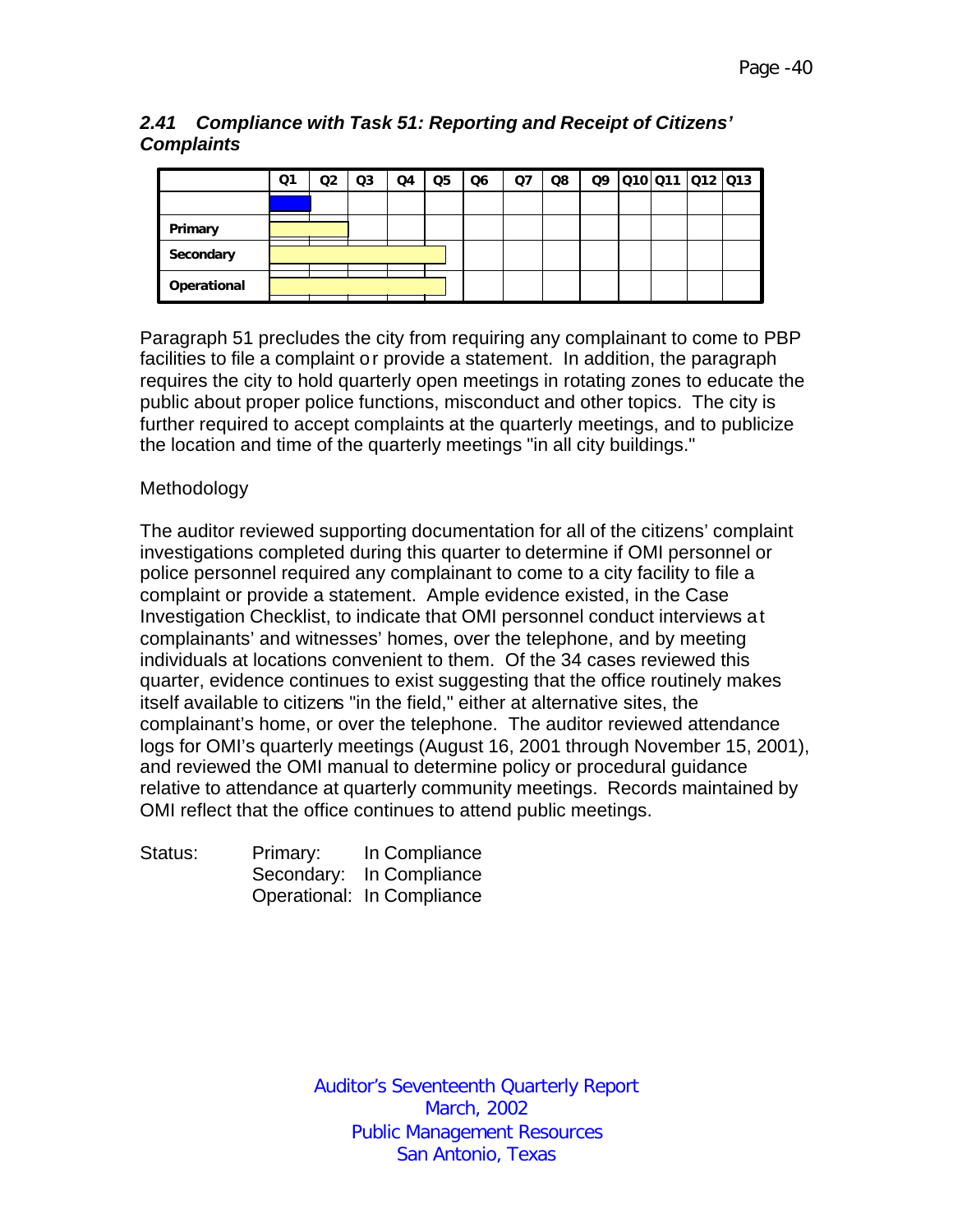## *2.42 Compliance with Task 52: Notification to Senior Supervisors of Citizens' Complaints*

|             | Ο1 | Q2 | Q <sub>3</sub> | Q4 | Q <sub>5</sub> | Q <sub>6</sub> | <b>Q7</b> | Q8 |  |  | 09 010 011 012 013 |
|-------------|----|----|----------------|----|----------------|----------------|-----------|----|--|--|--------------------|
|             |    |    |                |    |                |                |           |    |  |  |                    |
| Primary     |    |    |                |    |                |                |           |    |  |  |                    |
| Secondary   |    |    |                |    |                |                |           |    |  |  |                    |
| Operational |    |    |                |    |                |                |           |    |  |  |                    |

Paragraph 52 requires the city to provide notification to senior supervisors of an accused officer who has been the subject of a complaint to OMI regarding use of force, improper search or seizure, or racial bias.

## Methodology

Notification of supervisory personnel of citizens' complaints for officers under their command is accomplished through the PARS/OMS systems, and supervisors are held accountable for appropriate action in the quarterly COMPSTAR meetings. The city continues in compliance with this task.

| Status: | Primary: | In Compliance              |
|---------|----------|----------------------------|
|         |          | Secondary: In Compliance   |
|         |          | Operational: In Compliance |

## *2.43 Compliance with Task 53: Responsibility for Complaint Investigation*

|             | Q1 | Q2 | Q <sub>3</sub> | Q4 | Q <sub>5</sub> | Q <sub>6</sub> | Ω7 | Q8 | Q9 | 010 011 012 013 |  |
|-------------|----|----|----------------|----|----------------|----------------|----|----|----|-----------------|--|
|             |    |    |                |    |                |                |    |    |    |                 |  |
| Primary     |    |    |                |    |                |                |    |    |    |                 |  |
| Secondary   |    |    |                |    |                |                |    |    |    |                 |  |
| Operational |    |    |                |    |                |                |    |    |    |                 |  |

Paragraph 53 requires the city to ensure that responsibility for investigation of citizen complaints rests solely with OMI, to require OMI to monitor the progress of investigations, to require OMI to accept all complaints, to disallow the process of officers attempting to "settle" OMI complaints, and to require OMI to document all officer-initiated settlements of citizens' complaints.

Methodology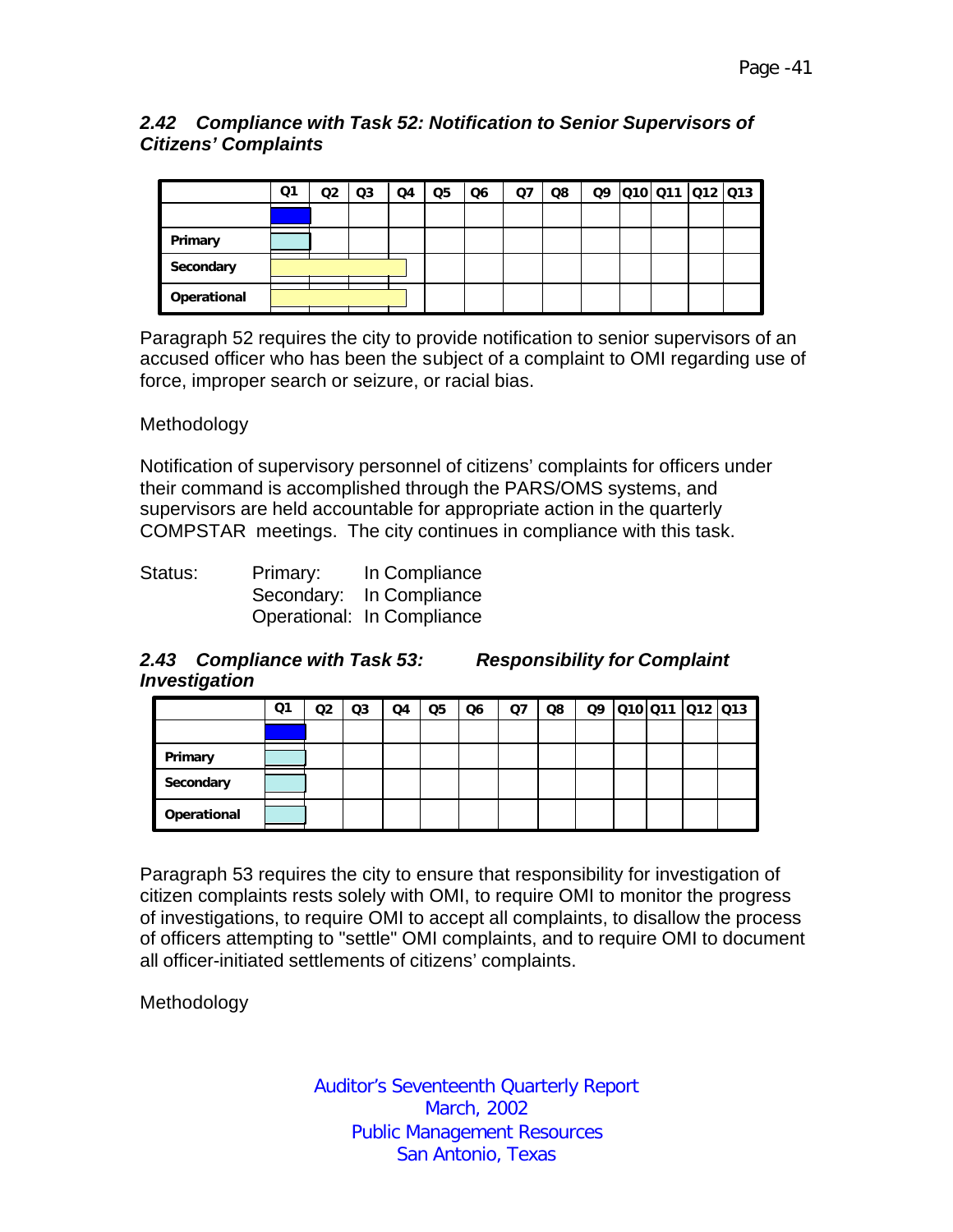A review of all 34 of the completed OMI investigations for this quarter reveals no evidence to indicate that the city does not remain in compliance with this task.

Status: Primary: In Compliance Secondary: In Compliance Operational: In Compliance

#### *2.44 Compliance with Task 54: Officers to Provide Name and Badge Number on Request*

|             | Q1 | Q2 | Q <sub>3</sub> | Q4 | Q <sub>5</sub> | Q6 | Q7 | Q8 |  | Q9 010 011 012 013 |  |
|-------------|----|----|----------------|----|----------------|----|----|----|--|--------------------|--|
|             |    |    |                |    |                |    |    |    |  |                    |  |
| Primary     |    |    |                |    |                |    |    |    |  |                    |  |
| Secondary   |    |    |                |    |                |    |    |    |  |                    |  |
| Operational |    |    |                |    |                |    |    |    |  |                    |  |

Paragraph 54 requires officers to provide citizens with their names or badge numbers, upon request. Section 101-4.06, "Conduct Toward the Public" requires that "when requested by any person, a member shall give his name and badge number in a courteous manner."

#### Methodology

The auditor reviewed all OMI cases for the seventeenth quarter (August 16, 2001 through November 15, 2001) to determine if allegations of failure to provide name and badge number were made to OMI and sustained by investigation. One allegation was completed this quarter, the same number received during last quarter. The complaint was sustained. The bureau sustained one allegation of failure to provide name and badge number during the fifteenth quarter, and another during the sixth quarter. The bureau is judged to remain in compliance with this task.

| Status: | Primary: | In Compliance              |
|---------|----------|----------------------------|
|         |          | Secondary: In Compliance   |
|         |          | Operational: In Compliance |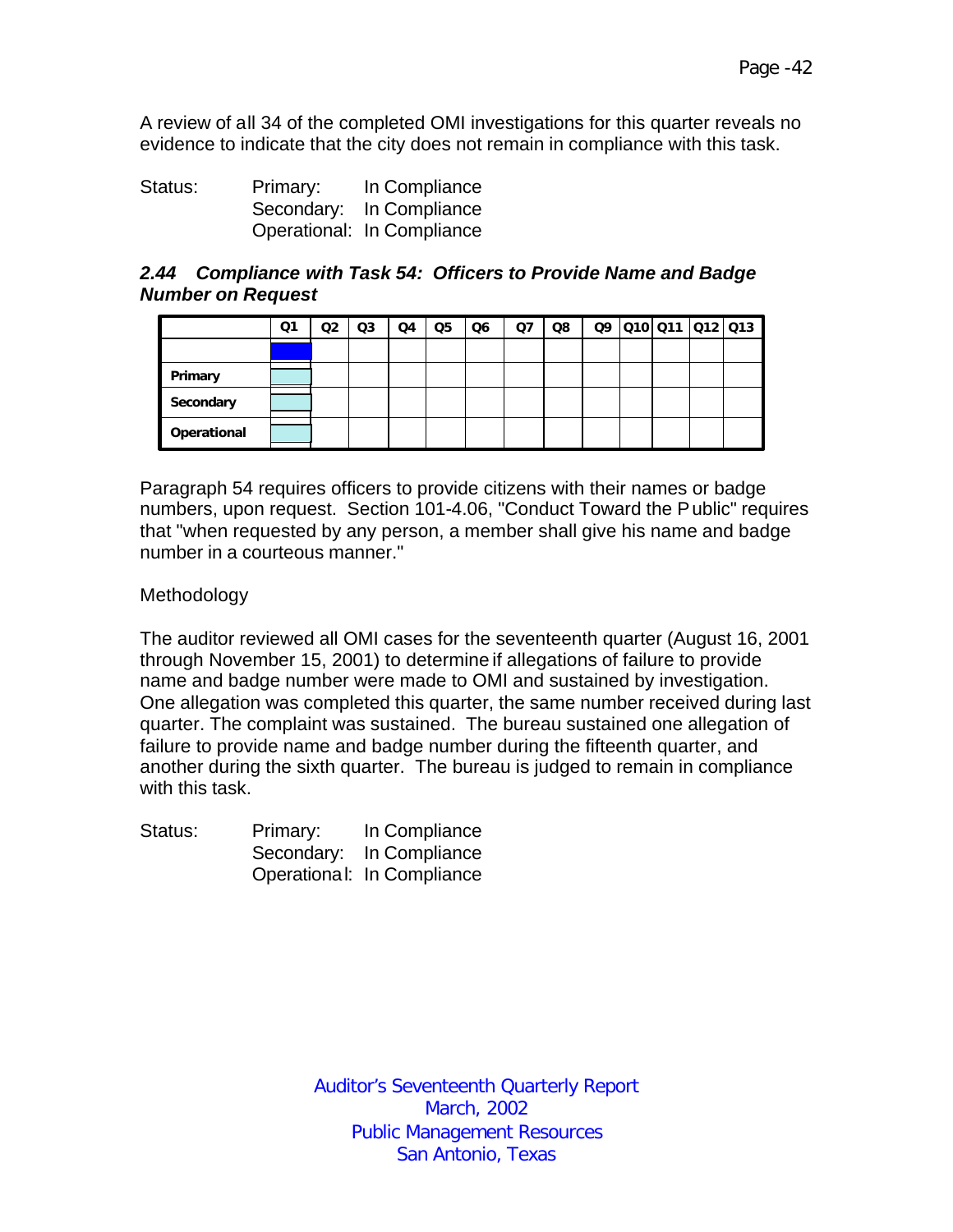*2.45 Compliance with Task 55: Interview of Complainants at Alternative Sites*

|             | Q1 | Q2 | Q3 | Q4 | Q <sub>5</sub> | Q6 | Q7 | Q8 | Q9 | 010 011 012 013 |  |
|-------------|----|----|----|----|----------------|----|----|----|----|-----------------|--|
|             |    |    |    |    |                |    |    |    |    |                 |  |
| Primary     |    |    |    |    |                |    |    |    |    |                 |  |
| Secondary   |    |    |    |    |                |    |    |    |    |                 |  |
| Operational |    |    |    |    |                |    |    |    |    |                 |  |

Paragraph 55 stipulates that OMI will interview witnesses at alternative sites if they are unavailable for interviews at OMI offices. The paragraph also requires reasonable notice before all interviews. Section 4-2(B) of the OMI manual stipulates that OMI will arrange to interview complainants "off-site," if necessary.

#### Methodology

The auditor reviewed completed OMI case investigations to determine if interviews were being conducted "off site." Among the 34 completed investigations assessed during this quarter, evidence of OMI investigators conducting interviews off-site (usually at the witnesses' homes) was noted. The frequency of these off-site interviews was high enough to indicate that these interviews were a normal practice for the office.

| Status: | Primary: | In Compliance              |
|---------|----------|----------------------------|
|         |          | Secondary: In Compliance   |
|         |          | Operational: In Compliance |

| 2.46 Compliance with Task 56: OMI to Tape and Transcribe Interviews |  |  |  |
|---------------------------------------------------------------------|--|--|--|
|                                                                     |  |  |  |

|             | Q1 | Q2 | Q3 | Q4 | Q <sub>5</sub> | Q <sub>6</sub> | Q7 | Q8 | Q9 | 010 011 012 013 |  |
|-------------|----|----|----|----|----------------|----------------|----|----|----|-----------------|--|
|             |    |    |    |    |                |                |    |    |    |                 |  |
| Primary     |    |    |    |    |                |                |    |    |    |                 |  |
| Secondary   |    |    |    |    |                |                |    |    |    |                 |  |
| Operational |    |    |    |    |                |                |    |    |    |                 |  |

Paragraph 56 requires OMI to tape-record and transcribe all interviews, and to refuse to accept "special reports" in lieu of an interview. Further OMI is required to reserve the right to question all interviewees, and to challenge their version of the facts.

Methodology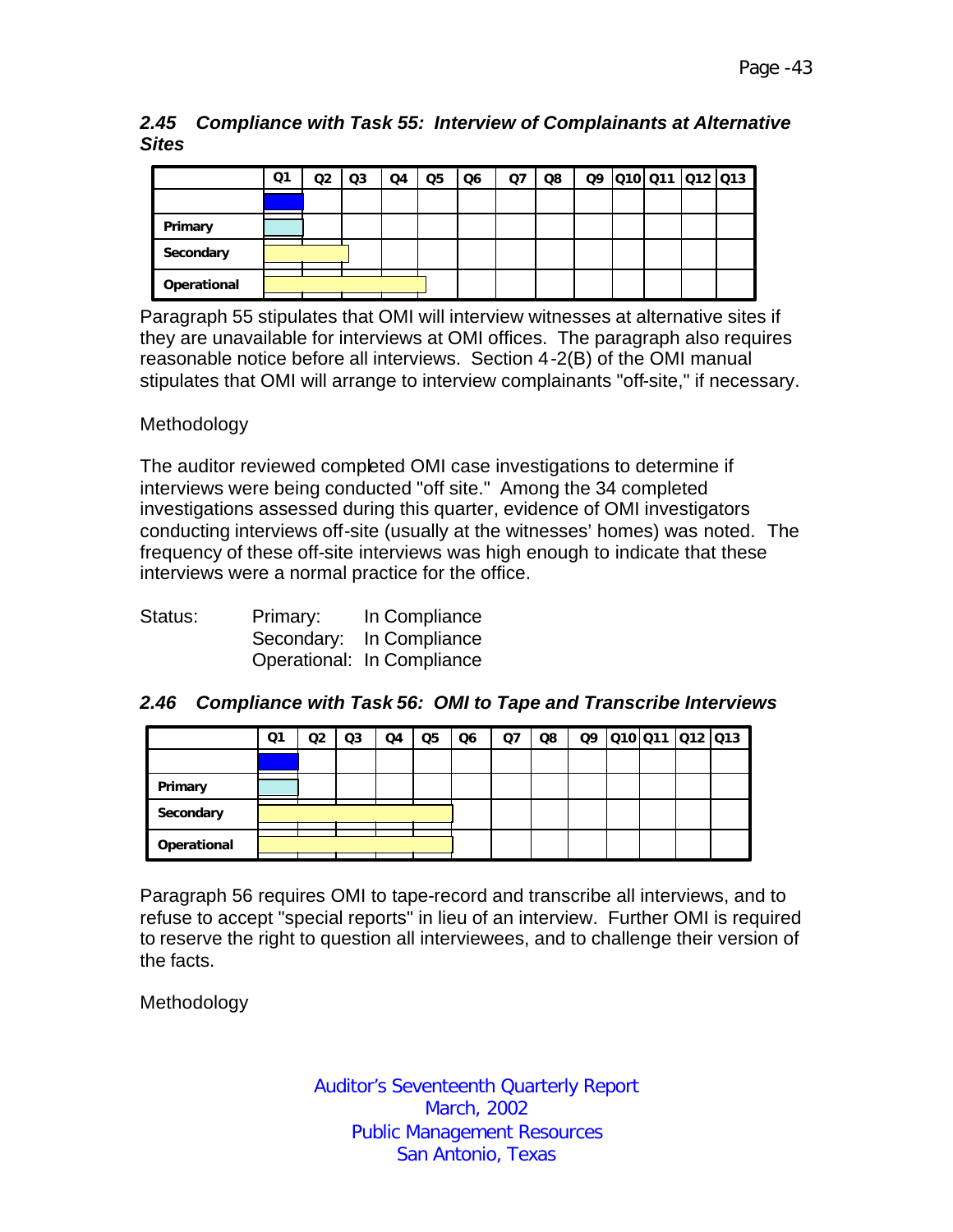The OMI manual stipulates a "Tape Recorded Statement Form" and Section 4-2 stipulates that all statements will be tape recorded. Section 6-3 stipulates that all tape-recorded statements will be transcribed. The auditor reviewed all cases completed this quarter by OMI. These cases were reviewed to ensure that all interviews were tape-recorded and transcribed. All cases in which interviews were conducted after resolution of the Fraternal Order of Police's "test case" on this issue included transcriptions of OMI interviews of officers, witnesses or complainants.

| Status: | Primary: | In Compliance              |
|---------|----------|----------------------------|
|         |          | Secondary: In Compliance   |
|         |          | Operational: In Compliance |

|             | Q1 | Q2 | Q <sub>3</sub> | Q4 | Q <sub>5</sub> | Q6 | Q7 | Q8 |  | 09 010 011 012 013 |  |
|-------------|----|----|----------------|----|----------------|----|----|----|--|--------------------|--|
|             |    |    |                |    |                |    |    |    |  |                    |  |
| Primary     |    |    |                |    |                |    |    |    |  |                    |  |
| Secondary   |    |    |                |    |                |    |    |    |  |                    |  |
| Operational |    |    |                |    |                |    |    |    |  |                    |  |

## *2.47 Compliance with Task 57: OMI Staff Access to PARS*

Paragraph 57 stipulates that OMI staff should be provided access to the city's PARS. The manager of OMI, the intake coordinator and two investigators have been trained in the use of the PARS. The office currently has virtually unlimited access to OMS/PARS to prepare complaint histories, assignment histories, etc.

| Status: | Primary: | In Compliance              |
|---------|----------|----------------------------|
|         |          | Secondary: In Compliance   |
|         |          | Operational: In Compliance |

#### *2.48 Compliance with Task 58: OMI to Interview Supervisors at Scenes of Incidents Leading to Allegations of Misconduct*

|             | Ο1 | Q2 | Q3 | Q4 | Q <sub>5</sub> | Q6 | Q7 | Q8 |  | Q9 Q10 Q11 Q12 Q13 |  |
|-------------|----|----|----|----|----------------|----|----|----|--|--------------------|--|
|             |    |    |    |    |                |    |    |    |  |                    |  |
| Primary     |    |    |    |    |                |    |    |    |  |                    |  |
| Secondary   |    |    |    |    |                |    |    |    |  |                    |  |
| Operational |    |    |    |    |                |    |    |    |  |                    |  |

Paragraph 58 requires that OMI identify all supervisors and senior supervisors who were at the scene of events which result in allegations of misconduct, and to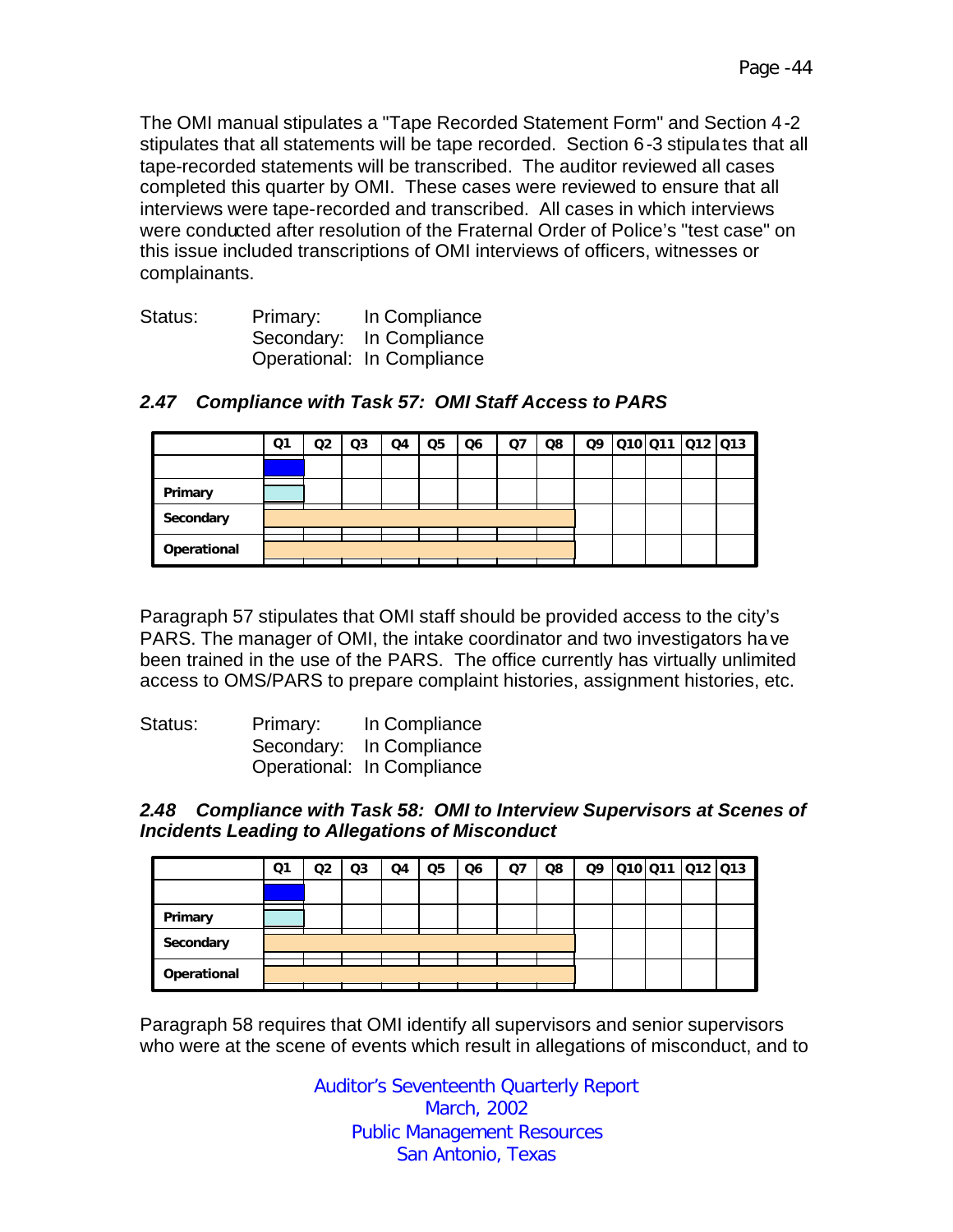detail their handling of the situation during and after the alleged incident. The supervisors and senior supervisors will be interviewed concerning their observations of the complainant and the accused officers.

#### Methodology

The auditor reviewed all 34 completed OMI case investigations for the seventeenth quarter, noting instances in which supervisory personnel were apparently present at the scene of events leading to complaints. In all instances in which it could be determined that a supervisor was present, OMI conducted interviews of supervisors and included the information in the case packet.

| Status: | Primary: | In Compliance              |
|---------|----------|----------------------------|
|         |          | Secondary: In Compliance   |
|         |          | Operational: In Compliance |

|             | Q1 | Q2 | Q3 | Q4 | Q <sub>5</sub> | Q <sub>6</sub> | Q <sub>7</sub> | Q8 |  | 09 010 011 012 013 |  |  |
|-------------|----|----|----|----|----------------|----------------|----------------|----|--|--------------------|--|--|
|             |    |    |    |    |                |                |                |    |  |                    |  |  |
| Primary     |    |    |    |    |                |                |                |    |  |                    |  |  |
| Secondary   |    |    |    |    |                |                |                |    |  |                    |  |  |
| Operational |    |    |    |    |                |                |                |    |  |                    |  |  |

#### *2.49 Compliance with Task 59: OMI to Canvass for Witnesses*

Paragraph 59 requires OMI to canvas the scene of an incident for witnesses "as soon as possible" after receiving a complaint where canvassing could "reasonably yield" additional information.

#### Methodology

The auditor reviewed all completed OMI cases for the seventeenth quarter (August 16, 2000 through November 15, 2001) to determine if OMI personnel were conducting canvasses as required by this paragraph of the decree. Six of these cases appeared to involve fact situations or locations in which a canvass would potentially produce witnesses. All of the cases resulted in witness canvasses.

| Status: | Primary: | In Compliance              |
|---------|----------|----------------------------|
|         |          | Secondary: In Compliance   |
|         |          | Operational: In Compliance |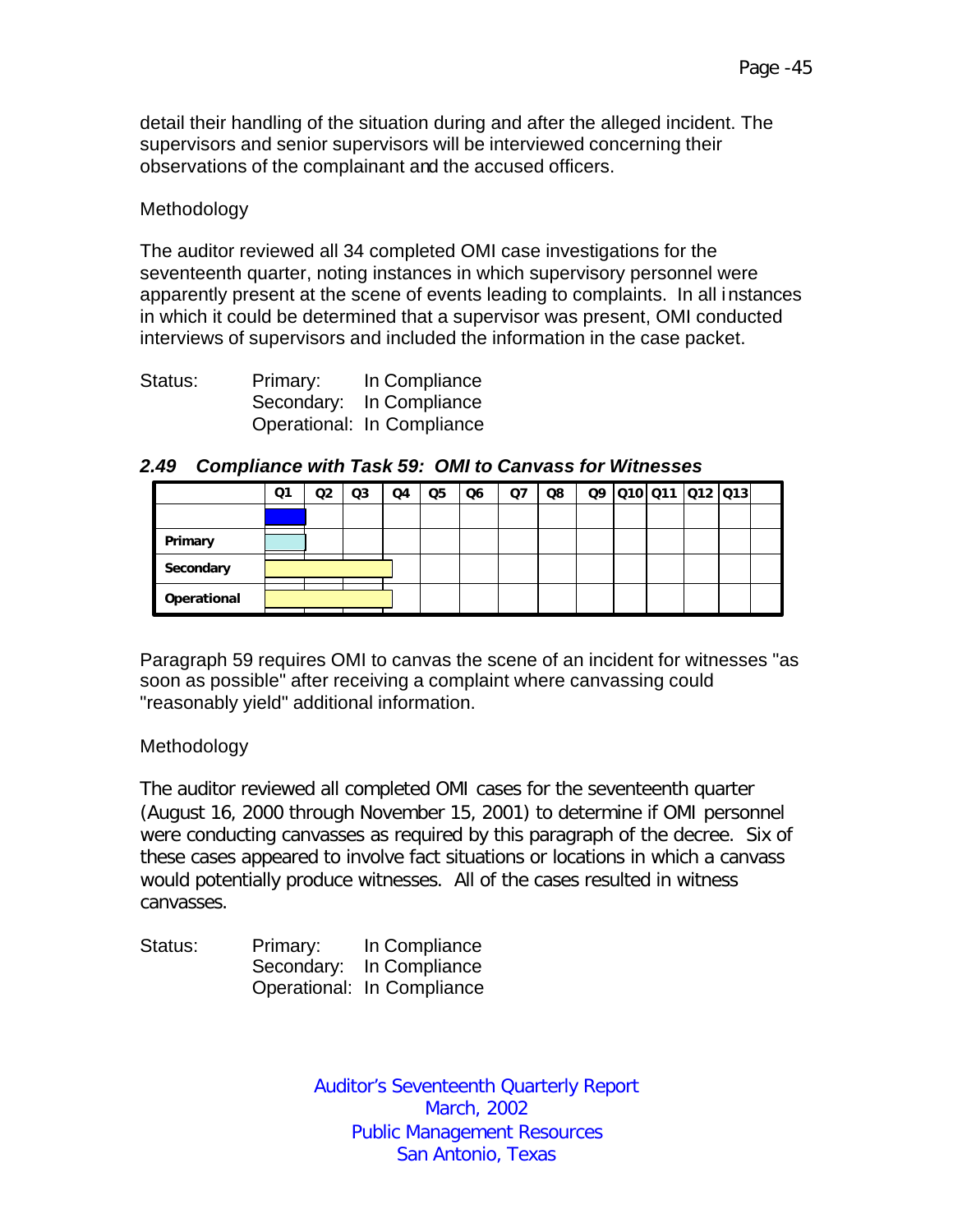|             | Ο1 | Q2 | Q3 | Q4 | Q <sub>5</sub> | Q6 | Q7 | Q8 |  |  | Q9 Q10 Q11 Q12 Q13 |
|-------------|----|----|----|----|----------------|----|----|----|--|--|--------------------|
|             |    |    |    |    |                |    |    |    |  |  |                    |
| Primary     |    |    |    |    |                |    |    |    |  |  |                    |
| Secondary   |    |    |    |    |                |    |    |    |  |  |                    |
| Operational |    |    |    |    |                |    |    |    |  |  |                    |

## *2.50 Compliance with Task 60: OMI to Review Police Shootings*

Paragraph 60 requires OMI to review all police firearms discharges, and all reports prepared by the coroner relating to deaths caused by police shootings.

#### Methodology

The auditor assessed, through departmental records, the number of policeinvolved shootings that occurred during the seventeenth quarter and found none. In the past, however, all incidents involving police shootings were adequately reviewed by OMI investigators. The City remains in compliance based on past performance.

| Status: | Primary: | In Compliance              |
|---------|----------|----------------------------|
|         |          | Secondary: In Compliance   |
|         |          | Operational: In Compliance |

#### *2.51 Compliance with Task 61: OMI to Aggressively Investigate Allegations of Misconduct*

|             | Q1 | Q2 | Q <sub>3</sub> | Q4 | Q <sub>5</sub> | Q <sub>6</sub> | $\cdots$ |  |  | $Q12$ $Q13$ $Q14$ $Q15$ $Q16$ $Q17$ |  |
|-------------|----|----|----------------|----|----------------|----------------|----------|--|--|-------------------------------------|--|
|             |    |    |                |    |                |                |          |  |  |                                     |  |
| Primary     |    |    |                |    |                |                |          |  |  |                                     |  |
| Secondary   |    |    |                |    |                |                |          |  |  |                                     |  |
| Operational |    |    |                |    |                |                |          |  |  |                                     |  |

Paragraph 61 requires that OMI investigators "aggressively" investigate allegations of misconduct, collecting themselves documents and information needed to resolve allegations of misconduct.

#### Methodology

The auditor reviewed all OMI investigations completed from August 16, 2001 through November 15, 2001, to assess the level of completeness of the investigations. The investigations were evaluated regarding complaint receipt and processing, case management, investigation and documentation, findings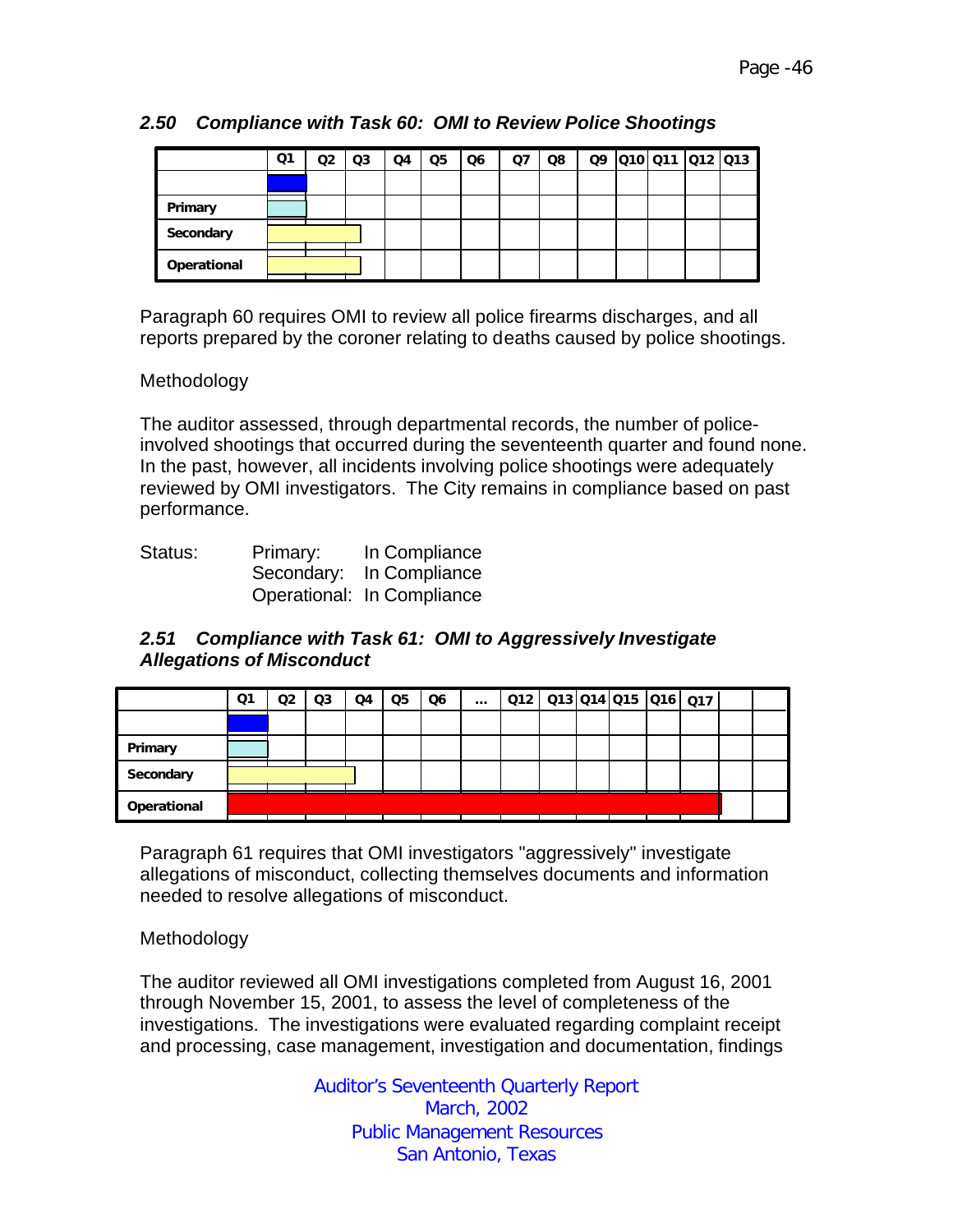and determinations and reporting. Of the 34 investigations reviewed, all but one was found to have been appropriately investigated. This case is discussed in section 2.53, below.

An error rate of one of 34 cases constitutes a 97.1 percent compliance rate, within the acceptable range. OMI was declared out of compliance with Task 61 during the fifteenth and sixteenth quarter, and was warned concerning this task during the fourteenth quarter. The office was also warned concerning this task during the thirteenth quarter and again in the twelfth quarter. The monitor will continue to review this aspect of the City's compliance carefully during future quarters.

| Status: | Primary: | In Compliance              |
|---------|----------|----------------------------|
|         |          | Secondary: In Compliance   |
|         |          | Operational: In Compliance |

#### *2.52 Compliance with Task 62: OMI to Act on Behavior "Outside the Four Corners"*

|             | Ο1 | Q2 | Q3 | Q4 | Q <sub>5</sub> | Q <sub>6</sub> | Q7 | Q8 | Q9 | Q10 Q11 Q12 Q13 |  |
|-------------|----|----|----|----|----------------|----------------|----|----|----|-----------------|--|
|             |    |    |    |    |                |                |    |    |    |                 |  |
| Primary     |    |    |    |    |                |                |    |    |    |                 |  |
| Secondary   |    |    |    |    |                |                |    |    |    |                 |  |
| Operational |    |    |    |    |                |                |    |    |    |                 |  |

Paragraph 62 requires OMI to act on behavior it notices, during the course of an investigation, that is in violation of policy or procedure, but which may not have been a part of the original allegation. Commonly, these types of findings are labeled "outside the four corners" of the original complaint.

#### Methodology

Of the 34 investigations assessed for the seventeenth quarter, four involved potential allegations of "collateral misconduct." All of these were completely investigated.

| Status: | Primary: | In Compliance              |
|---------|----------|----------------------------|
|         |          | Secondary: In Compliance   |
|         |          | Operational: In Compliance |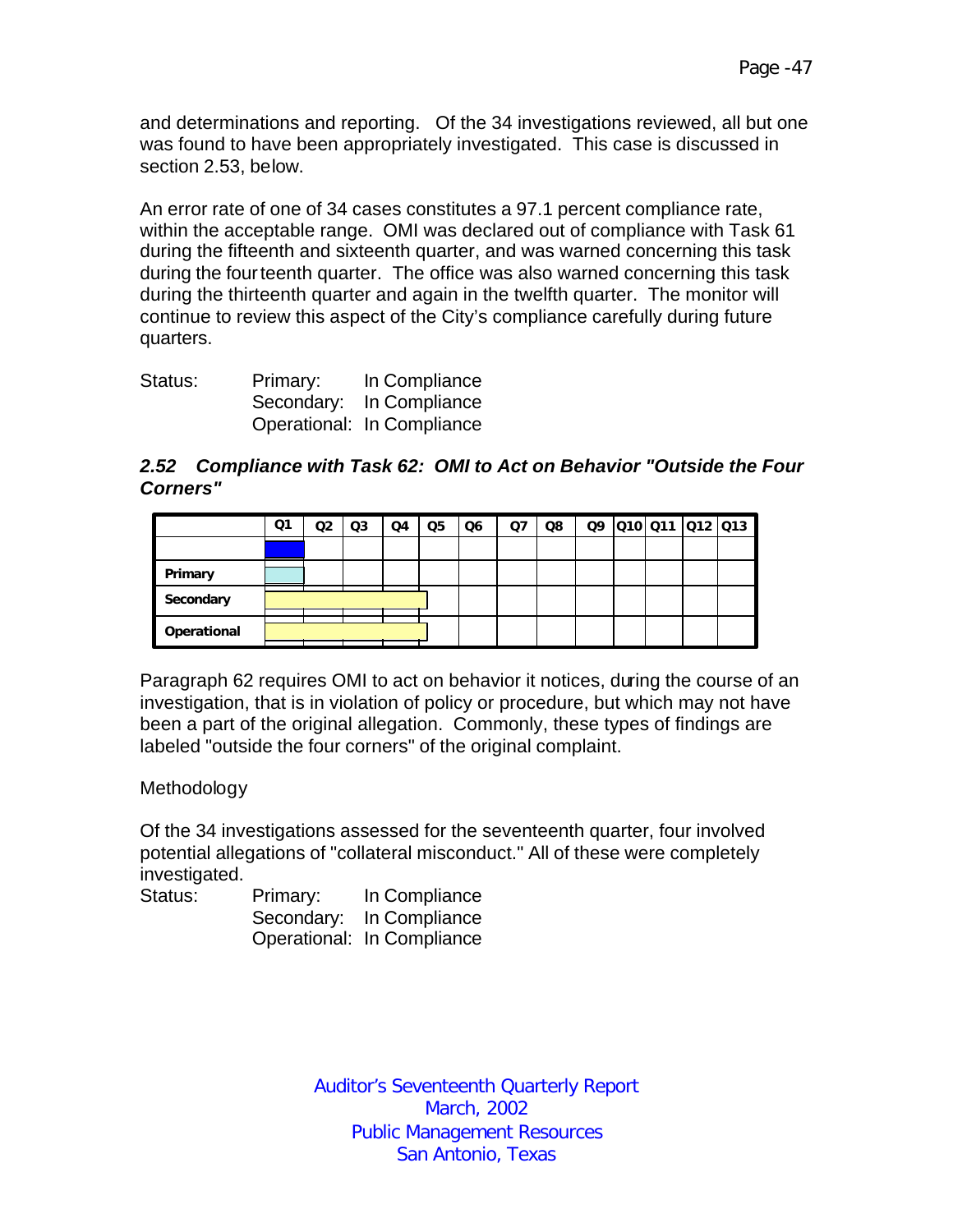|             | Q1 | Q2 | Q <sub>3</sub> | Q4 | Q5 | Q6 | $\cdots$ |  |  | $Q12$   $Q13$   $Q14$   $Q15$   $Q16$   $Q17$ |  |
|-------------|----|----|----------------|----|----|----|----------|--|--|-----------------------------------------------|--|
|             |    |    |                |    |    |    |          |  |  |                                               |  |
| Primary     |    |    |                |    |    |    |          |  |  |                                               |  |
| Secondary   |    |    |                |    |    |    |          |  |  |                                               |  |
| Operational |    |    |                |    |    |    |          |  |  |                                               |  |

*2.53 Compliance with Task 63: OMI to Issue Final Reports*

Paragraph 63 requires OMI to issue final reports on all investigations. The final report is required to identify any misconduct noted, to provide a summary of evidence gathered, document credibility determinations, document findings, and identify the officer's complaint history. The final report is required to be part of the OMI investigative file.

## Methodology

The auditor reviewed final reports of all 34 investigations completed by OMI between August 16, 2001 and November 15, 2001. In addition, the auditor reviewed supporting documentation for all reports issued this quarter. Each of the investigative files contained a final report. The final reports were assessed for completeness, conformance to established practice in internal investigations, and conformance to the requirements of the consent decree. Of the 34 case reports reviewed this quarter, one was deemed to require additional investigative work.

**• AQR17-A, which involved allegations of Conduct Unbecoming a Police** Officer, and which fails to ask the accused officer the direct question concerning whether or not he engaged in the alleged behavior.

This constitutes an error rate of 2.9 percent, which within the allowable five percent error rate for completed investigations.

Status: Primary: In Compliance Secondary: In Compliance Operational: In Compliance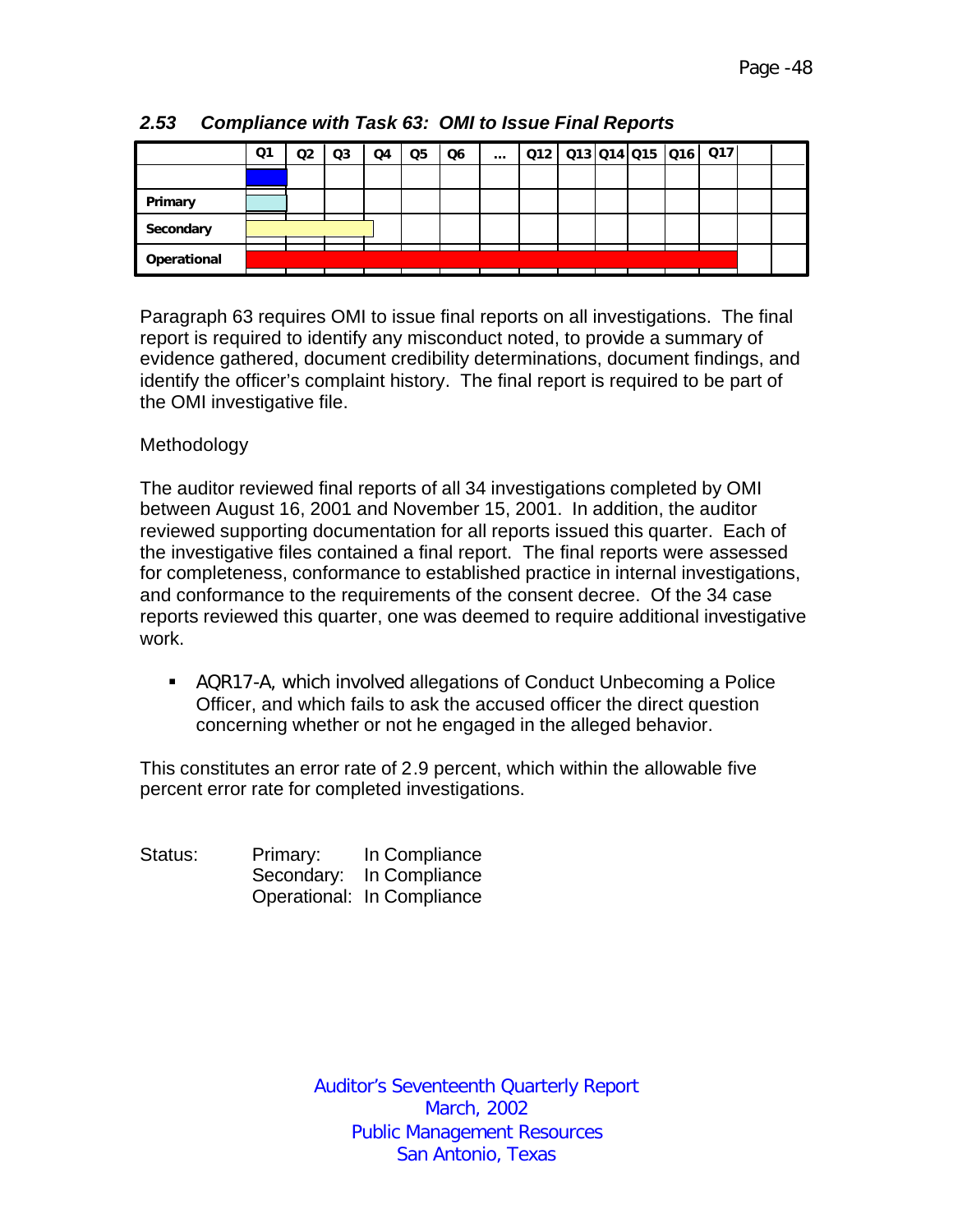|             | Q1 | Q2 | Q3 | Q4 | Q5 | Q6 | $\cdots$ | 012   013   014   015   016   017 |  |  |  |  |
|-------------|----|----|----|----|----|----|----------|-----------------------------------|--|--|--|--|
|             |    |    |    |    |    |    |          |                                   |  |  |  |  |
| Primary     |    |    |    |    |    |    |          |                                   |  |  |  |  |
| Secondary   |    |    |    |    |    |    |          |                                   |  |  |  |  |
|             |    |    |    |    |    |    |          |                                   |  |  |  |  |
| Operational |    |    |    |    |    |    |          |                                   |  |  |  |  |

# *2.54 Compliance with Task 64: OMI to be Adequately Staffed*

Paragraph 64 requires the city to provide OMI with "sufficient staff, funds and resources to perform the functions required" by the decree, and establishes requirements for selection as an OMI investigator.

## Methodology

Adequate staffing for the Office of Municipal Investigations, as it relates to the requirements of the consent decree, is relatively easy to define: the office is adequately staffed when the number of completed cases equals the number of cases received by the office, over a protracted period of time. During the seventeenth quarter, the office completed 34 complaint investigations, and received 35. Substantive problems were noted with two investigations completed this quarter, leaving a total of 32 cases cleared and 35 received. The total number of cases pending was increased by two this quarter. Of 599 cases originally included in the "backlogged" case files, according to OMI data, 212 of those have been completed; none were cleared this quarter. More than 64 percent of the original backlog, identified by the city, remains, although many of these complaints are lodged against officers no longer with the department, and a large percentage involve minor complaints. Nonetheless, these cases remain to be resolved.

This is the third quarter in the last four in which OMI has cleared fewer cases than it received. This appears to be due to both an increase in the number of complaints received, and a possible diminution in the rate at which cases are cleared. Pursuant to an agreement between the parties, once compliance has been attained, failure to comply for two quarters in a row will result in loss of compliance status.

Additional personnel have been assigned to OMI this quarter, increasing the number of personnel assigned to investigate active cases from four to nine, effective November 15,2001. Plans have been articulated by the City to address the backlog, and to add even more personnel to OMI, some specifically assigned to backlogged cases. These personnel, and the plans to support them, were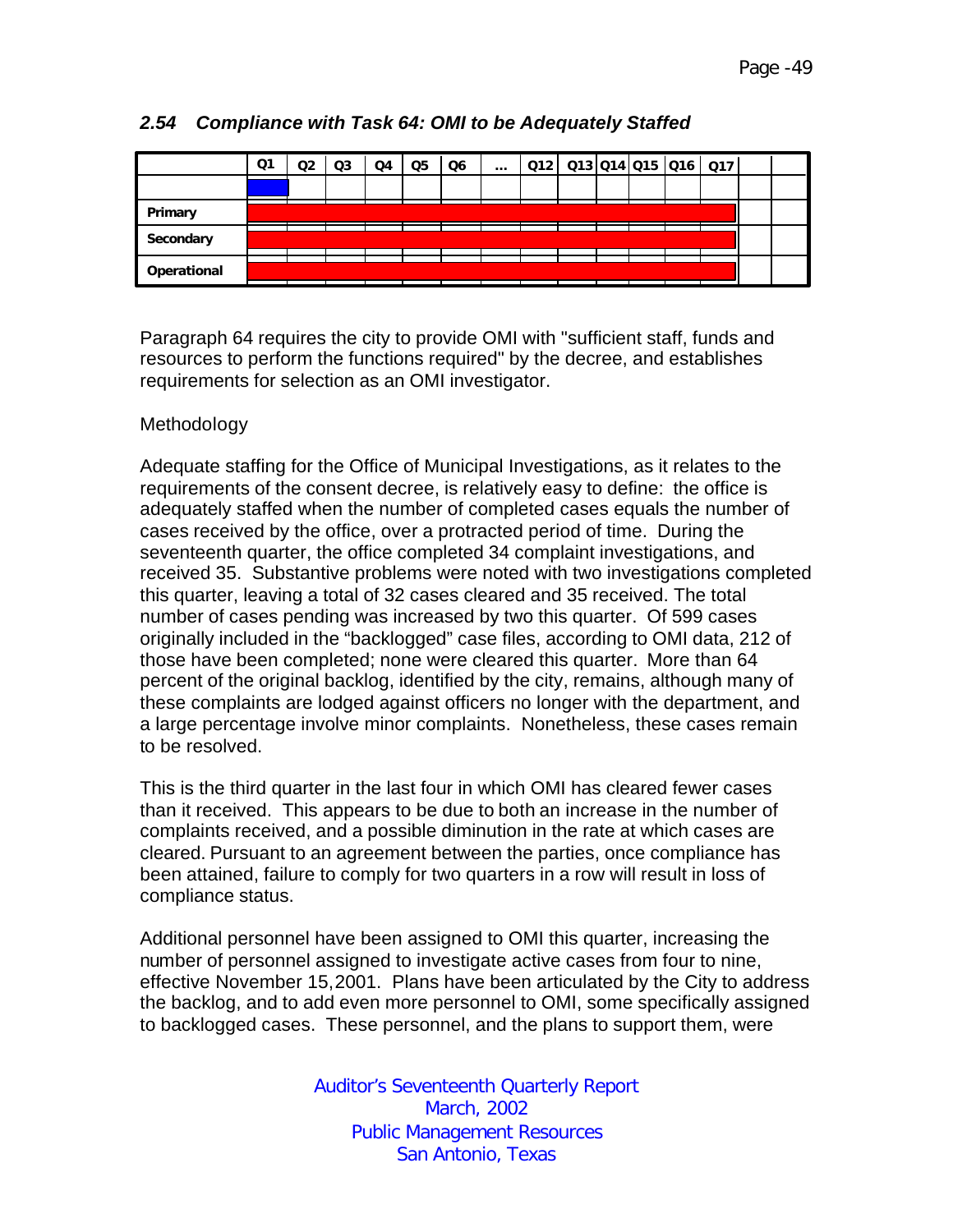added too late in the quarter to have a direct impact on existing cases and OMI throughput (but are discussed in the executive summary of this report.

Further, analysis of the existing backlog, based on records provided by the city, indicates a troubling potential for a second "backlog" problem, as well as the known, existing backlog. The auditor's analysis of electronic data from the OMI database indicates a total of 15 investigations pending more than 180 days, but less than 360 days. An additional 135 investigations have become seriously backlogged (361-900 days), making the possibility of locating witnesses, complainants and evidence much more difficult. The office has a total of 259 cases that are currently more than 720 days old (nearly two years old and older). Figure One, below, depicts the number of outstanding (unresolved) OMI cases in 180-day increments of days pending, effective November 2001.



Figure One: Length of Pending OMI Investigations, In Days

| Status: | Primary: | In Compliance                  |
|---------|----------|--------------------------------|
|         |          | Secondary: Not In Compliance   |
|         |          | Operational: Not in Compliance |

## *2.55 Compliance with Task 65: OMI to Use the Preponderance of Evidence Standard*

|             | Q1 | O2 | Q3 | Q4 | Q5 | Q6 | Q7 | Q8 | Q9 | 010 011 012 013 |  |
|-------------|----|----|----|----|----|----|----|----|----|-----------------|--|
|             |    |    |    |    |    |    |    |    |    |                 |  |
| Primary     |    |    |    |    |    |    |    |    |    |                 |  |
| Secondary   |    |    |    |    |    |    |    |    |    |                 |  |
| Operational |    |    |    |    |    |    |    |    |    |                 |  |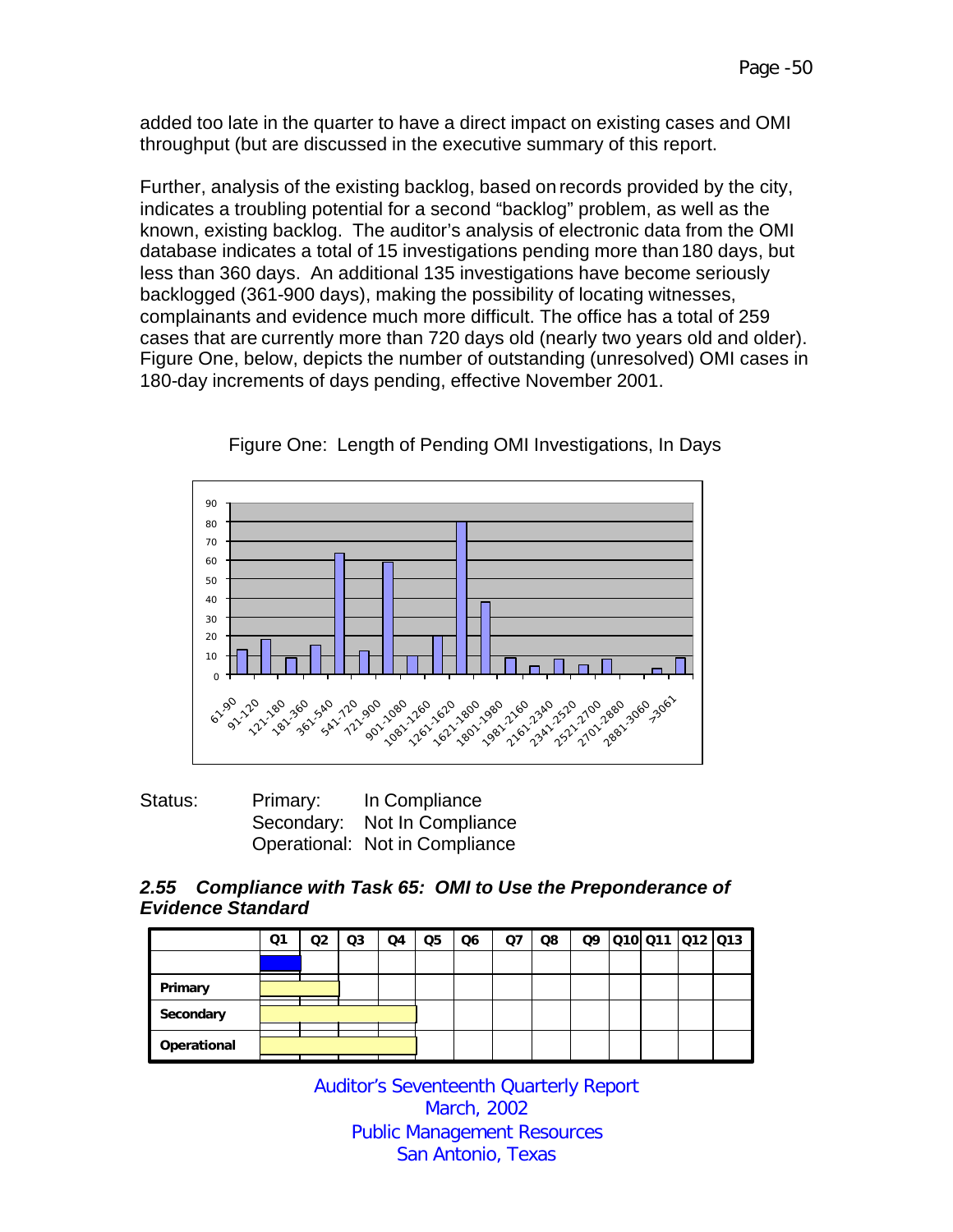Paragraph 65 requires OMI to use the preponderance of the evidence standard in determining findings on cases assigned for investigation.

## Methodology

The auditor reviewed all OMI investigations completed this quarter, and found all to conform to the preponderance of the evidence standard. The city is judged to remain in compliance with this task.

| Status: | Primary: | In Compliance              |
|---------|----------|----------------------------|
|         |          | Secondary: In Compliance   |
|         |          | Operational: In Compliance |

## *2.56 Compliance with Task 66: No Preference for Officers' Statements*

|             | Ο1 | Q2 | Q3 | Q4 | Q5 | Q6 | Q7 | Q8 |  | Q9 010 011 012 013 |  |
|-------------|----|----|----|----|----|----|----|----|--|--------------------|--|
|             |    |    |    |    |    |    |    |    |  |                    |  |
| Primary     |    |    |    |    |    |    |    |    |  |                    |  |
| Secondary   |    |    |    |    |    |    |    |    |  |                    |  |
| Operational |    |    |    |    |    |    |    |    |  |                    |  |

Paragraph 66 stipulates that "there shall be no automatic preference of an officer's statement over a complainant's statement," and further requires that OMI investigators shall consider the officer's history of complaints and disciplinary records and the complainant's history in making credibility determinations, which shall be explained fully in writing.

#### Methodology

The auditor reviewed all of the 34 investigations of citizens' complaints completed during the seventeenth quarter for conformance to this requirement. None of the completed investigations appeared to exhibit an automatic preference for police officers' statements over those of witnesses. The city remains in compliance with this task.

| Status: | Primary: | In Compliance              |
|---------|----------|----------------------------|
|         |          | Secondary: In Compliance   |
|         |          | Operational: In Compliance |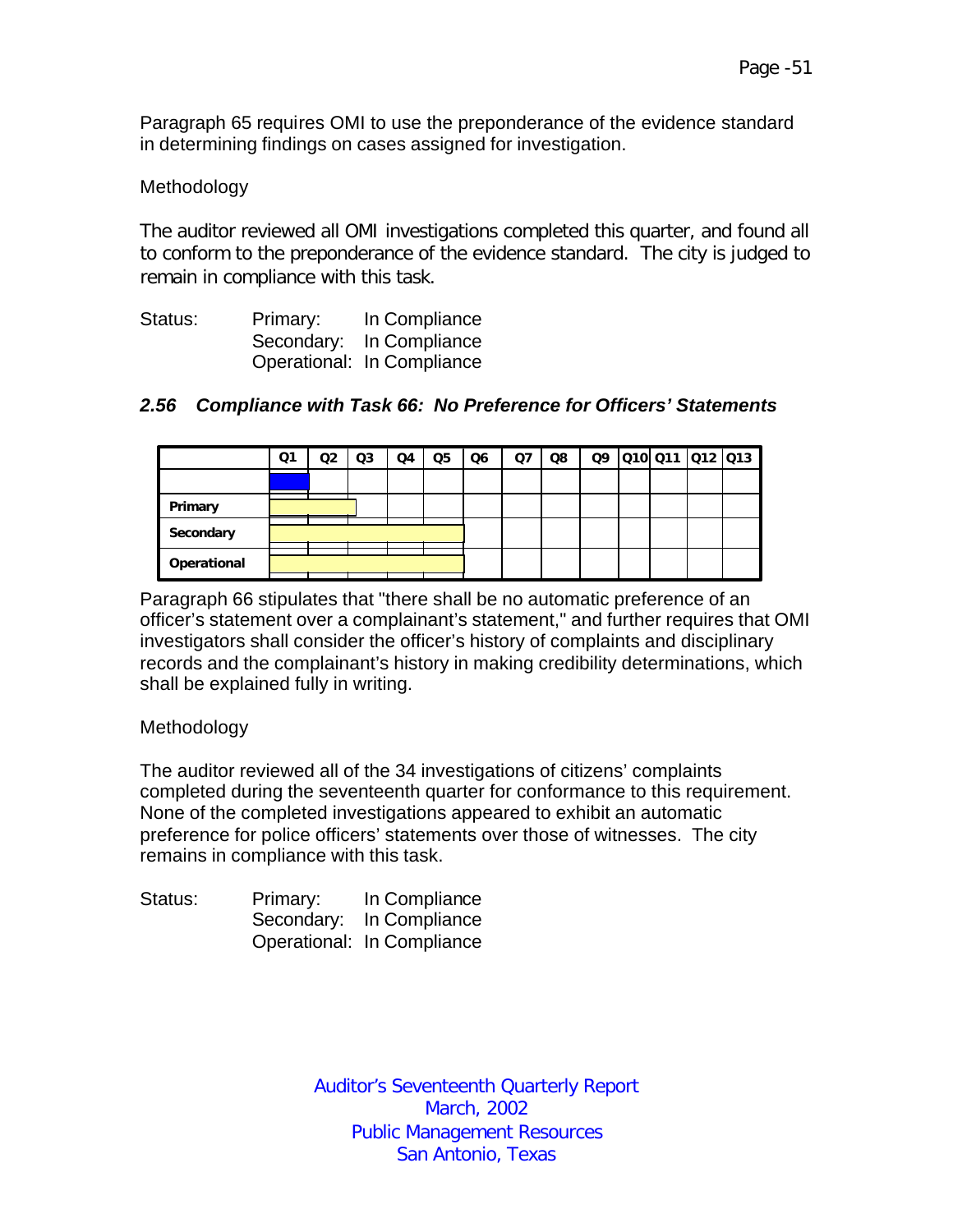## *2.57 Compliance with Task 67: OMI Retains Final Investigative Authority*

|             | Q1 | Q2 | Q <sub>3</sub> | Q4 | Q <sub>5</sub> | Q6 | Q7 | Q8 |  | Q9 010 011 012 013 |  |
|-------------|----|----|----------------|----|----------------|----|----|----|--|--------------------|--|
|             |    |    |                |    |                |    |    |    |  |                    |  |
| Primary     |    |    |                |    |                |    |    |    |  |                    |  |
| Secondary   |    |    |                |    |                |    |    |    |  |                    |  |
| Operational |    |    |                |    |                |    |    |    |  |                    |  |

Paragraph 67 stipulates that OMI will retain final authority for investigations of police personnel. It stipulates that OMI retains final authority for determining findings and dispositions of all investigations, and specifically precludes supervisors and senior supervisors from modifying or reversing any OMI disposition of complaints.

## Methodology

The auditor reviewed all OMI investigations completed between August 16, 2001 and November 15, 2001, searching for a case that resulted in a finding that was "reversed" by a supervisor or senior supervisor. No such cases were found. The city is judged to remain in compliance with this task.

| Status: | Primary: | In Compliance              |
|---------|----------|----------------------------|
|         |          | Secondary: In Compliance   |
|         |          | Operational: In Compliance |

#### *2.58 Compliance with Task 68: Change "Not Sustained" to "Not Resolved*"

|             | Q1 | Q2 | Q <sub>3</sub> | Q4 | Q <sub>5</sub> | Q <sub>6</sub> | Q7 | Q8 | Q9 | 010 011 012 013 |  |
|-------------|----|----|----------------|----|----------------|----------------|----|----|----|-----------------|--|
|             |    |    |                |    |                |                |    |    |    |                 |  |
| Primary     |    |    |                |    |                |                |    |    |    |                 |  |
| Secondary   |    |    |                |    |                |                |    |    |    |                 |  |
| Operational |    |    |                |    |                |                |    |    |    |                 |  |

Paragraph 68 requires the city to change the OMI disposition category of "Not Sustained"

#### Methodology

The auditor assessed all completed OMI investigations for the period of August 16, 2001 to November 15, 2001 to determine if the disposition of "Not Resolved"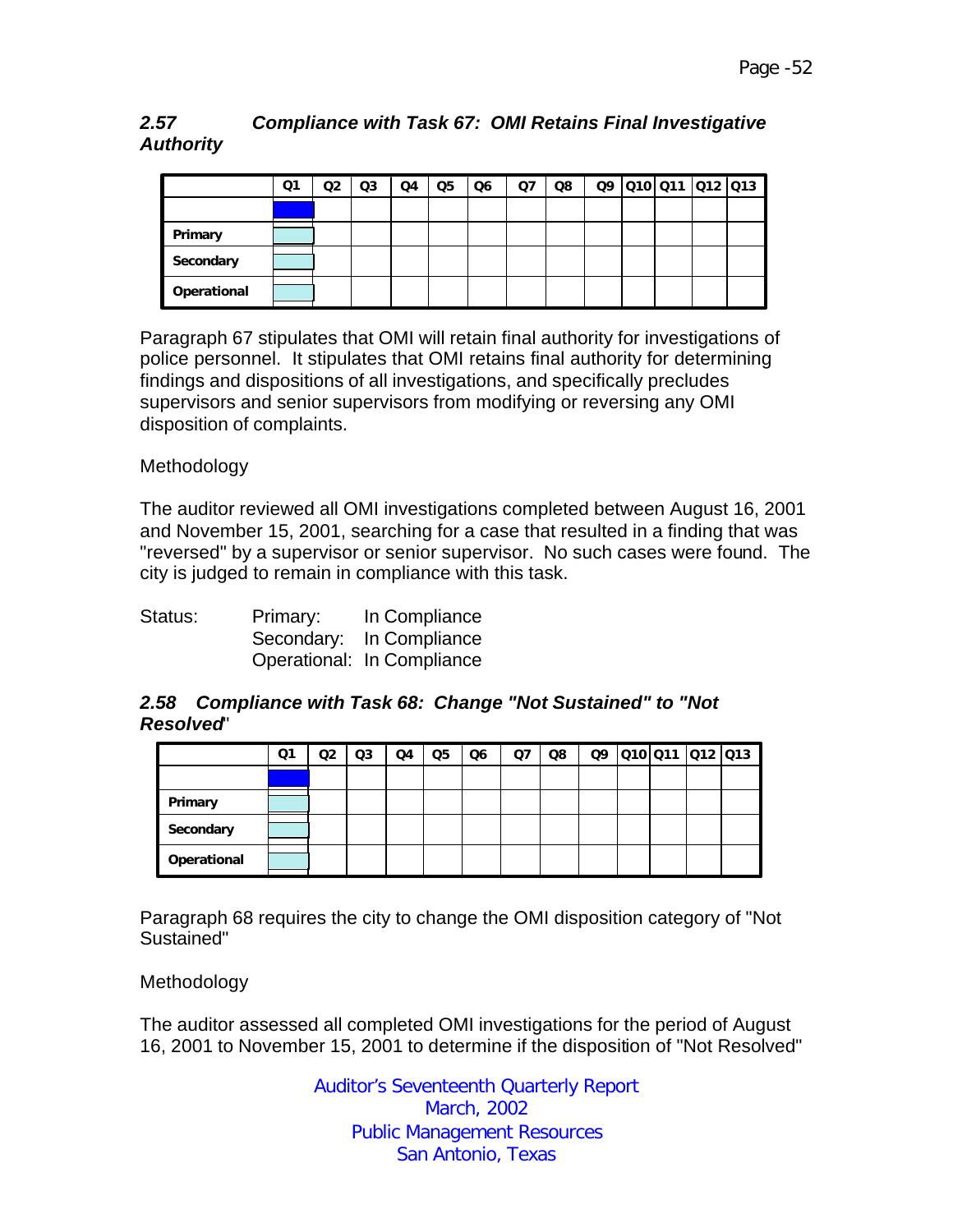was appropriately used. All dispositions so declared were appropriate. The office is judged to remain in compliance with task 68.

Status: Primary: In Compliance Secondary: In Compliance Operational: In Compliance

## *2.59 Compliance with Task 69: OMI to Issue Quarterly Reports*

|             | Q1 | Q2 | Q <sub>3</sub> | Q4 | Q5 | Q6 | Q7 | Q8 |  | Q9 010 011 012 013 |  |
|-------------|----|----|----------------|----|----|----|----|----|--|--------------------|--|
|             |    |    |                |    |    |    |    |    |  |                    |  |
| Primary     |    |    |                |    |    |    |    |    |  |                    |  |
| Secondary   |    |    |                |    |    |    |    |    |  |                    |  |
| Operational |    |    |                |    |    |    |    |    |  |                    |  |

Paragraph 69 requires OMI to issue quarterly reports on its activities. The report is required to list each investigation's significant dates, general allegations, disposition and resulting discipline.

Methodology

The auditor reviewed the last quarterly report completed by OMI for conformance to the requirements of paragraph 69, and found that the report met the requirements of the decree.

| Status: | Primary: | In Compliance              |
|---------|----------|----------------------------|
|         |          | Secondary: In Compliance   |
|         |          | Operational: In Compliance |

#### *2.60 Compliance with Task 70: Appoint Auditor within 90 Days*

|             | Q1 | Q2 | Q3 | Q4 | Q5 | Q6 | Ω7 | Q8 |  | Q9 010 011 012 013 |  |
|-------------|----|----|----|----|----|----|----|----|--|--------------------|--|
|             |    |    |    |    |    |    |    |    |  |                    |  |
| Primary     |    |    |    |    |    |    |    |    |  |                    |  |
| Secondary   |    |    |    |    |    |    |    |    |  |                    |  |
| Operational |    |    |    |    |    |    |    |    |  |                    |  |

Paragraph 70 requires the appointment of an auditor for the consent decree by July 16, 1997.

Methodology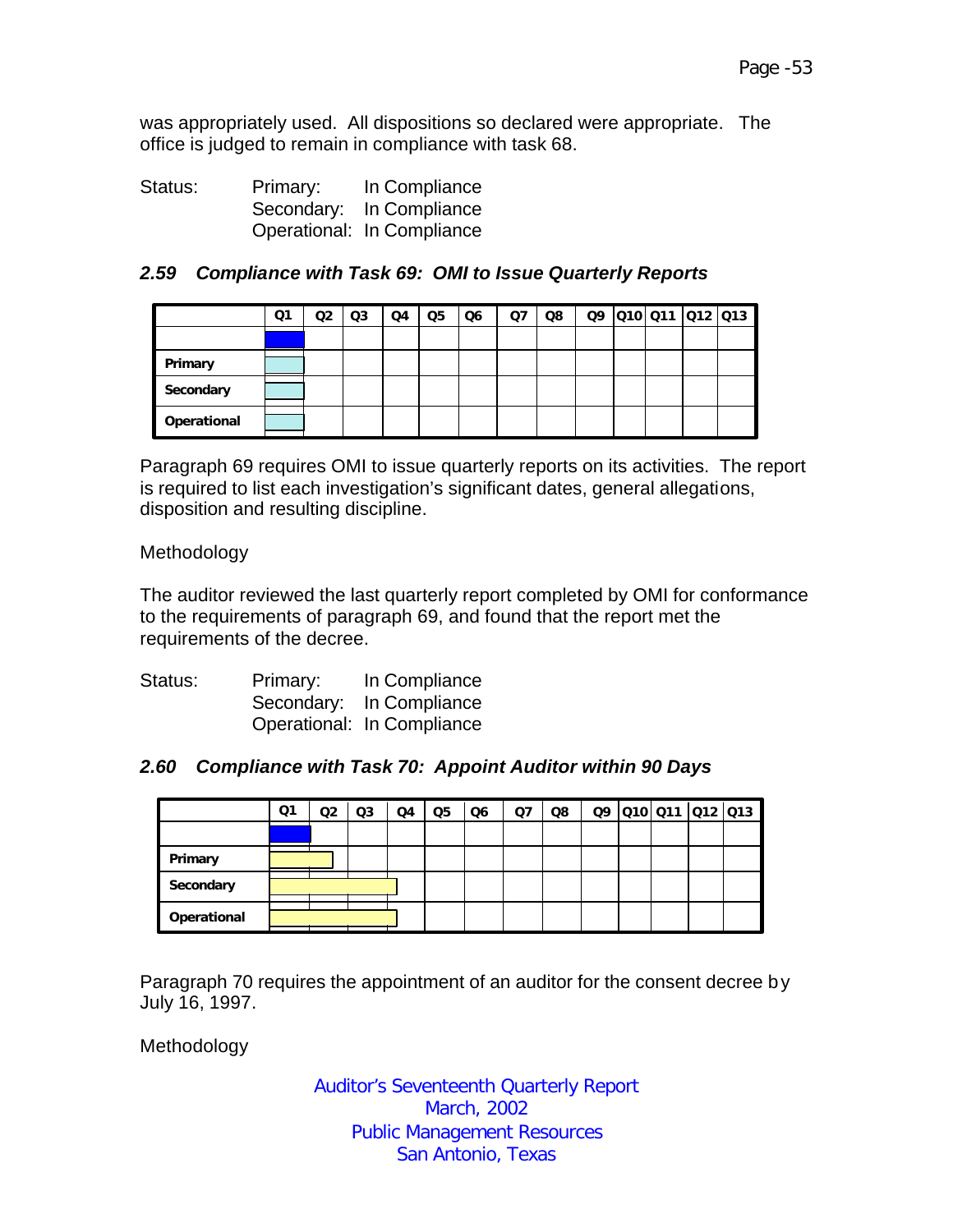Conformance with this paragraph is measured by noting the date of the auditor's appointment. A contract for the audit was issued, dated December, 4 1997, and has been updated annually. The city is in compliance with the process of appointing the auditor, although tardy in doing so. For the purposes of the audit, the city is considered to be in operational compliance.

| Status: | Primary: | In Compliance              |
|---------|----------|----------------------------|
|         |          | Secondary: In Compliance   |
|         |          | Operational: In Compliance |

## *2.61 Compliance with Task 71: Auditor to Perform Quarterly Assurance Checks*

Paragraph 71 requires the auditor to perform quarterly assurance checks of the following:

- OMI final reports;
- Substance and timeliness of 50 percent of all OMI investigations completed;
- Statistical information on the number and types of complaints filed with OMI;
- Statistical information on discipline imposed on sustained complaints;
- Assessments of officer use of force, searches and seizures, and traffic stops.

# Methodology

Quarterly assurance checks of OMI final reports are provided in section 2.51, above. Comments regarding substance and timeliness of OMI investigations are included in sections 2.37, 2.43, 2.62 and elsewhere in this quarterly report. Sufficient data now exist to allow comment on statistical information regarding the number and type of complaints filed with OMI, and discipline imposed on sustained complaints. The following sections report statistical information regarding the operation of the Office of Municipal Investigation. Data reported in this section involve citizens' complaints only.

# **Number and Type of Complaints Filed**

Complaints filed with OMI over the last 16 quarters fall into three categories:

- Type 1 (allegations of rules violations);
- Type 2 (allegations relating to attitude and conduct); and
- Type 3 (allegations of abuse).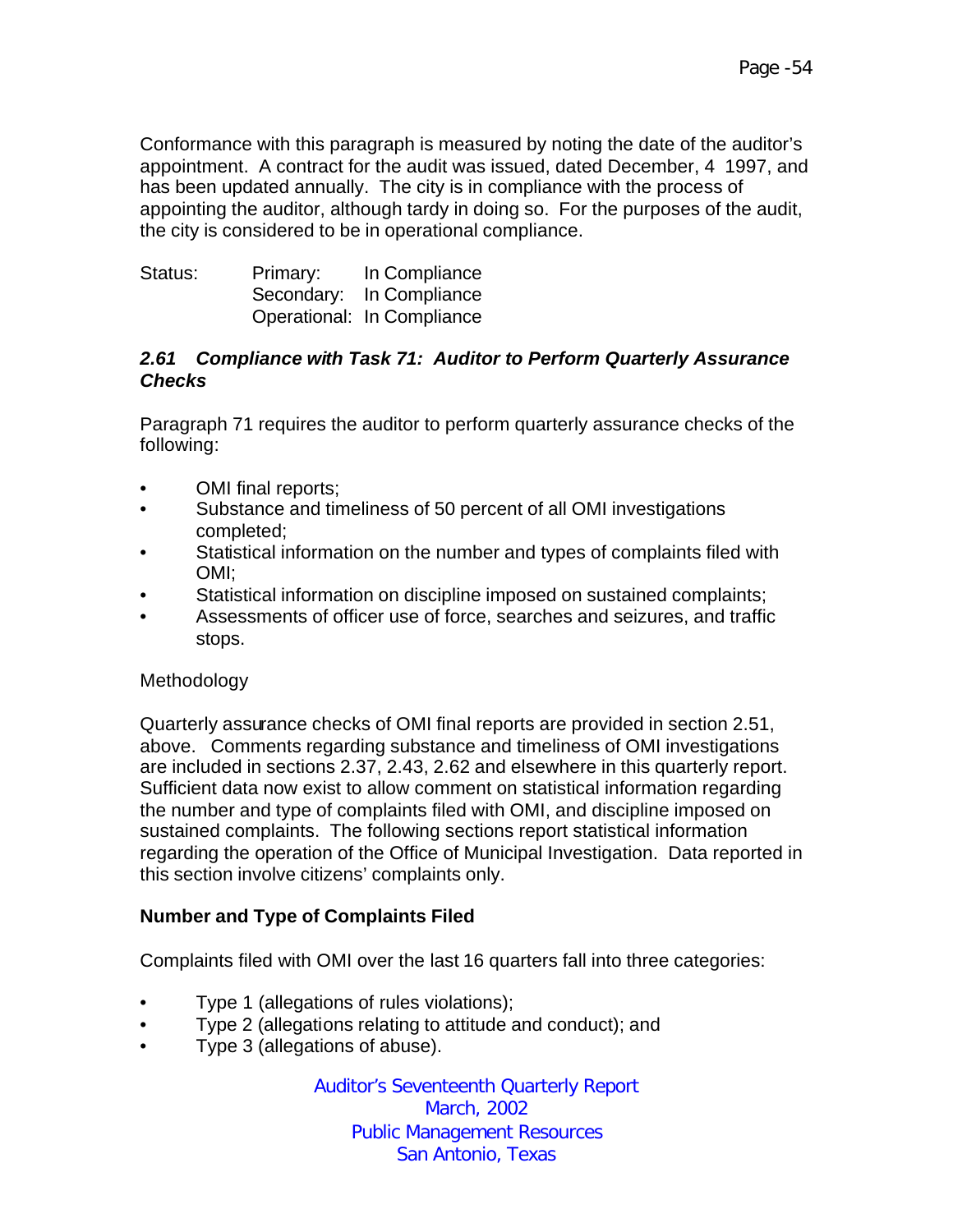Type 1 allegations include failure to perform, neglect of "ministerial" duties, inaccurate reporting, violation of departmental orders such as those regulating secondary employment, minor events of conduct unbecoming an officer, etc Type 2 allegations include intentional mishandling of property or evidence, intermediate acts of conduct unbecoming (such as rudeness and poor attitude), conduct of self assigned investigations, and failure to perform or neglect of duty "on scene." Type 3 allegations include allegations of excessive force, illegal search, racial discrimination, intimidation, untruthfulness and verbal abuse. Table One, below, depicts the number and type of citizens' complaints received by OMI during the fourteen quarters covered by the consent decree.

| Quarter                 | Type 1         | Type 2 | Type 3 | <b>Total</b> |
|-------------------------|----------------|--------|--------|--------------|
| 1                       | 18             | 9      | 26     | 53           |
| $\overline{2}$          | 22             | 15     | 39     | 76           |
| 3                       | 33             | 32     | 59     | 124          |
| $\overline{\mathbf{4}}$ | 42             | 19     | 84     | 145          |
| 5                       | 33             | 18     | 58     | 109          |
| 6                       | 8              | 12     | 24     | 44           |
| 7                       | 25             | 1      | 15     | 41           |
| 8                       | 14             | 16     | 13     | 43           |
| $9\,$                   | 39             | 0      | 35     | 74           |
| 10                      | 39             | 60     | 48     | 147          |
| 11                      | 18             | 27     | 41     | 86           |
| 12                      | 14             | 0      | 14     | 28           |
| 13                      | 5              | 30     | 7      | 42           |
| 14                      | $\overline{4}$ | 11     | 15     | 30           |
| 15                      | 16             | 8      | 32     | 56           |
| 16                      | 12             | 6      | 16     | 34           |
| 17                      | 7              | 3      | 24     | 34           |
|                         | 349            | 267    | 550    | 1166         |

Table One: Complaints Received by the Office of Municipal Investigations, 1st through 17th Quarters (1997-2001)

Source: Electronic database provided by City of Pittsburgh, CIS.

#### **Average Complaint Severity**

Using the same typology outlined above, the average severity of citizens' complaints received by the Office of Municipal Investigations can be calculated for the sixteen quarters covered by this report. The average (mean) severity of complaints filed with the office are represented in Figure Two, below. As the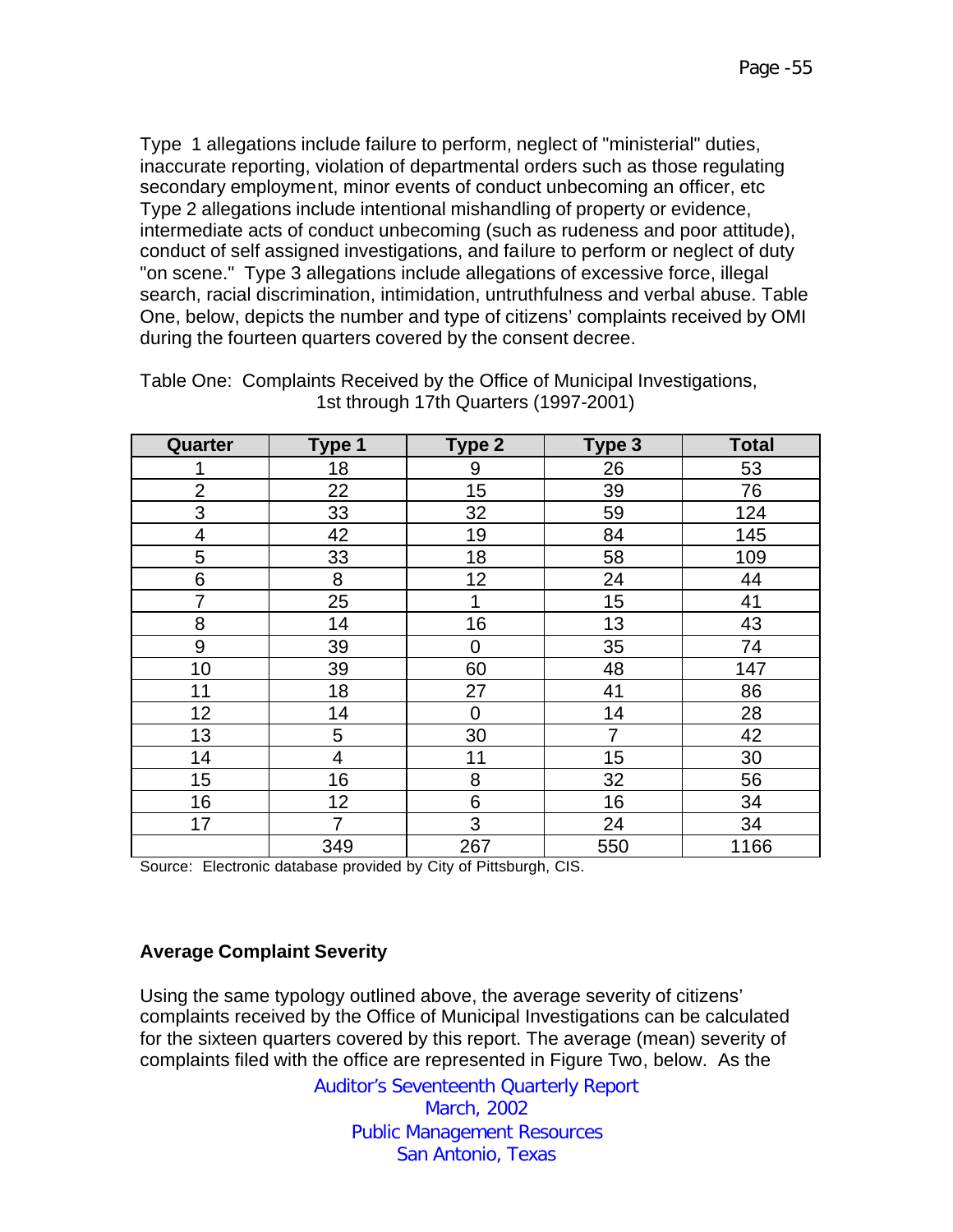

Figure Two: Average Severity Of Citizens' Complaints, Quarters 1-16

# **Disposition of Citizens' Complaints**

Complaints investigated by OMI are classified, upon completion, as one of four disposition categories:

- ß Exonerated (evidence indicated that the event occurred, but that the officer was acting in conformance with the law or PBP policy);
- Not Resolved (not enough information was available to prove or disprove the allegation);
- **Sustained (evidence indicated that the allegations were true); or**
- **Unfounded (evidence indicated that the allegations did not occur).**

Figure Three, below, depicts the rates at which OMI resolved the complaints received during the first seventeen quarters covered by this report The percentage of sustained complaints appears to have risen gradually over the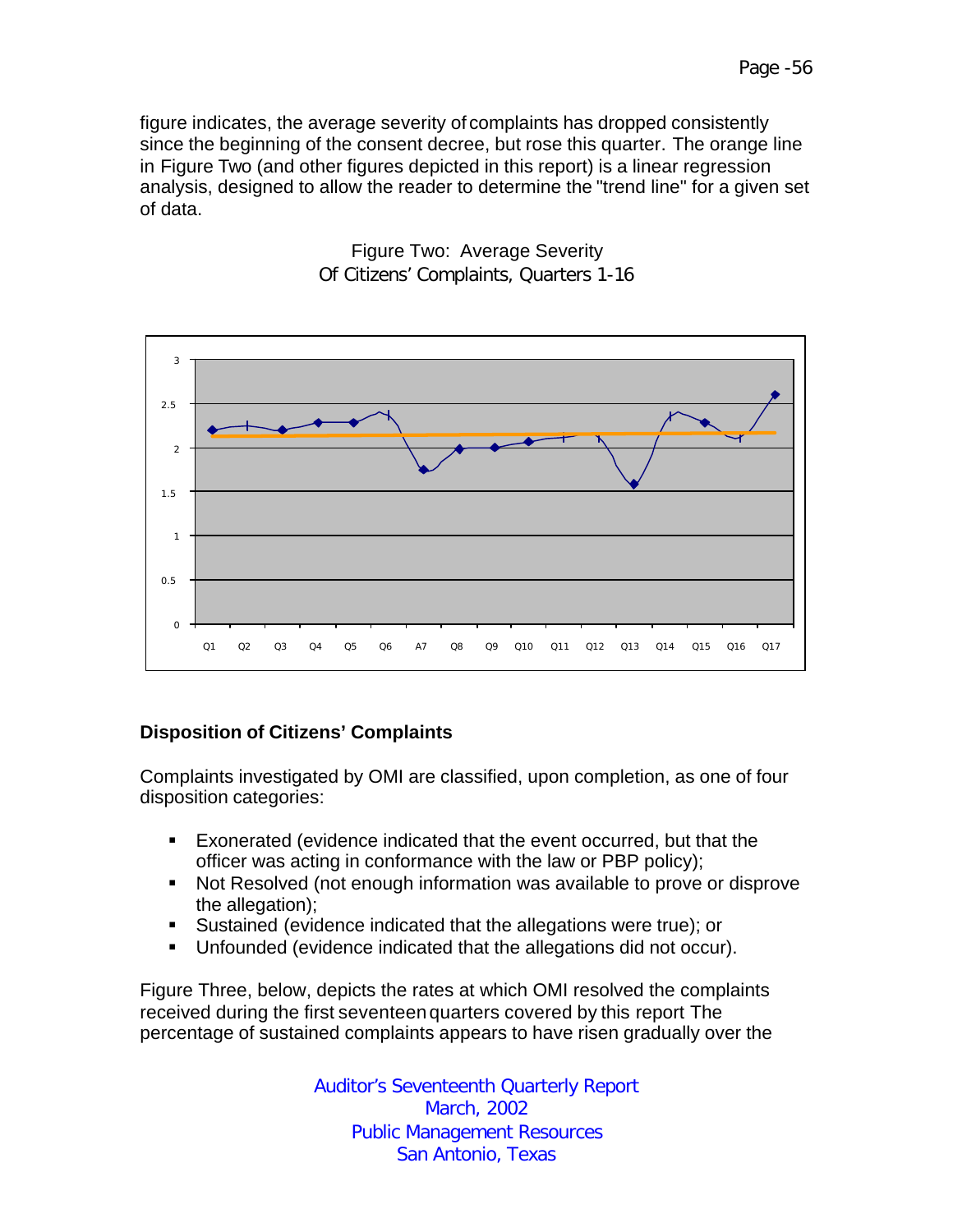seventeen quarters, while the variance has been high, as depicted by the orange "trend line" depicted in Figure Three.



Figure Three: Resolved Complaints by Disposition, by Quarter (1997-2001)

Source: Electronic database provided by City of Pittsburgh, CIS and calculations by the auditor.

## **Rate of Sustained Complaints**

The rate at which the Office of Municipal Investigations sustained citizens' complaints are reported in Figure Four, below The data depicted in Figure Four were calculated by determining the number of complaints investigated by OMI during each quarter that were resolved with a "sustained" finding, and comparing that number with the number of complaints that quarter that were resolved with any finding other than "sustained."

Figure Four reports the percentage of complaints, by quarter, which were sustained as a result of the OMI investigation. As with other data reported in this section, Figure Four deals only with investigations of complaints filed by citizens. Complaints investigated by OMI as a result of an internal infraction referred to OMI by the Bureau of Police are not included in these analyses.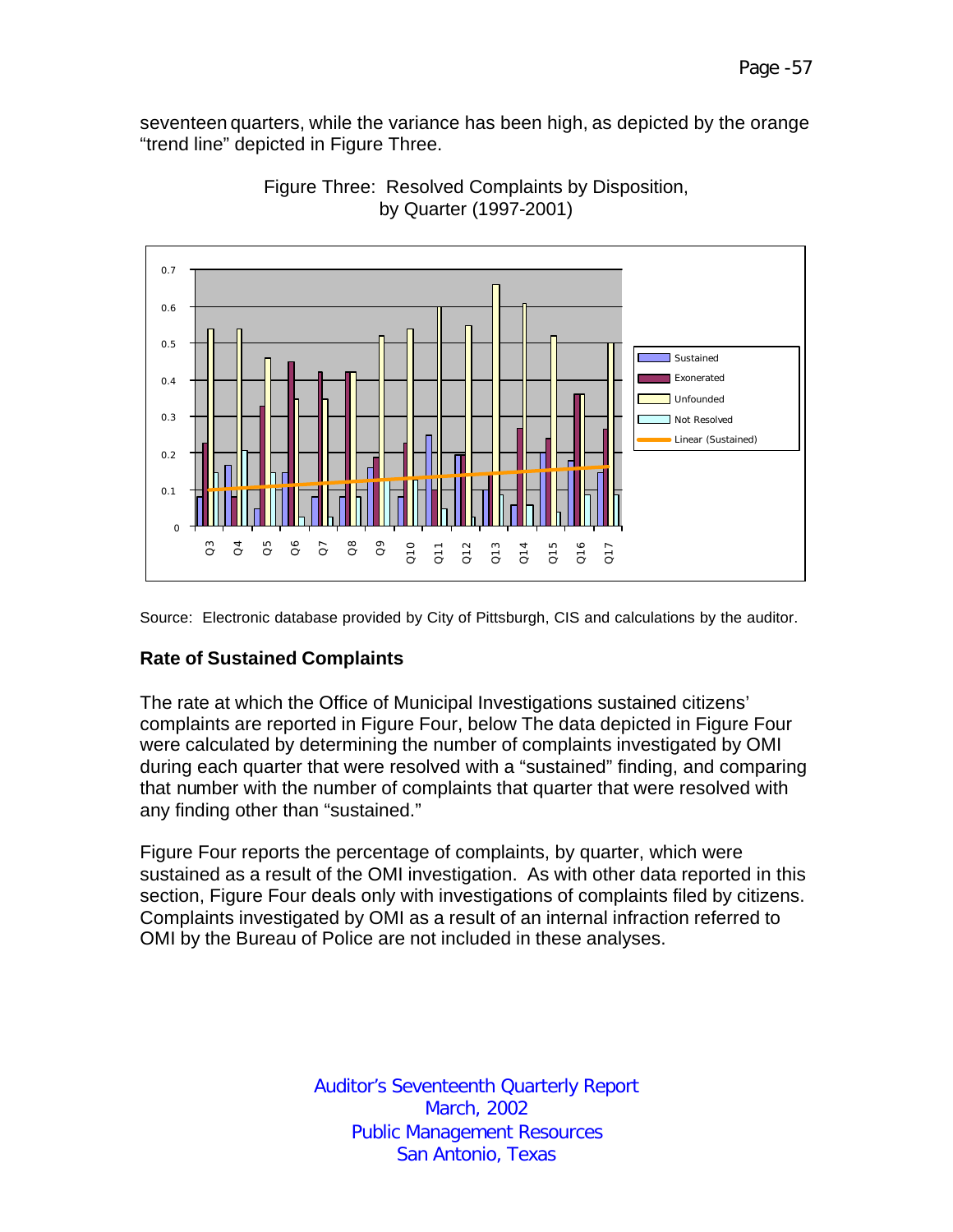

Figure Four: Rate of Sustained Citizens' Complaints By Quarter (1997-2001)



#### **Complaints Received and Complaints Cleared**

The number of citizens' complaints received by OMI during the last seventeen quarters, compared to the number of complaints resolved by the office is reported in Figure Five, below. As with all other data reported in this section, these data are also calculated using data provided by the city and "cleaned" by the auditor's staff.

Figure Five reports two categories of data for the seventeen quarters covered by this report The first category reported identifies the number of citizens' complaints received by the Office of Municipal Investigations (either by person, telephone, mail or anonymously) The second category reported identifies the number of complaints resolved by OMI investigation.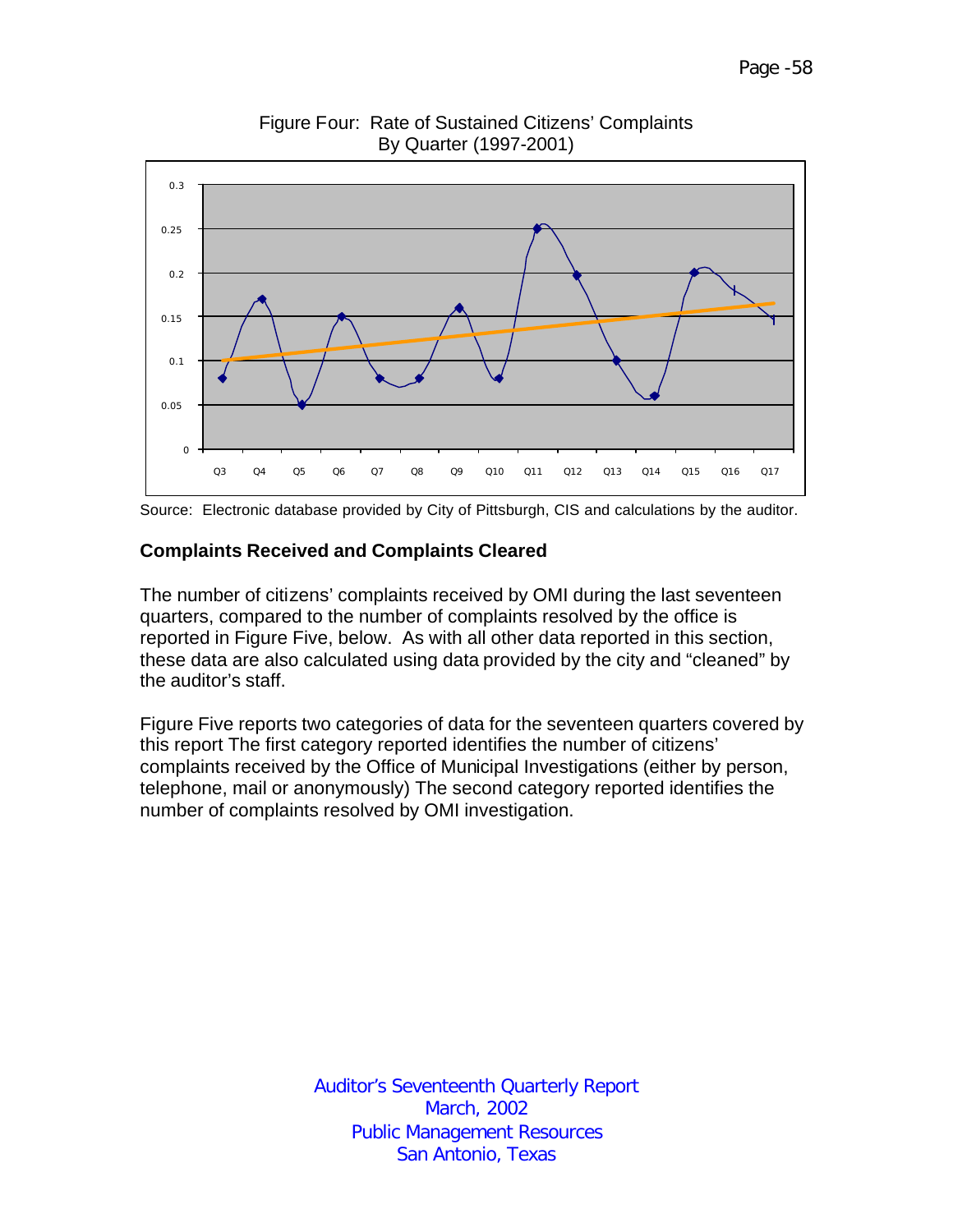

Figure Five: Received v. Cleared Complaints By Quarter (1997-2001)

Source: Electronic database provided by City of Pittsburgh, CIS and calculations by the auditor.

## **Length of OMI Investigations**

Data necessary to calculate the length of OMI investigations for the seventeenth quarter were developed using city electronic databases. Data reflecting the average time required to complete an OMI investigation are reflected in Figure Six, below. Overall, the length of time for completing current investigations is increasing slightly, from just over 150 days in the ninth quarter (the quarter the backlog squad was initiated) to slightly less than two hundred days in the seventeenth quarter (as represented by the linear regression in Figure Six). The actual average number of days required to investigate current and backlogged cases is depicted in Table Two, below.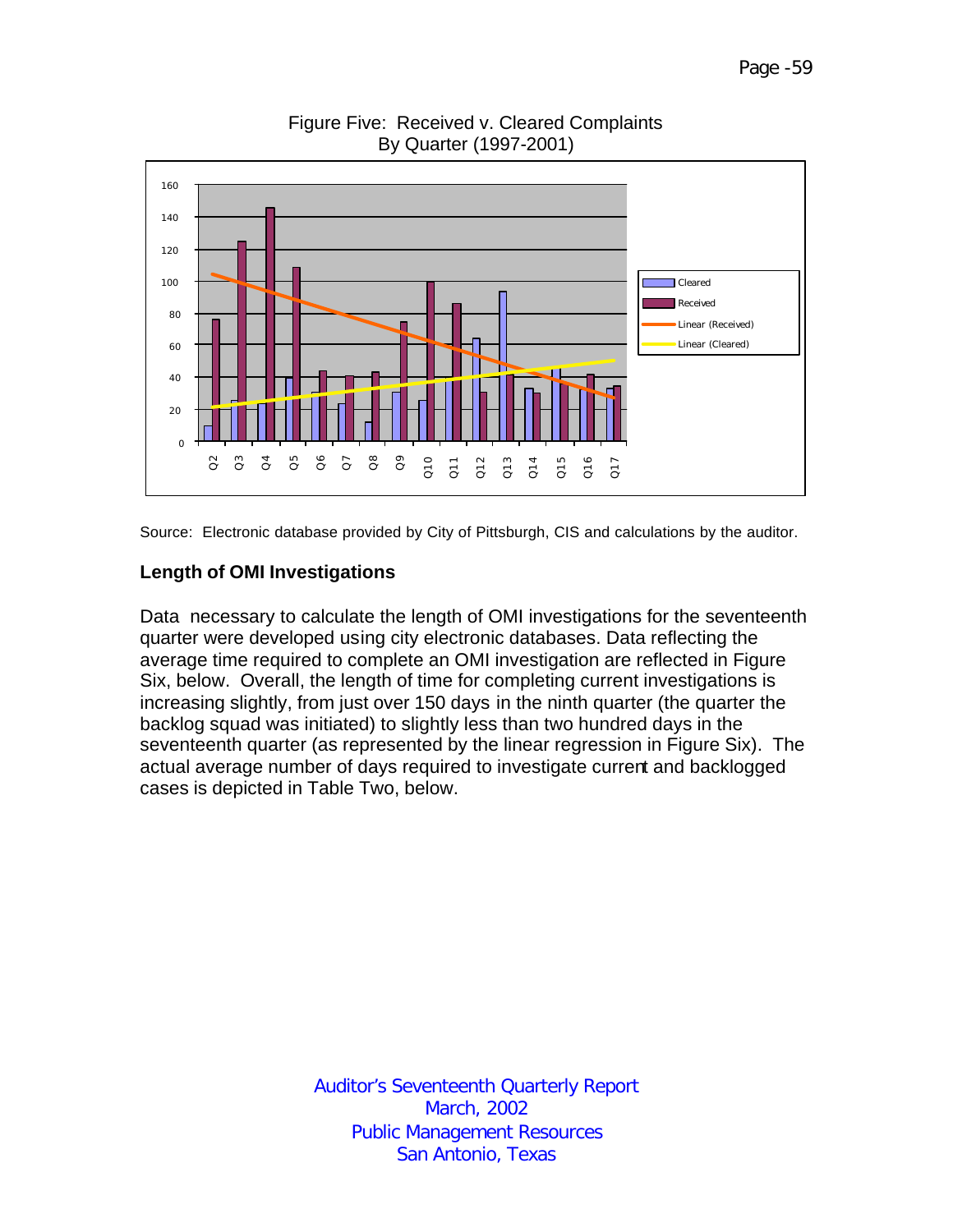Table Two: Average Days to Complete OMI Investigations, Quarters Nine-Seventeen<sup>1</sup>

|                   | Q <sub>9</sub> | Q <sub>10</sub> | Q11 | Q <sub>12</sub> | Q <sub>13</sub> | Q <sub>14</sub> | Q <sub>15</sub> | Q16 | Q17 |
|-------------------|----------------|-----------------|-----|-----------------|-----------------|-----------------|-----------------|-----|-----|
| IAII              | 342            | 343             | 342 | 293             | 277             | 555             | 395             | 65  | 44  |
| <b>Backlogged</b> | 568            | 366             |     | 498             | 478             | 908             | 780             |     |     |
| <b>Current</b>    | 182            | 64              |     | 141             | 165             | 326             | 170             | 65  | 44  |

Figure Six: Average Number of Days Required to Complete OMI Investigations<sup>1</sup>



# *of Incomplete OMI Investigations*

*2.62 Compliance with Task 72: Auditor to Recommend Reopening* 

Paragraph 72 requires the auditor to "reopen" investigations which are deemed to be incomplete Further, the auditor is required to provide written directions on steps that should be taken to complete the investigation.

Methodology

Auditor's Seventeenth Quarterly Report March, 2002 Public Management Resources San Antonio, Texas  $\overline{a}$  $1$  Data for the eleventh quarter were not available.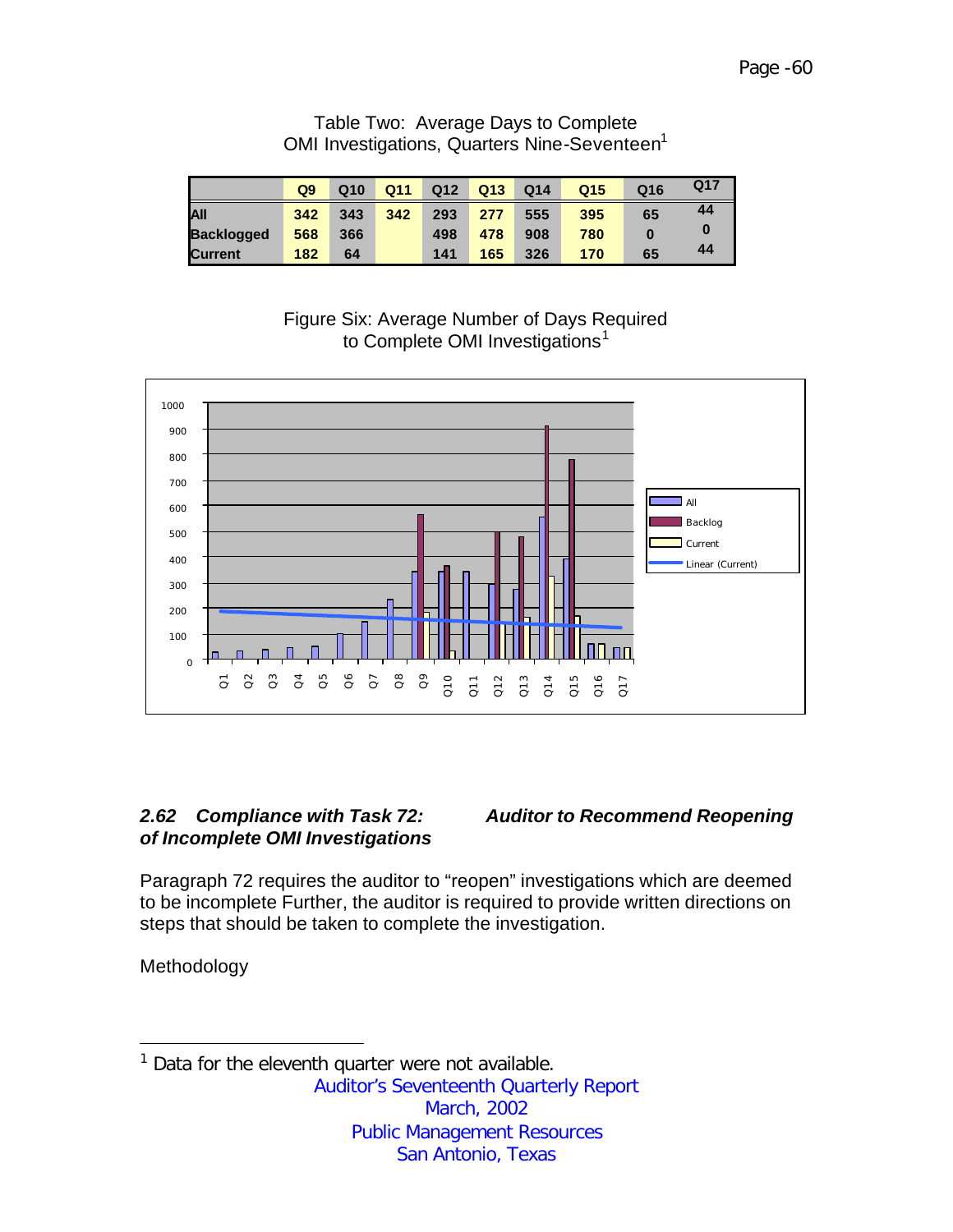The auditor has reviewed all 34 final reports of OMI investigations of citizens' complaints completed between. In addition, the auditor conducted a comprehensive review of supporting documentation for all cases completed during this time frame. Of those cases, one was remanded to the Office of Municipal Investigations for additional work. These cases are described in section 2.53, above.

| 2.63 | <b>Compliance with Task 73:</b> | <b>City to Prepare Progress Reports</b> |
|------|---------------------------------|-----------------------------------------|
|------|---------------------------------|-----------------------------------------|

|             | Ο1 | Q2 | Q3 | Q4 | Q <sub>5</sub> | Q6 | Q7 | Q8 | Q9 | Q10 Q11  Q12  Q13 |  |
|-------------|----|----|----|----|----------------|----|----|----|----|-------------------|--|
|             |    |    |    |    |                |    |    |    |    |                   |  |
| Primary     |    |    |    |    |                |    |    |    |    |                   |  |
| Secondary   |    |    |    |    |                |    |    |    |    |                   |  |
| Operational |    |    |    |    |                |    |    |    |    |                   |  |

Paragraph 73 of the decree requires the city to prepare a status report 90 days after entry of the decree, e.g., July 16, 1997, and every six months thereafter The first report was issued July 11, 1997; the second was issued January 16, 1998 The third was issued in July, 1998, etc. The auditor has reviewed each of these progress reports. The city remains in compliance with the requirements of task.

## *2.64 Compliance with Task 74: City to Maintain Records Necessary Methodology*

|             | Q1 | Q2 | Q <sub>3</sub> | Q4 | Q <sub>5</sub> | Q <sub>6</sub> | Q7 | Q8 | Q9 |  | 010 011 012 013 |
|-------------|----|----|----------------|----|----------------|----------------|----|----|----|--|-----------------|
|             |    |    |                |    |                |                |    |    |    |  |                 |
| Primary     |    |    |                |    |                |                |    |    |    |  |                 |
| Secondary   |    |    |                |    |                |                |    |    |    |  |                 |
| Operational |    |    |                |    |                |                |    |    |    |  |                 |

All records requested by the auditor were provided in a timely fashion. The city is judged to remain in compliance with this task.

| Status: | Primary: | In Compliance              |
|---------|----------|----------------------------|
|         |          | Secondary: In Compliance   |
|         |          | Operational: In Compliance |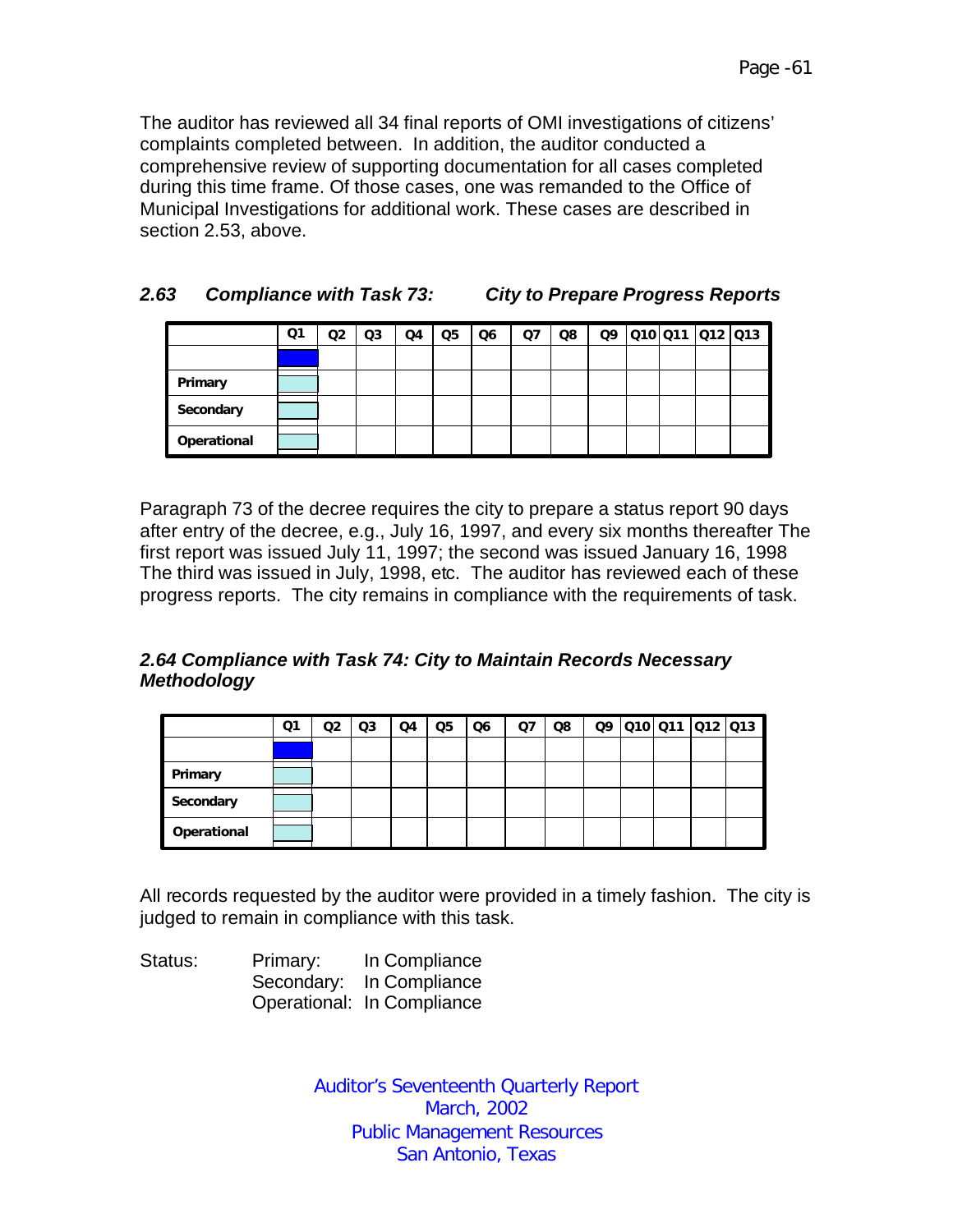|             | Ο1 | Q2 | Q <sub>3</sub> | Q4 | Q <sub>5</sub> | Q <sub>6</sub> | Q7 | Q8 | Q9 | Q10 Q11 Q12 Q13 |  |
|-------------|----|----|----------------|----|----------------|----------------|----|----|----|-----------------|--|
|             |    |    |                |    |                |                |    |    |    |                 |  |
| Primary     |    |    |                |    |                |                |    |    |    |                 |  |
| Secondary   |    |    |                |    |                |                |    |    |    |                 |  |
| Operational |    |    |                |    |                |                |    |    |    |                 |  |

# *2.65 Compliance with Task 75: Unrestricted Access for Auditor*

Paragraph 75 requires the city to provide the auditor with unlimited access to PBP records relating to the decree and conformance thereto Further, access to all staff and facilities as needed to effectively monitor the decree is also required.

#### Methodology

The auditor experienced unlimited access during audit processes for the seventeenth quarter.

| Status: | Primary: | In Compliance              |
|---------|----------|----------------------------|
|         |          | Secondary: In Compliance   |
|         |          | Operational: In Compliance |

| 2.66 Compliance with Task 76: | <b>Unrestricted Access for Justice</b> |
|-------------------------------|----------------------------------------|
|                               |                                        |

|             | Q1 | Q2 | Q3 | Q4 | Q <sub>5</sub> | Q <sub>6</sub> | Q7 | Q8 |  | 09 010 011 012 013 |  |
|-------------|----|----|----|----|----------------|----------------|----|----|--|--------------------|--|
|             |    |    |    |    |                |                |    |    |  |                    |  |
| Primary     |    |    |    |    |                |                |    |    |  |                    |  |
| Secondary   |    |    |    |    |                |                |    |    |  |                    |  |
| Operational |    |    |    |    |                |                |    |    |  |                    |  |

Paragraph 76 requires the city to provide the Department of Justice with access to documents, databases, and other data necessary to evaluate compliance with this decree Further it requires access to staff and facilities upon appropriate notice.

Methodology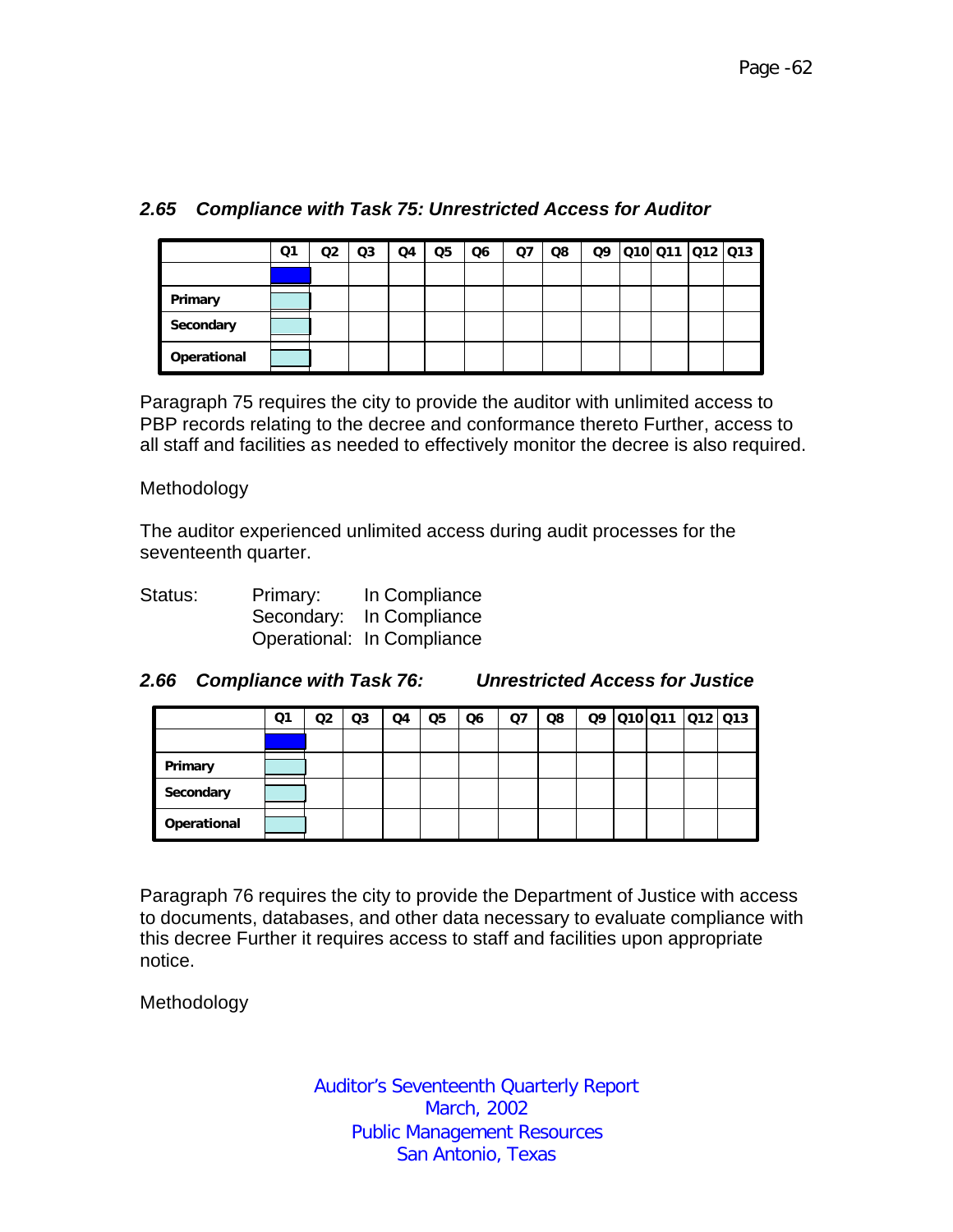No changes in the access for Justice was noted this quarter. The city remains in compliance with this task.

Status: Primary: In Compliance Secondary: In Compliance Operational: In Compliance

#### *2.67 Compliance with Task 77: Copies of Consent Decree to All Officers*

|             | Ο1 | O2 | Q3 | Q4 | Q <sub>5</sub> | Q <sub>6</sub> | Q7 | Q8 | Q9 | Q10 Q11 Q12 Q13 |  |
|-------------|----|----|----|----|----------------|----------------|----|----|----|-----------------|--|
|             |    |    |    |    |                |                |    |    |    |                 |  |
| Primary     |    |    |    |    |                |                |    |    |    |                 |  |
| Secondary   |    |    |    |    |                |                |    |    |    |                 |  |
| Operational |    |    |    |    |                |                |    |    |    |                 |  |

Paragraph 77 of the decree requires the city to provide copies of the consent decree to all officers, and to explain the terms of this decree to all current and future officers, OMI employees, and all DPS employees with oversight or responsibility for PBP operations All such individuals are further required to sign a statement indicating that they have received, read and understand the consent decree. The city is required to retain these statements.

#### Methodology

The auditor has reviewed signature records retained by the city acknowledging receipt, reading and understanding of the decree. These have been signed by all supervisors, senior supervisors, command personnel, OMI personnel, and appropriate individuals at the Department of Public Safety. A video has been developed explaining the consent decree, and all on-duty sworn personnel have viewed the video. The auditor has reviewed the video, and has found that it adequately explains both the letter and spirit of the decree, as well as the city's approach to compliance Currently, the department has trained all current activeduty officers, and received officer signatures stating understanding of the decree, except for those on extended leave or otherwise not available

| Status: | Primary: | In Compliance              |
|---------|----------|----------------------------|
|         |          | Secondary: In Compliance   |
|         |          | Operational: In Compliance |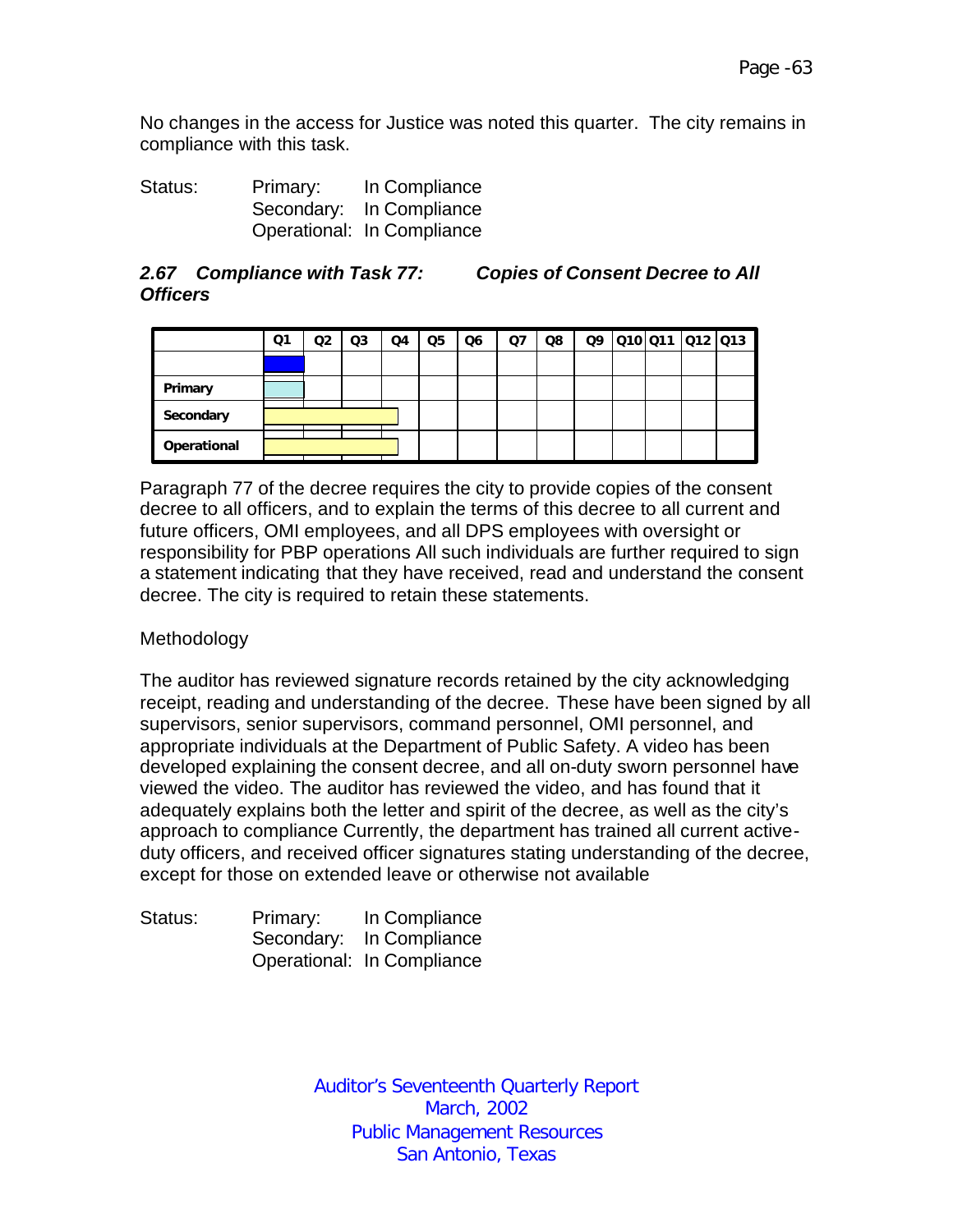|             | Q1 | Q <sub>2</sub> | Q3 | Q4 | Q5 | Q6 | $\cdots$ | 012 013 014 015 016 017 |  |  |  |  |
|-------------|----|----------------|----|----|----|----|----------|-------------------------|--|--|--|--|
|             |    |                |    |    |    |    |          |                         |  |  |  |  |
| Primary     |    |                |    |    |    |    |          |                         |  |  |  |  |
| Secondary   |    |                |    |    |    |    |          |                         |  |  |  |  |
| Operational |    |                |    |    |    |    |          |                         |  |  |  |  |

#### *2.68 Compliance with Task 78: 90 Day Timeline for Conformance*

Paragraph 74 establishes a default timeline of 90 days for conformance to all provisions not specifically given another timeline by the decree

#### Methodology

Each of the separate provisions of the decree is assessed for compliance to established timelines in the pages above. With the passage of April 16, 1998, an additional set of tasks came "on-line," those involving automation of the PARS. The city is currently in primary compliance with 73 of the 74 provisions to which the city should have complied by now. The city is in secondary compliance with 73 of the 74 provisions due as of August 15, 1998. It is in operational compliance with only 72 of the 74 tasks, due as of August 15, 1998. Issues with the staffing of OMI have caused the office to fall out of compliance with two tasks this quarter.

| Status: | Primary: | In Compliance                  |  |  |  |  |  |
|---------|----------|--------------------------------|--|--|--|--|--|
|         |          | Secondary: In Compliance       |  |  |  |  |  |
|         |          | Operational: Not In Compliance |  |  |  |  |  |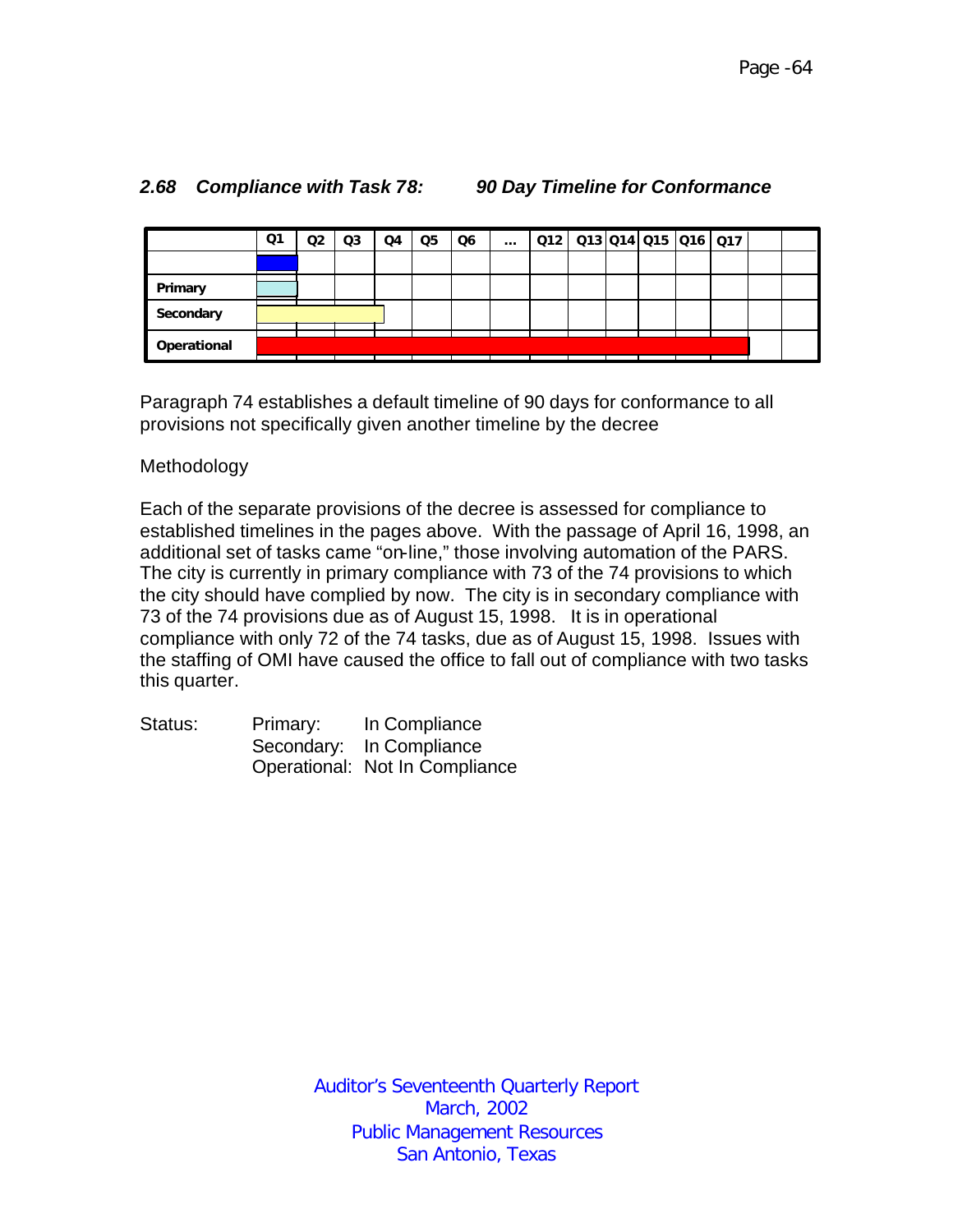# *3.0 Summary*

The seventeenth quarterly report was substantially delayed by technical difficulties in the monitor's office that resulted in the need to re-write and reprocess the report. As a result, the report, which was due to be submitted to the court in December 2001, was not submitted until March 2002.

The sixteenth and seventeenth quarters, ending November 15, 2001, were troubling quarters, serving as a potential precursor to serious difficulty in maintaining compliance with many aspects of the consent decree. The city is judged to have exhibited problematic performance with two tasks this quarter, including:

- **Task 64: OMI to be adequately staffed. During the seventeenth quarter,** the office completed 34 complaint investigations, and received 35. Substantive problems were noted with one investigation completed this quarter, leaving a total of 33 cases cleared and 35 received. The total number of cases pending was increased by two this quarter
- **EXECO** Task 78: 90 day timeline for conformance. The decree envisioned complete compliance by the city within 90 days of its implementation, or by July 16, 1997. More than four years later, the city remains out of compliance with four of the 74 tasks to which it committed in April 1997.

Two serious problems appear to be crystallizing.

- **First, the already troubling issue of backlogged cases has been** exacerbated by reassignment of personnel committed to clearing the backlog. Although new personnel have recently been assigned to the backlog, a second pending backlog has developed. A timely resolution of the backlog issue (and resolution of the second wave of backlogged cases) is, in the opinion of the auditor, critical to compliance with the decree.
- Second, it appears that the staff assigned to investigation of current cases appears to be suffering under a workload that is at the very upper levels of effectiveness. While additional personnel have been added to OMI, these additions came too late in the quarter to have an impact on this quarter's performance.

The city has managed to make substantial changes in OMI processes since the end of the seventeenth quarter in November 2001. Since November 15, 2001, a full complement of six police officers have been assigned to OMI. Two full-time civilian investigators were assigned to OMI, one to work "current cases" and one